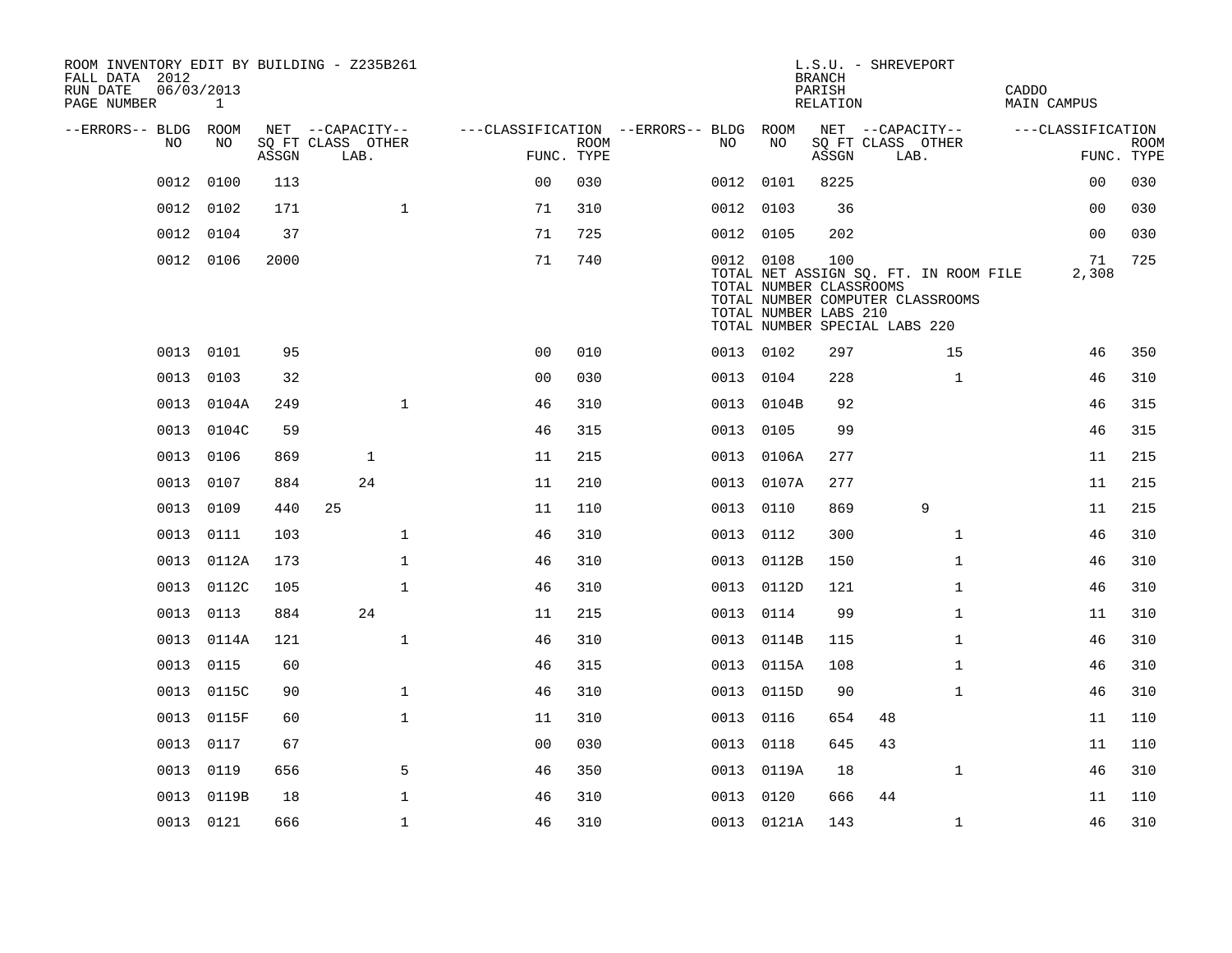| ROOM INVENTORY EDIT BY BUILDING - Z235B261<br>FALL DATA 2012<br>RUN DATE<br>PAGE NUMBER | 06/03/2013<br>2 |       |                           |              |                                   |                           |           |            | <b>BRANCH</b><br>PARISH<br>RELATION | L.S.U. - SHREVEPORT       | CADDO<br>MAIN CAMPUS |                           |
|-----------------------------------------------------------------------------------------|-----------------|-------|---------------------------|--------------|-----------------------------------|---------------------------|-----------|------------|-------------------------------------|---------------------------|----------------------|---------------------------|
| --ERRORS-- BLDG                                                                         | ROOM            |       | NET --CAPACITY--          |              | ---CLASSIFICATION --ERRORS-- BLDG |                           |           | ROOM       |                                     | NET --CAPACITY--          | ---CLASSIFICATION    |                           |
| N <sub>O</sub>                                                                          | NO.             | ASSGN | SO FT CLASS OTHER<br>LAB. |              |                                   | <b>ROOM</b><br>FUNC. TYPE | NO.       | NO         | ASSGN                               | SQ FT CLASS OTHER<br>LAB. |                      | <b>ROOM</b><br>FUNC. TYPE |
| 0013                                                                                    | 0121B           | 130   |                           | $\mathbf{1}$ | 46                                | 310                       | 0013      | 0121C      | 113                                 | $\mathbf{1}$              | 46                   | 310                       |
| 0013                                                                                    | 0122            | 489   |                           | $\mathbf{1}$ | 46                                | 310                       |           | 0013 0122A | 120                                 |                           | 0 <sub>0</sub>       | 030                       |
| 0013                                                                                    | 0123            | 546   | 50                        |              | 11                                | 110                       | 0013      | 0124       | 91                                  |                           | 0 <sub>0</sub>       | 030                       |
| 0013                                                                                    | 0125            | 245   |                           | $\mathbf{1}$ | 46                                | 310                       |           | 0013 0126  | 177                                 |                           | 0 <sub>0</sub>       | 030                       |
| 0013                                                                                    | 0127            | 113   |                           | $\mathbf 1$  | 46                                | 310                       | 0013      | 0128       | 300                                 |                           | 00                   | 030                       |
| 0013                                                                                    | 0131            | 134   |                           |              | 0 <sub>0</sub>                    | 030                       | 0013 0134 |            | 551                                 |                           | 0 <sub>0</sub>       | 030                       |
| 0013                                                                                    | 0150            | 4749  |                           |              | 0 <sub>0</sub>                    | 020                       | 0013      | 0151       | 305                                 |                           | 0 <sub>0</sub>       | 020                       |
| 0013                                                                                    | 0152            | 150   |                           |              | 0 <sub>0</sub>                    | 020                       | 0013      | 0153       | 309                                 |                           | 0 <sub>0</sub>       | 020                       |
| 0013                                                                                    | 0154            | 37    |                           |              | 0 <sub>0</sub>                    | 020                       | 0013      | 0201       | 1323                                | 40                        | 11                   | 210                       |
| 0013                                                                                    | 0202            | 551   |                           | 36           | 11                                | 410                       | 0013 0203 |            | 134                                 |                           | 00                   | 030                       |
| 0013                                                                                    | 0204            | 1323  |                           | 32           | 11                                | 210                       | 0013      | 0205       | 20                                  |                           | 00                   | 010                       |
| 0013                                                                                    | 0206            | 1211  |                           | 32           | 11                                | 210                       | 0013      | 0207       | 157                                 |                           | 0 <sub>0</sub>       | 030                       |
| 0013                                                                                    | 0208            | 1318  |                           | 32           | 11                                | 250                       | 0013      | 0210       | 99                                  | $\mathbf{1}$              | 46                   | 310                       |
| 0013                                                                                    | 0211            | 400   | 26                        |              | 11                                | 110                       | 0013 0212 |            | 122                                 | $\mathbf{1}$              | 46                   | 310                       |
| 0013                                                                                    | 0214            | 121   |                           | 1            | 46                                | 310                       | 0013      | 0215       | 130                                 |                           | 46                   | 315                       |
| 0013                                                                                    | 0216            | 97    |                           | $\mathbf 1$  | 46                                | 310                       | 0013      | 0218       | 223                                 | 6                         | 11                   | 220                       |
| 0013                                                                                    | 0219            | 101   |                           | $\mathbf 1$  | 46                                | 310                       | 0013      | 0220       | 1005                                | $\mathbf{1}$              | 46                   | 310                       |
| 0013                                                                                    | 0222            | 90    |                           | $\mathbf 1$  | 46                                | 310                       | 0013      | 0223       | 131                                 | 3                         | 11                   | 220                       |
| 0013                                                                                    | 0224            | 92    |                           | $\mathbf{1}$ | 46                                | 310                       |           | 0013 0224A | 121                                 | $\mathbf{1}$              | 46                   | 310                       |
| 0013                                                                                    | 0225            | 1360  |                           |              | 11                                | 215                       | 0013      | 0226       | 51                                  |                           | 46                   | 315                       |
| 0013                                                                                    | 0228            | 632   | 42                        |              | 11                                | 110                       | 0013      | 0228A      | 117                                 |                           | 11                   | 115                       |
| 0013                                                                                    | 0229            | 635   | 42                        |              | 11                                | 110                       | 0013      | 0229A      | 103                                 |                           | 11                   | 115                       |
| 0013                                                                                    | 0230            | 1326  |                           | 32           | 11                                | 210                       | 0013      | 0231       | 620                                 | 32                        | 11                   | 210                       |
| 0013                                                                                    | 0232            | 1218  |                           | 32           | 11                                | 210                       | 0013      | 0233       | 1266                                | 32                        | 11                   | 250                       |
| 0013                                                                                    | 0234            | 1673  |                           | 32           | 11                                | 210                       | 0013      | 0250       | 3989                                |                           | 00                   | 020                       |
|                                                                                         | 0013 0251       | 330   |                           |              | 0 <sub>0</sub>                    | 020                       |           | 0013 0252  | 330                                 |                           | 0 <sub>0</sub>       | 020                       |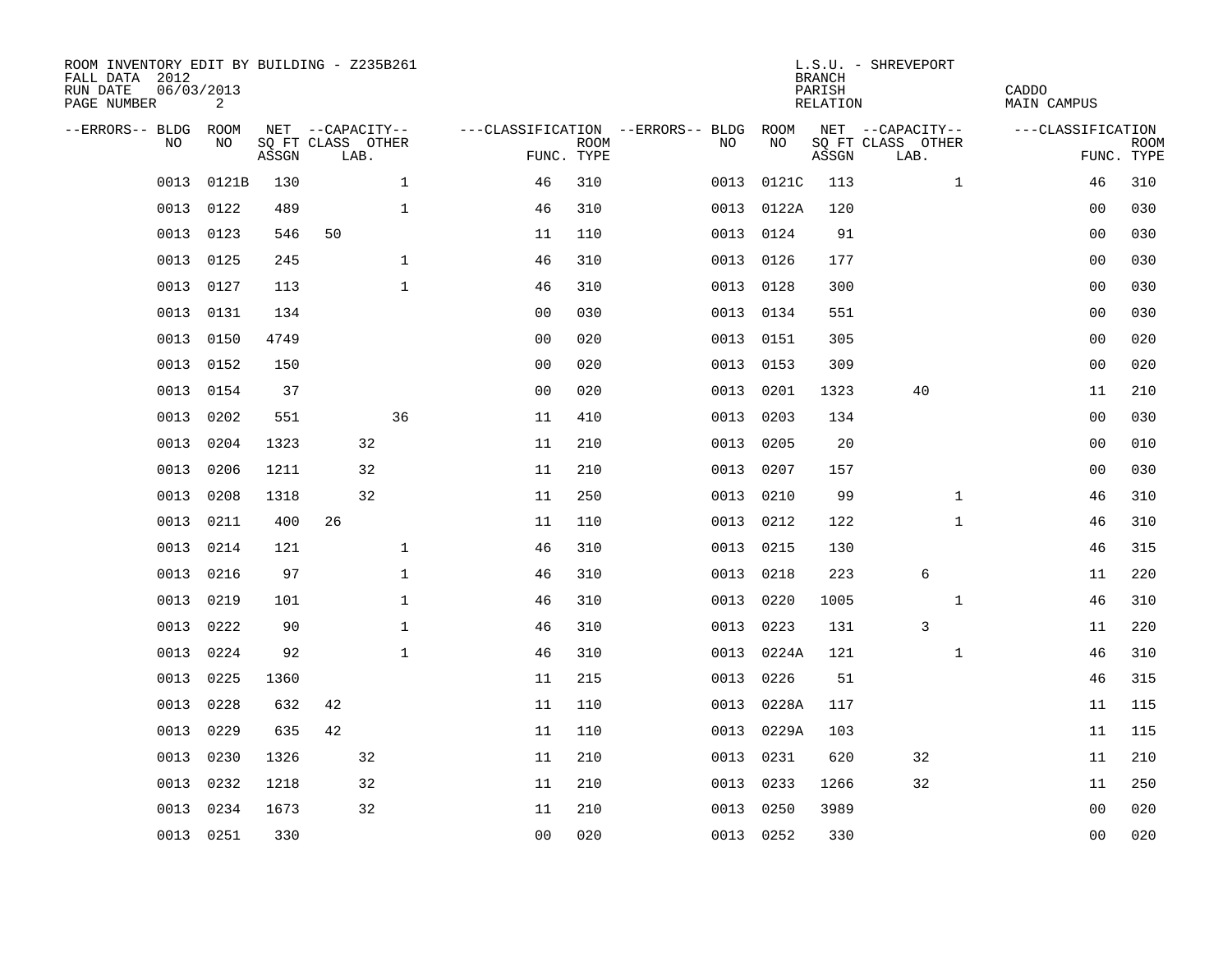| ROOM INVENTORY EDIT BY BUILDING - Z235B261<br>FALL DATA 2012<br>RUN DATE<br>PAGE NUMBER | 06/03/2013 | 3     |       |                                               |              |                                                      |             |      |                         | <b>BRANCH</b><br>PARISH<br>RELATION | L.S.U. - SHREVEPORT                                                              |              | CADDO<br><b>MAIN CAMPUS</b> |                           |
|-----------------------------------------------------------------------------------------|------------|-------|-------|-----------------------------------------------|--------------|------------------------------------------------------|-------------|------|-------------------------|-------------------------------------|----------------------------------------------------------------------------------|--------------|-----------------------------|---------------------------|
| --ERRORS-- BLDG ROOM                                                                    | NO         | NO.   | ASSGN | NET --CAPACITY--<br>SQ FT CLASS OTHER<br>LAB. |              | ---CLASSIFICATION --ERRORS-- BLDG ROOM<br>FUNC. TYPE | <b>ROOM</b> | NO   | NO                      | ASSGN                               | NET --CAPACITY--<br>SQ FT CLASS OTHER<br>LAB.                                    |              | ---CLASSIFICATION           | <b>ROOM</b><br>FUNC. TYPE |
|                                                                                         | 0013       | 0253  | 1195  |                                               |              | 0 <sub>0</sub>                                       | 020         | 0013 | 0254                    | 254                                 |                                                                                  |              | 0 <sub>0</sub>              | 020                       |
|                                                                                         | 0013 0301  |       | 1274  | 28                                            |              | 11                                                   | 210         |      | 0013 0301A              | 272                                 |                                                                                  |              | 11                          | 215                       |
|                                                                                         | 0013       | 0302  | 1270  | 12                                            |              | 11                                                   | 250         | 0013 | 0303                    | 136                                 |                                                                                  |              | 00                          | 030                       |
|                                                                                         | 0013       | 0304  | 1270  | 24                                            |              | 11                                                   | 210         | 0013 | 0305                    | 17                                  |                                                                                  |              | 0 <sub>0</sub>              | 010                       |
|                                                                                         | 0013       | 0306  | 1326  | 24                                            |              | 11                                                   | 210         |      | 0013 0306A              | 176                                 |                                                                                  |              | 11                          | 215                       |
|                                                                                         | 0013       | 0306B | 144   |                                               |              | 11                                                   | 215         |      | 0013 0306C              | 296                                 |                                                                                  |              | 11                          | 215                       |
|                                                                                         | 0013       | 0306D | 160   |                                               |              | 11                                                   | 215         | 0013 | 0307                    | 146                                 |                                                                                  |              | 0 <sub>0</sub>              | 030                       |
|                                                                                         | 0013 0308  |       | 66    |                                               | $\mathbf 1$  | 46                                                   | 310         |      | 0013 0308A              | 149                                 |                                                                                  | $\mathbf{1}$ | 46                          | 310                       |
|                                                                                         | 0013       | 0310  | 99    |                                               | $\mathbf{1}$ | 46                                                   | 310         |      | 0013 0311               | 398                                 |                                                                                  | 20           | 11                          | 410                       |
|                                                                                         | 0013 0312  |       | 104   |                                               | $\mathbf{1}$ | 46                                                   | 310         |      | 0013 0314               | 224                                 |                                                                                  |              | 46                          | 350                       |
|                                                                                         | 0013 0315  |       | 158   |                                               |              | 0 <sub>0</sub>                                       | 010         |      | 0013 0318               | 206                                 | 2                                                                                |              | 11                          | 250                       |
|                                                                                         | 0013       | 0320  | 82    |                                               |              | 0 <sub>0</sub>                                       | 020         |      | 0013 0322               | 167                                 | 2                                                                                |              | 11                          | 250                       |
|                                                                                         | 0013 0324  |       | 241   | 2                                             |              | 11                                                   | 250         |      | 0013 0325               | 1600                                |                                                                                  |              | 11                          | 215                       |
|                                                                                         | 0013       | 0326  | 143   |                                               | $\mathbf{1}$ | 46                                                   | 310         |      | 0013 0327               | 297                                 | 2                                                                                |              | 11                          | 225                       |
|                                                                                         | 0013       | 0328  | 109   |                                               | $\mathbf{1}$ | 46                                                   | 310         | 0013 | 0330                    | 126                                 |                                                                                  | $\mathbf{1}$ | 46                          | 310                       |
|                                                                                         | 0013       | 0331  | 620   | 35                                            |              | 11                                                   | 110         |      | 0013 0332               | 164                                 |                                                                                  | $\mathbf{1}$ | 46                          | 310                       |
|                                                                                         | 0013       | 0334  | 713   | 16                                            |              | 11                                                   | 220         |      | 0013 0335               | 1273 103                            |                                                                                  |              | 11                          | 110                       |
|                                                                                         | 0013       | 0336  | 1223  | 28                                            |              | 11                                                   | 210         |      | 0013 0337               | 1270                                | 28                                                                               |              | 11                          | 210                       |
|                                                                                         | 0013       | 0337A | 297   |                                               |              | 11                                                   | 215         |      | 0013 0337B              | 297                                 |                                                                                  |              | 11                          | 215                       |
|                                                                                         | 0013       | 0338  | 722   | 58                                            |              | 11                                                   | 110         |      | 0013 0340               | 570                                 | 28                                                                               |              | 11                          | 220                       |
|                                                                                         | 0013       | 0350  | 4954  |                                               |              | 0 <sub>0</sub>                                       | 020         | 0013 | 0351                    | 305                                 |                                                                                  |              | 0 <sub>0</sub>              | 020                       |
|                                                                                         | 0013       | 0352  | 330   |                                               |              | 0 <sub>0</sub>                                       | 020         |      | 0013 0353               | 309                                 |                                                                                  |              | 00                          | 020                       |
|                                                                                         | 0013 0354  |       | 37    |                                               |              | 0 <sub>0</sub>                                       | 020         |      | TOTAL NUMBER CLASSROOMS |                                     | TOTAL NET ASSIGN SO. FT. IN ROOM FILE<br><b>MORAI NUMBER COMPUTER OILORDOOMO</b> |              | 47,046<br>11                |                           |

|  | TOTAL NUMBER CLASSROOMS          |    |
|--|----------------------------------|----|
|  | TOTAL NUMBER COMPUTER CLASSROOMS |    |
|  | TOTAL NUMBER LABS 210            | 13 |
|  | TOTAL NUMBER SPECIAL LABS 220    |    |
|  |                                  |    |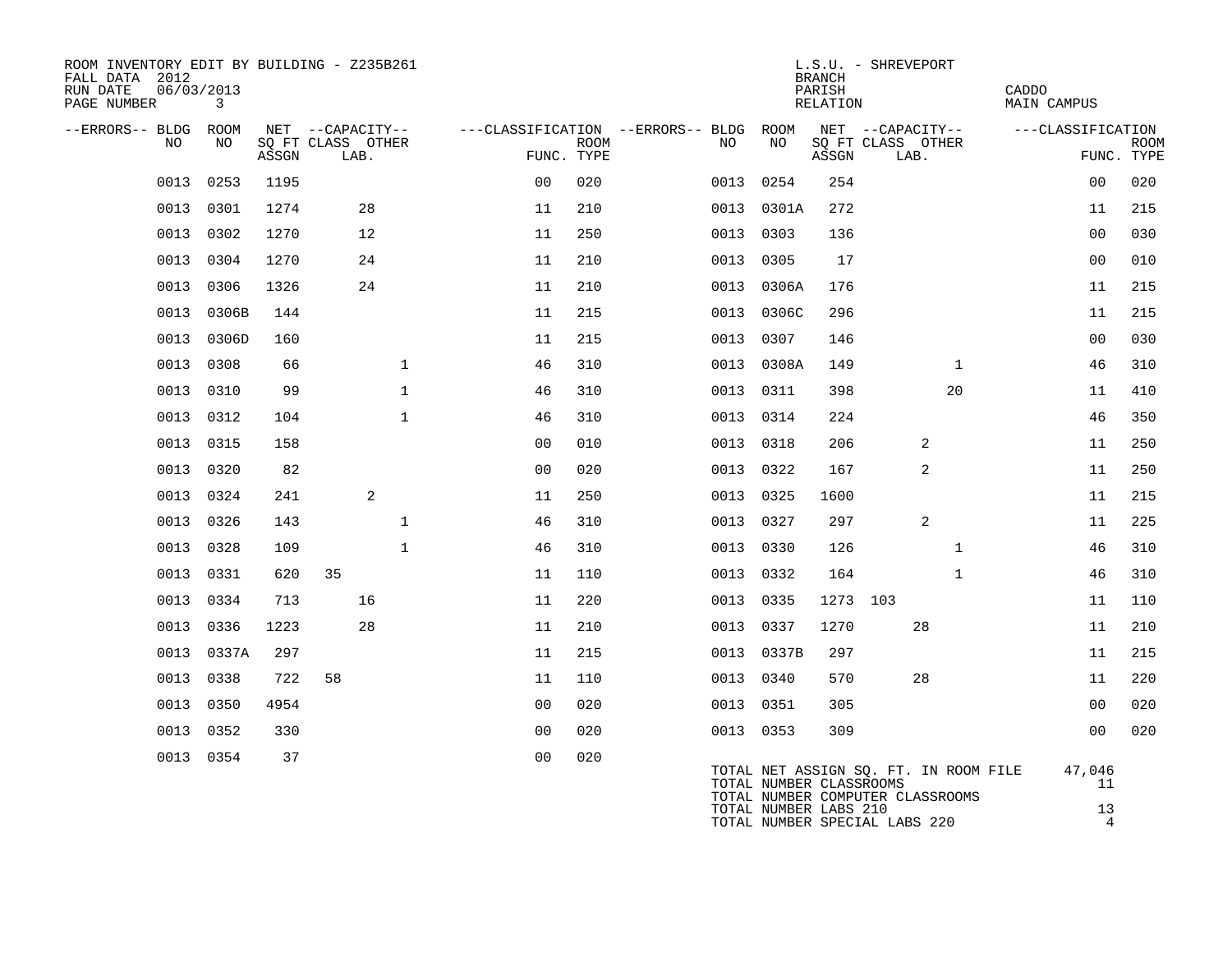| ROOM INVENTORY EDIT BY BUILDING - Z235B261<br>FALL DATA 2012<br>RUN DATE<br>PAGE NUMBER | 06/03/2013 | 4          |       |                           |              |    |                           |                                   |            | <b>BRANCH</b><br>PARISH<br>RELATION | L.S.U. - SHREVEPORT       | CADDO<br><b>MAIN CAMPUS</b> |                           |  |
|-----------------------------------------------------------------------------------------|------------|------------|-------|---------------------------|--------------|----|---------------------------|-----------------------------------|------------|-------------------------------------|---------------------------|-----------------------------|---------------------------|--|
| --ERRORS-- BLDG                                                                         |            | ROOM       |       | NET --CAPACITY--          |              |    |                           | ---CLASSIFICATION --ERRORS-- BLDG | ROOM       |                                     | NET --CAPACITY--          | ---CLASSIFICATION           |                           |  |
|                                                                                         | NO         | NO         | ASSGN | SQ FT CLASS OTHER<br>LAB. |              |    | <b>ROOM</b><br>FUNC. TYPE | NO                                | NO         | ASSGN                               | SQ FT CLASS OTHER<br>LAB. |                             | <b>ROOM</b><br>FUNC. TYPE |  |
| 9                                                                                       | 0014       | 0103       | 113   |                           | 40           | 31 | 410                       |                                   | 0014 0104  | 113                                 | $\mathbf{1}$              |                             | 310<br>31                 |  |
|                                                                                         | 0014       | 0109       | 113   |                           | $\mathbf{1}$ | 31 | 310                       |                                   | 0014 0119  | 502                                 | 10                        |                             | 250<br>46                 |  |
|                                                                                         | 0014       | 0120       | 113   |                           | $\mathbf 1$  | 31 | 310                       |                                   | 0014 0130  | 113                                 | $\mathbf{1}$              |                             | 310<br>31                 |  |
|                                                                                         | 0014 0131  |            | 113   |                           | $\mathbf 1$  | 31 | 310                       |                                   | 0014 0133  | 113                                 | $\mathbf{1}$              |                             | 310<br>31                 |  |
|                                                                                         | 0014 0137  |            | 113   |                           | $\mathbf 1$  | 31 | 310                       |                                   | 0014 0138  | 113                                 | $\mathbf{1}$              |                             | 310<br>31                 |  |
|                                                                                         | 0014 0140  |            | 113   |                           | $\mathbf 1$  | 31 | 310                       |                                   | 0014 0141  | 113                                 | $\mathbf{1}$              |                             | 310<br>31                 |  |
|                                                                                         | 0014 0144  |            | 113   |                           | $\mathbf{1}$ | 31 | 310                       |                                   | 0014 0146  | 113                                 | $\mathbf{1}$              |                             | 31<br>310                 |  |
|                                                                                         | 0014 0151  |            | 113   |                           | $\mathbf 1$  | 31 | 310                       |                                   | 0014 0152  | 113                                 | $\mathbf{1}$              |                             | 31<br>310                 |  |
|                                                                                         | 0014       | 0155       | 113   |                           | $\mathbf{1}$ | 31 | 310                       |                                   | 0014 0156  | 113                                 | $\mathbf{1}$              |                             | 31<br>310                 |  |
|                                                                                         | 0014 0157  |            | 816   | 20                        |              | 11 | 110                       |                                   | 0014 0181  | 113                                 | $\mathbf{1}$              |                             | 31<br>310                 |  |
| 9                                                                                       | 0014       | 0205       | 1500  |                           | 20           | 46 | 610                       |                                   | 0014 0206  | 224                                 | $\mathbf{1}$              |                             | 46<br>310                 |  |
|                                                                                         | 0014       | 0206A      | 192   |                           | $\mathbf{1}$ | 46 | 310                       |                                   | 0014 0207  | 64                                  |                           |                             | 46<br>731                 |  |
|                                                                                         | 0014       | 0208       | 160   |                           |              | 46 | 315                       |                                   | 0014 0209  | 816                                 | 40                        |                             | 11<br>110                 |  |
|                                                                                         | 0014       | 0210       | 816   | 15                        |              | 46 | 115                       |                                   | 0014 0210B | 100                                 | 4                         |                             | 310<br>46                 |  |
|                                                                                         | 0014       | 0211       | 816   | 42                        |              | 11 | 210                       |                                   | 0014 0212  | 816                                 | 32                        |                             | 11<br>210                 |  |
|                                                                                         | 0014       | 0213       | 121   |                           | $\mathbf{1}$ | 46 | 310                       |                                   | 0014 0214  | 121                                 | $\mathbf{1}$              |                             | 310<br>46                 |  |
|                                                                                         | 0014       | 0215       | 1000  |                           | $\mathbf{1}$ | 46 | 310                       |                                   | 0014 0216  | 110                                 | $\mathbf{1}$              |                             | 310<br>46                 |  |
|                                                                                         | 0014       | 0217       | 120   |                           | $\mathbf 1$  | 46 | 310                       |                                   | 0014 0219  | 865                                 | 16                        |                             | 220<br>46                 |  |
|                                                                                         |            | 0014 0219A | 396   |                           | 12           | 46 | 350                       |                                   | 0014 0219B | 13                                  |                           |                             | 46<br>315                 |  |
|                                                                                         | 0014       | 0220       | 1153  | 36                        |              | 11 | 210                       |                                   | 0014 0224  | 500                                 | 10                        |                             | 11<br>210                 |  |
|                                                                                         | 0014       | 0225       | 502   | 20                        |              | 11 | 250                       |                                   | 0014 0225A | 683                                 | 20                        |                             | 11<br>110                 |  |
|                                                                                         |            | 0014 0225B | 143   | 20                        |              | 11 | 110                       |                                   | 0014 0226  | 110                                 |                           |                             | 315<br>46                 |  |
|                                                                                         | 0014       | 0230       | 100   |                           | $\mathbf{1}$ | 46 | 310                       |                                   | 0014 0231  | 630                                 | 13                        |                             | 250<br>46                 |  |
|                                                                                         | 0014       | 0232       | 630   | 10                        |              | 46 | 250                       |                                   | 0014 0233  | 120                                 |                           |                             | 46<br>315                 |  |
|                                                                                         | 0014       | 0239       | 1000  | 32                        |              | 11 | 210                       |                                   | 0014 0241  | 1000                                | $\mathbf{1}$              |                             | 310<br>46                 |  |
|                                                                                         | 0014 0244  |            | 1000  |                           | $\mathbf{1}$ | 46 | 310                       |                                   | 0014 0245  | 110                                 | $\mathbf{1}$              |                             | 46<br>310                 |  |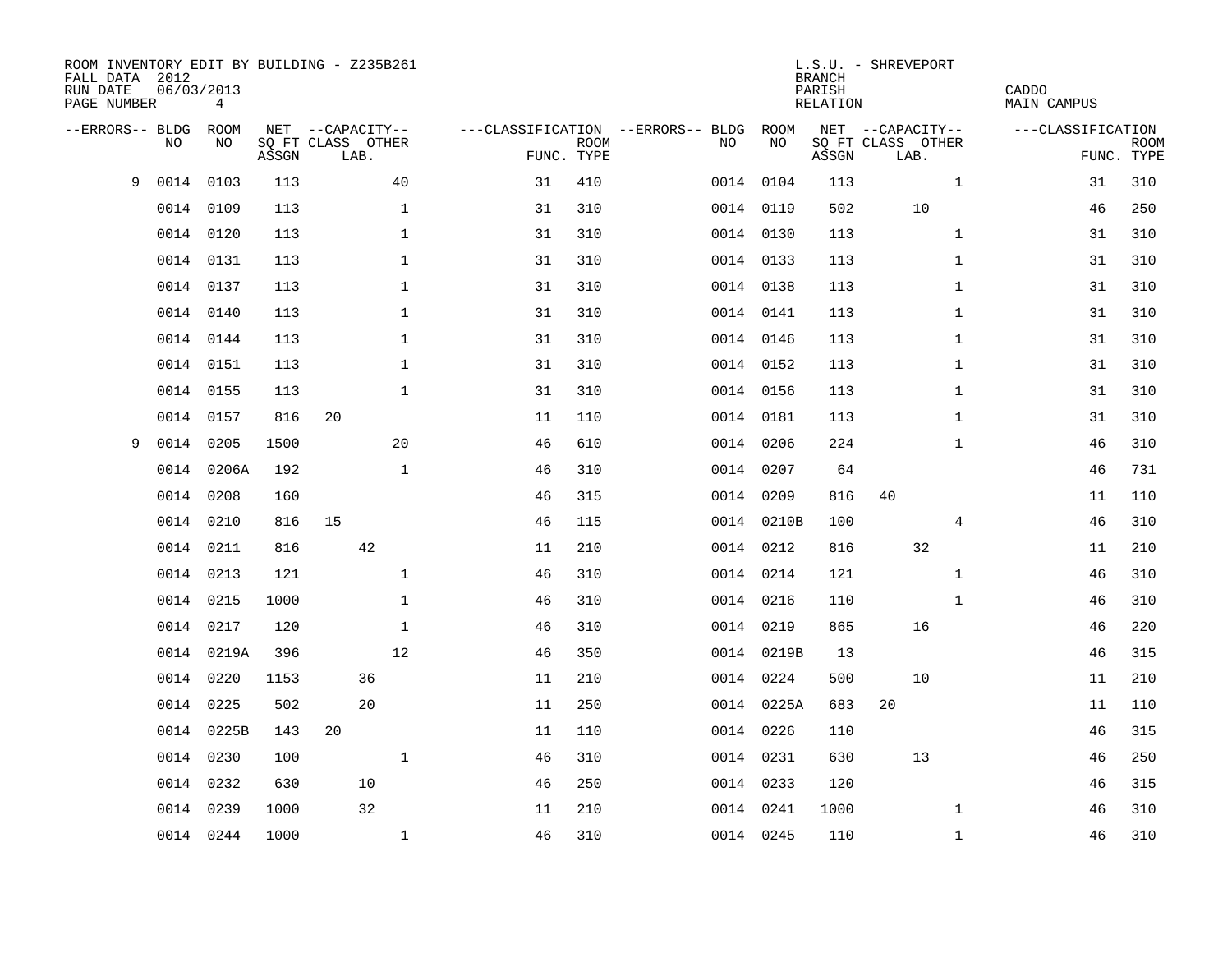| ROOM INVENTORY EDIT BY BUILDING - Z235B261<br>FALL DATA 2012<br>06/03/2013<br>RUN DATE<br>PAGE NUMBER | 5          |       |                           |                                        |      |   |           |                                                  | BRANCH<br>PARISH<br>RELATION | L.S.U. - SHREVEPORT                                                                                        | CADDO<br>MAIN CAMPUS             |                           |
|-------------------------------------------------------------------------------------------------------|------------|-------|---------------------------|----------------------------------------|------|---|-----------|--------------------------------------------------|------------------------------|------------------------------------------------------------------------------------------------------------|----------------------------------|---------------------------|
| --ERRORS-- BLDG ROOM                                                                                  |            |       | NET --CAPACITY--          | ---CLASSIFICATION --ERRORS-- BLDG ROOM |      |   |           |                                                  |                              | NET --CAPACITY--                                                                                           | ---CLASSIFICATION                |                           |
| NO                                                                                                    | NO         | ASSGN | SO FT CLASS OTHER<br>LAB. | FUNC. TYPE                             | ROOM |   | NO .      | NO                                               | ASSGN                        | SQ FT CLASS OTHER<br>LAB.                                                                                  |                                  | <b>ROOM</b><br>FUNC. TYPE |
|                                                                                                       | 0014 0247  | 100   | $\mathbf{1}$              | 46                                     | 310  |   | 0014 0248 |                                                  | 100                          | $\mathbf{1}$                                                                                               | 46                               | 310                       |
|                                                                                                       | 0014 0249  | 100   | $\mathbf{1}$              | 46                                     | 310  |   | 0014 0250 |                                                  | 1000                         | $\mathbf{1}$                                                                                               | 46                               | 310                       |
|                                                                                                       | 0014 0251  | 1000  | $\mathbf{1}$              | 46                                     | 310  |   | 0014 0252 |                                                  | 100                          | $\mathbf{1}$                                                                                               | 46                               | 310                       |
|                                                                                                       | 0014 0253  | 113   | $\mathbf{1}$              | 46                                     | 310  |   | 0014 0254 |                                                  | 113                          | $\mathbf{1}$                                                                                               | 46                               | 310                       |
|                                                                                                       | 0014 0258  | 928   | 20                        | 11                                     | 210  |   |           | TOTAL NUMBER CLASSROOMS<br>TOTAL NUMBER LABS 210 |                              | TOTAL NET ASSIGN SQ. FT. IN ROOM FILE<br>TOTAL NUMBER COMPUTER CLASSROOMS<br>TOTAL NUMBER SPECIAL LABS 220 | 22,837<br>4<br>6<br>$\mathbf{1}$ |                           |
|                                                                                                       | 0015 0101  | 67    |                           | 0 <sub>0</sub>                         | 030  |   | 0015 0102 |                                                  | 68                           |                                                                                                            | 00                               | 030                       |
|                                                                                                       | 0015 0104  | 652   | 43                        | 11                                     | 110  |   |           | 0015 0104A                                       | 450                          | $\mathbf{1}$                                                                                               | 46                               | 310                       |
|                                                                                                       | 0015 0105  | 563   | 37                        | 46                                     | 220  |   | 0015 0106 |                                                  | 90                           |                                                                                                            | 46                               | 315                       |
|                                                                                                       | 0015 0107  | 153   | 20                        | 11                                     | 225  |   | 0015 0108 |                                                  | 911                          | 65                                                                                                         | 46                               | 220                       |
|                                                                                                       | 0015 0109  | 603   |                           | 11                                     | 530  |   |           | 0015 0109A                                       | 154                          |                                                                                                            | 46                               | 215                       |
|                                                                                                       | 0015 0109B | 154   |                           | 46                                     | 215  |   |           | TOTAL NUMBER CLASSROOMS<br>TOTAL NUMBER LABS 210 |                              | TOTAL NET ASSIGN SQ. FT. IN ROOM FILE<br>TOTAL NUMBER COMPUTER CLASSROOMS<br>TOTAL NUMBER SPECIAL LABS 220 | 3,730<br>1<br>$\overline{2}$     |                           |
|                                                                                                       | 0016 0101  | 84    |                           | 46                                     | 730  |   |           | TOTAL NUMBER CLASSROOMS<br>TOTAL NUMBER LABS 210 |                              | TOTAL NET ASSIGN SQ. FT. IN ROOM FILE<br>TOTAL NUMBER COMPUTER CLASSROOMS<br>TOTAL NUMBER SPECIAL LABS 220 | 84                               |                           |
|                                                                                                       | 0017 0001  | 780   |                           | 81                                     | 081  |   | 0017 0021 |                                                  | 375                          | $\mathbf{1}$                                                                                               | 46                               | 310                       |
|                                                                                                       | 0017 0100  | 838   | 40                        | 46                                     | 410  |   | 0017 0101 |                                                  | 241                          | $\mathbf{1}$                                                                                               | 46                               | 310                       |
|                                                                                                       | 0017 0101A | 187   | $\mathbf{1}$              | 46                                     | 310  |   |           | 0017 0101B                                       | 275                          | $\mathbf{1}$                                                                                               | 46                               | 310                       |
|                                                                                                       | 0017 0101C | 150   | $\mathbf{1}$              | 46                                     | 310  |   |           | 0017 0101D                                       | 178                          |                                                                                                            | 46                               | 315                       |
|                                                                                                       | 0017 0102  | 47    |                           | 0 <sub>0</sub>                         | 010  | 9 | 0017 0103 |                                                  | 1512                         | 15                                                                                                         | 21                               | 410                       |
|                                                                                                       | 0017 0103A | 137   | $\mathbf{1}$              | 21                                     | 310  |   |           | 0017 0103B                                       | 140                          |                                                                                                            | 46                               | 315                       |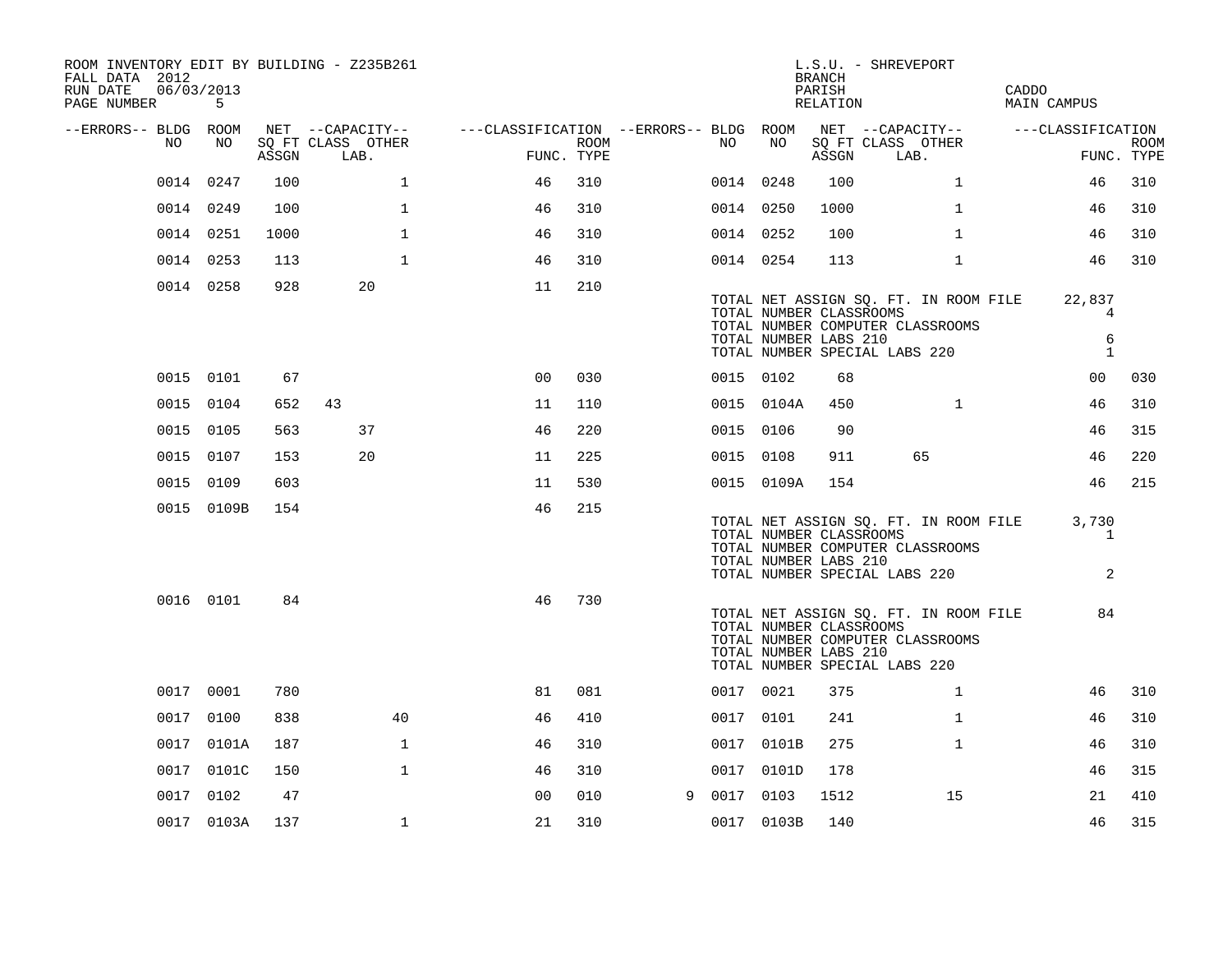| ROOM INVENTORY EDIT BY BUILDING - Z235B261<br>FALL DATA 2012<br>RUN DATE<br>PAGE NUMBER | 06/03/2013<br>6 |       |                           |                |             |                                   |            | <b>BRANCH</b><br>PARISH<br><b>RELATION</b> | L.S.U. - SHREVEPORT       | CADDO<br>MAIN CAMPUS      |
|-----------------------------------------------------------------------------------------|-----------------|-------|---------------------------|----------------|-------------|-----------------------------------|------------|--------------------------------------------|---------------------------|---------------------------|
| --ERRORS-- BLDG                                                                         | ROOM            |       | NET --CAPACITY--          |                |             | ---CLASSIFICATION --ERRORS-- BLDG | ROOM       |                                            | NET --CAPACITY--          | ---CLASSIFICATION         |
| NO.                                                                                     | NO.             | ASSGN | SQ FT CLASS OTHER<br>LAB. | FUNC. TYPE     | <b>ROOM</b> | NO.                               | NO         | ASSGN                                      | SQ FT CLASS OTHER<br>LAB. | <b>ROOM</b><br>FUNC. TYPE |
| 0017                                                                                    | 0104            | 1015  | 54                        | 11             | 110         | 0017                              | 0105       | 1190                                       | 70                        | 11<br>110                 |
| 0017                                                                                    | 0106            | 409   | 12                        | 46             | 250         | 0017                              | 0107       | 409                                        | 20                        | 210<br>11                 |
| 0017                                                                                    | 0108            | 121   |                           | 46             | 730         | 0017                              | 0109       | 366                                        |                           | 730<br>44                 |
| 0017                                                                                    | 0110            | 220   |                           | 46             | 730         |                                   | 0017 0111  | 762                                        |                           | 590<br>46                 |
| 0017                                                                                    | 0112            | 482   | 22                        | 11             | 210         | 0017                              | 0113       | 1276                                       | 71                        | 110<br>11                 |
| 0017                                                                                    | 0114            | 482   | 20                        | 46             | 410         |                                   | 0017 0115  | 495                                        |                           | 15<br>410<br>46           |
| 0017                                                                                    | 0115A           | 92    | $\mathbf 1$               | 46             | 310         |                                   | 0017 0115B | 77                                         |                           | $\mathbf{1}$<br>310<br>46 |
| 0017                                                                                    | 0115C           | 223   | 6                         | 46             | 350         |                                   | 0017 0115D | 77                                         |                           | 46<br>315                 |
| 0017                                                                                    | 0115E           | 90    | $\mathbf{1}$              | 46             | 310         | 0017                              | 0116       | 363                                        |                           | 20<br>410<br>46           |
| 0017                                                                                    | 0117            | 209   | $\mathbf 1$               | 46             | 310         |                                   | 0017 0117A | 185                                        |                           | 315<br>46                 |
| 0017                                                                                    | 0117B           | 155   | $\mathbf{1}$              | 46             | 310         | 0017                              | 0117C      | 168                                        |                           | 310<br>$\mathbf{1}$<br>46 |
| 0017                                                                                    | 0117D           | 252   | $\mathbf{1}$              | 46             | 310         |                                   | 0017 0118  | 238                                        |                           | 030<br>00                 |
| 0017                                                                                    | 0119            | 639   | $\mathbf{1}$              | 46             | 310         | 0017                              | 0119A      | 61                                         |                           | $\mathbf{1}$<br>21<br>310 |
| 0017                                                                                    | 0119B           | 122   | $\mathbf 1$               | 46             | 310         |                                   | 0017 0119C | 122                                        |                           | 310<br>$\mathbf{1}$<br>46 |
| 0017                                                                                    | 0119D           | 122   | $\mathbf{1}$              | 21             | 310         | 0017                              | 0119E      | 122                                        |                           | $\mathbf{1}$<br>21<br>310 |
| 0017                                                                                    | 0119F           | 93    | $\mathbf{1}$              | 21             | 310         |                                   | 0017 0119G | 97                                         |                           | $\mathbf{1}$<br>21<br>310 |
| 0017                                                                                    | 0119H           | 210   | $\mathbf 1$               | 21             | 310         | 0017                              | 0119I      | 769                                        |                           | 315<br>21                 |
| 0017                                                                                    | 0120            | 196   | $\mathbf{1}$              | 46             | 310         |                                   | 0017 0121  | 238                                        |                           | 030<br>00                 |
| 0017                                                                                    | 0122            | 90    |                           | 0 <sub>0</sub> | 030         | 0017                              | 0123       | 289                                        |                           | 030<br>00                 |
| 0017                                                                                    | 0124            | 280   |                           | 0 <sub>0</sub> | 030         | 0017                              | 0201       | 1304                                       | 27                        | 220<br>46                 |
| 0017                                                                                    | 0201A           | 95    | 3                         | 46             | 410         | 0017                              | 0202       | 278                                        |                           | 730<br>46                 |
| 0017                                                                                    | 0203            | 1307  | 34                        | 11             | 210         | 0017<br>9                         | 0204       | 356                                        |                           | 410<br>$\mathbf{1}$<br>46 |
| 0017<br>9                                                                               | 0205            | 360   | $\mathbf{1}$              | 46             | 410         | 0017                              | 0206       | 1086                                       | 40                        | 11<br>110                 |
| 0017                                                                                    | 0207            | 146   |                           | 0 <sub>0</sub> | 030         | 0017                              | 0208       | 146                                        |                           | 030<br>0 <sub>0</sub>     |
| 0017                                                                                    | 0209            | 1106  | 48                        | 11             | 110         | 0017                              | 0210       | 798                                        | 57                        | 11<br>110                 |
|                                                                                         | 0017 0211       | 956   | 68                        | 11             | 110         |                                   | 0017 0212  | 612                                        | 38                        | 11<br>110                 |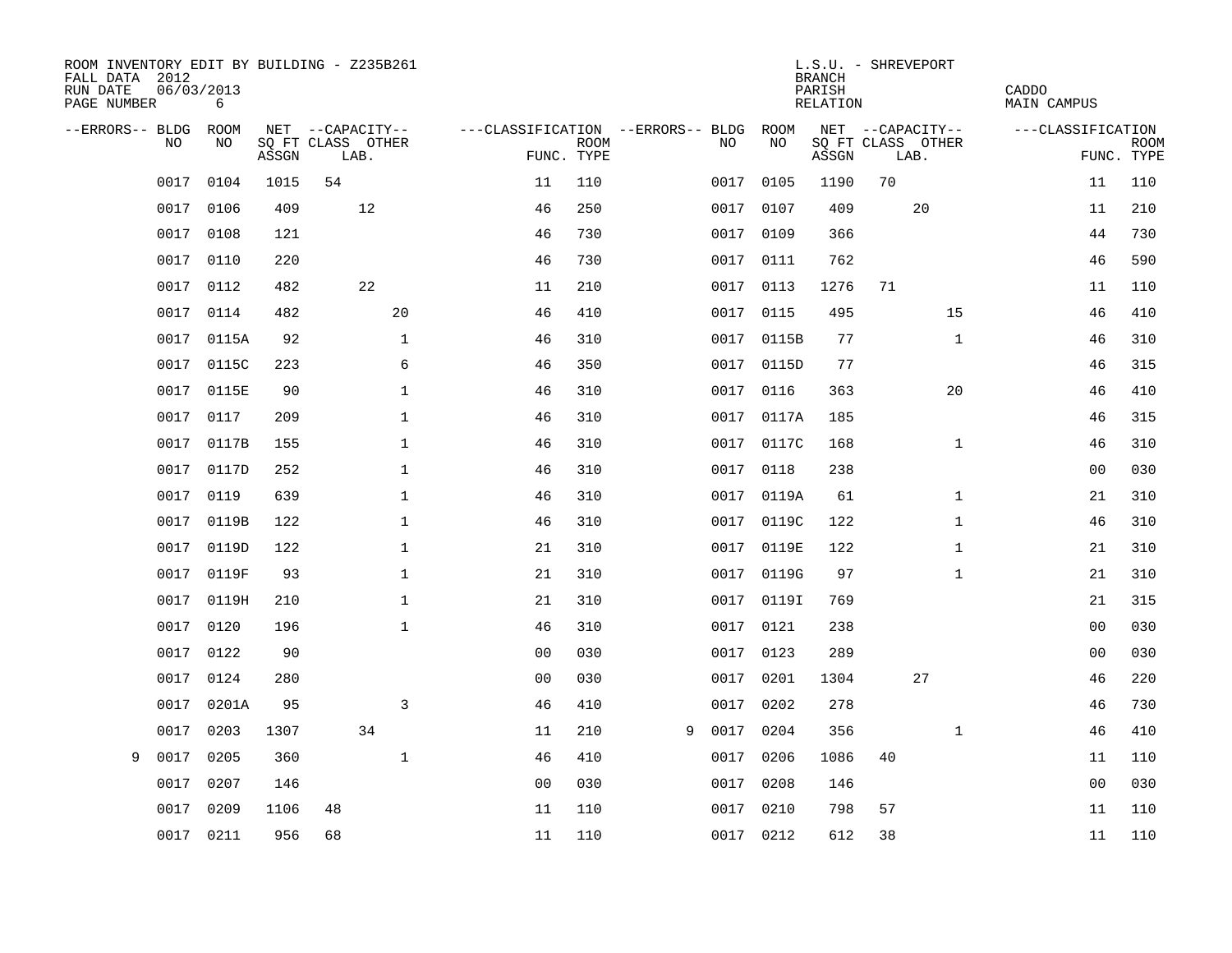| ROOM INVENTORY EDIT BY BUILDING - Z235B261<br>FALL DATA 2012<br>RUN DATE<br>PAGE NUMBER | 06/03/2013 | 7     |       |    |                                       |                                        |             |           |            | <b>BRANCH</b><br>PARISH<br>RELATION | L.S.U. - SHREVEPORT |                  | CADDO<br><b>MAIN CAMPUS</b> |                |             |
|-----------------------------------------------------------------------------------------|------------|-------|-------|----|---------------------------------------|----------------------------------------|-------------|-----------|------------|-------------------------------------|---------------------|------------------|-----------------------------|----------------|-------------|
| --ERRORS-- BLDG ROOM                                                                    | NO         | NO    |       |    | NET --CAPACITY--<br>SQ FT CLASS OTHER | ---CLASSIFICATION --ERRORS-- BLDG ROOM | <b>ROOM</b> | NO        | NO         |                                     | SQ FT CLASS OTHER   | NET --CAPACITY-- | ---CLASSIFICATION           |                | <b>ROOM</b> |
|                                                                                         |            |       | ASSGN |    | LAB.                                  | FUNC. TYPE                             |             |           |            | ASSGN                               | LAB.                |                  |                             | FUNC. TYPE     |             |
| 9                                                                                       | 0017       | 0213  | 1477  |    | 20                                    | 45                                     | 430         | 0017      | 0213A      | 178                                 |                     |                  |                             | 11             | 535         |
|                                                                                         | 0017       | 0213B | 136   |    |                                       | 11                                     | 535         |           | 0017 0213C | 109                                 |                     | $\mathbf{1}$     |                             | 46             | 310         |
|                                                                                         | 0017       | 0214  | 575   | 35 |                                       | 11                                     | 110         | 0017      | 0215       | 595                                 |                     | 40               |                             | 11             | 220         |
|                                                                                         | 0017       | 0216  | 1778  | 68 |                                       | 11                                     | 110         | 0017 0217 |            | 819                                 | 30                  |                  |                             | 11             | 110         |
|                                                                                         | 0017       | 0218  | 495   |    | 47                                    | 11                                     | 240         | 0017      | 0219       | 809                                 | 22                  |                  |                             | 11             | 110         |
|                                                                                         | 0017       | 0220  | 153   |    |                                       | 0 <sub>0</sub>                         | 030         | 0017 0221 |            | 153                                 |                     |                  |                             | 00             | 030         |
|                                                                                         | 0017       | 0222  | 1778  | 68 |                                       | 11                                     | 110         | 0017      | 0223       | 48                                  |                     |                  |                             | 0 <sub>0</sub> | 010         |
|                                                                                         | 0017       | 0224  | 369   |    |                                       | 0 <sub>0</sub>                         | 030         | 0017 0225 |            | 582                                 | 31                  |                  |                             | 11             | 110         |
|                                                                                         | 0017       | 0226  | 475   |    | 20                                    | 91                                     | 650         | 0017      | 0227       | 475                                 |                     | 25               |                             | 46             | 430         |
|                                                                                         | 0017 0228  |       | 676   | 36 |                                       | 11                                     | 110         | 0017 0229 |            | 576                                 | 36                  |                  |                             | 11             | 110         |
|                                                                                         | 0017       | 0230  | 374   |    |                                       | 0 <sub>0</sub>                         | 030         | 0017      | 0231       | 48                                  |                     |                  |                             | 00             | 010         |
|                                                                                         | 0017       | 0301  | 198   |    | $\mathbf 1$                           | 48                                     | 310         |           | 0017 0301A | 144                                 |                     | $\mathbf{1}$     |                             | 46             | 310         |
|                                                                                         | 0017       | 0301B | 144   |    | $\mathbf{1}$                          | 46                                     | 310         | 0017      | 0301C      | 67                                  |                     |                  |                             | 46             | 315         |
|                                                                                         | 0017       | 0302  | 122   |    | $\mathbf 1$                           | 46                                     | 310         | 0017 0303 |            | 112                                 |                     | $\mathbf{1}$     |                             | 46             | 310         |
|                                                                                         | 0017       | 0304  | 116   |    | $\mathbf{1}$                          | 45                                     | 310         | 0017      | 0305       | 135                                 |                     | $\mathbf{1}$     |                             | 46             | 310         |
|                                                                                         | 0017       | 0306  | 192   |    | $\mathbf 1$                           | 46                                     | 310         | 0017 0307 |            | 114                                 |                     | $\mathbf{1}$     |                             | 46             | 310         |
|                                                                                         | 0017       | 0308  | 114   |    | $\mathbf 1$                           | 46                                     | 310         | 0017      | 0309       | 120                                 |                     | $\mathbf{1}$     |                             | 46             | 310         |
|                                                                                         | 0017       | 0310  | 115   |    | $\mathbf{1}$                          | 46                                     | 310         | 0017 0311 |            | 108                                 |                     | $\mathbf{1}$     |                             | 46             | 310         |
|                                                                                         | 0017       | 0312  | 112   |    | $\mathbf 1$                           | 46                                     | 310         | 0017 0313 |            | 114                                 |                     | $\mathbf{1}$     |                             | 46             | 310         |
|                                                                                         | 0017       | 0314  | 112   |    | $\mathbf{1}$                          | 46                                     | 310         | 0017 0315 |            | 118                                 |                     | $\mathbf{1}$     |                             | 46             | 310         |
|                                                                                         | 0017       | 0316  | 123   |    | $\mathbf 1$                           | 46                                     | 310         | 0017 0317 |            | 108                                 |                     | $\mathbf{1}$     |                             | 46             | 310         |
|                                                                                         | 0017       | 0318  | 112   |    | $\mathbf{1}$                          | 46                                     | 310         | 0017      | 0319       | 120                                 |                     | $\mathbf{1}$     |                             | 46             | 310         |
|                                                                                         | 0017       | 0320  | 114   |    | $\mathbf{1}$                          | 46                                     | 310         | 0017 0321 |            | 114                                 |                     | $\mathbf{1}$     |                             | 46             | 310         |
|                                                                                         | 0017       | 0322  | 192   |    | $\mathbf{1}$                          | 46                                     | 310         | 0017      | 0323       | 132                                 |                     | $\mathbf{1}$     |                             | 46             | 310         |
|                                                                                         | 0017       | 0324  | 116   |    | $\mathbf{1}$                          | 46                                     | 310         | 0017 0325 |            | 112                                 |                     | $\mathbf{1}$     |                             | 46             | 310         |
|                                                                                         | 0017 0326  |       | 112   |    | $\mathbf{1}$                          | 46                                     | 310         | 0017 0327 |            | 103                                 |                     | $\mathbf{1}$     |                             | 46             | 310         |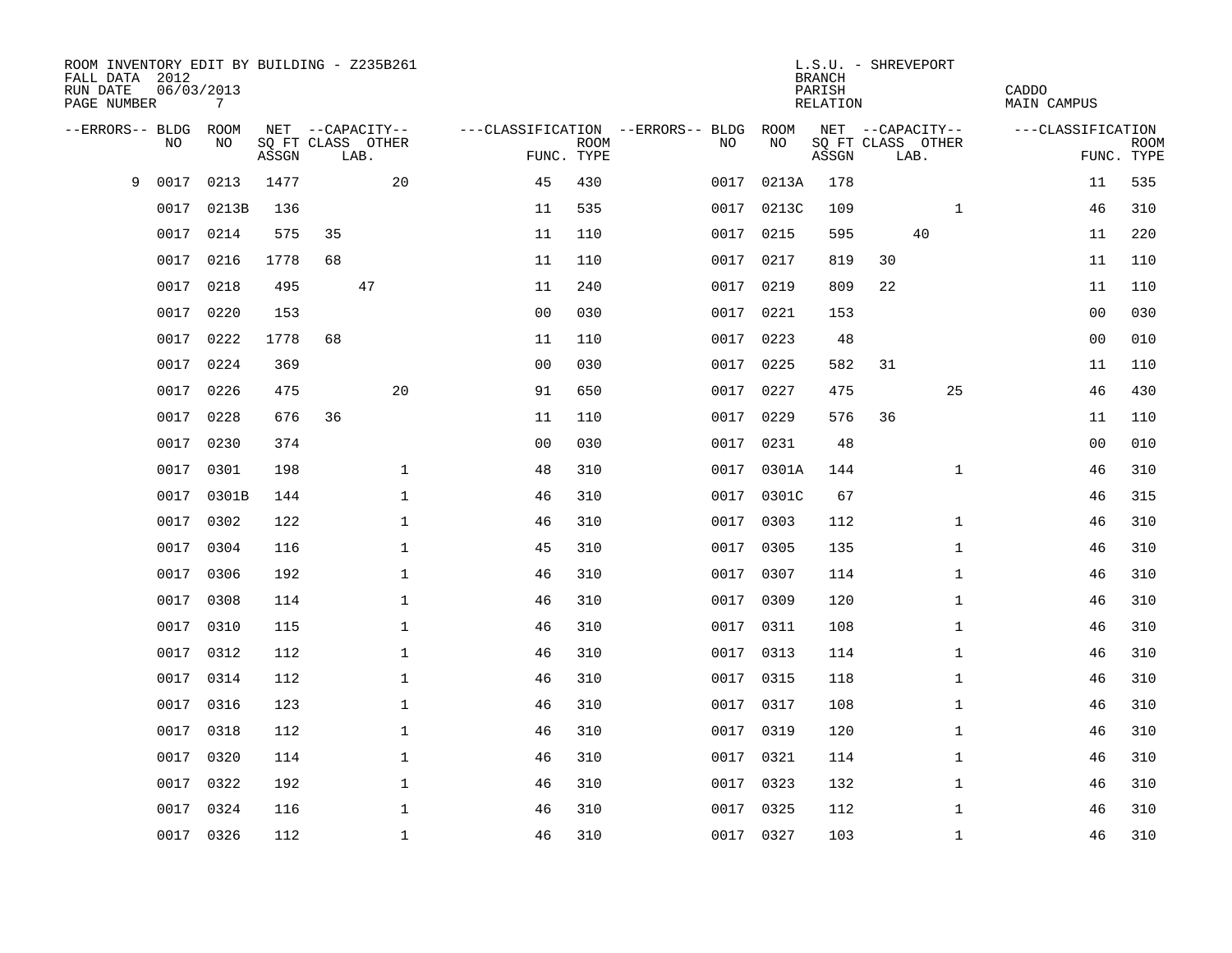| ROOM INVENTORY EDIT BY BUILDING - Z235B261<br>FALL DATA 2012<br>RUN DATE<br>PAGE NUMBER | 06/03/2013<br>8 |       |                           |                |                           |                                   |            | <b>BRANCH</b><br>PARISH<br>RELATION | L.S.U. - SHREVEPORT       | CADDO<br><b>MAIN CAMPUS</b> |                           |
|-----------------------------------------------------------------------------------------|-----------------|-------|---------------------------|----------------|---------------------------|-----------------------------------|------------|-------------------------------------|---------------------------|-----------------------------|---------------------------|
| --ERRORS-- BLDG                                                                         | ROOM            |       | NET --CAPACITY--          |                |                           | ---CLASSIFICATION --ERRORS-- BLDG | ROOM       |                                     | NET --CAPACITY--          | ---CLASSIFICATION           |                           |
| N <sub>O</sub>                                                                          | NO.             | ASSGN | SO FT CLASS OTHER<br>LAB. |                | <b>ROOM</b><br>FUNC. TYPE | NO.                               | NO         | ASSGN                               | SQ FT CLASS OTHER<br>LAB. |                             | <b>ROOM</b><br>FUNC. TYPE |
| 0017                                                                                    | 0328            | 185   |                           | 46             | 315                       | 0017                              | 0329       | 112                                 | $\mathbf{1}$              | 46                          | 310                       |
| 0017                                                                                    | 0330            | 114   | $\mathbf{1}$              | 46             | 310                       |                                   | 0017 0331  | 128                                 | $\mathbf{1}$              | 46                          | 310                       |
| 0017                                                                                    | 0332            | 133   | $\mathbf{1}$              | 11             | 310                       | 0017                              | 0333       | 114                                 | $\mathbf{1}$              | 46                          | 310                       |
| 0017                                                                                    | 0334            | 115   | $\mathbf{1}$              | 46             | 310                       |                                   | 0017 0335  | 118                                 | $\mathbf{1}$              | 46                          | 310                       |
| 0017                                                                                    | 0336            | 115   |                           | 46             | 315                       | 0017                              | 0337       | 158                                 |                           | 00                          | 030                       |
| 0017                                                                                    | 0338            | 158   |                           | 0 <sub>0</sub> | 030                       |                                   | 0017 0339  | 204                                 | $\mathbf{1}$              | 46                          | 310                       |
| 0017                                                                                    | 0339A           | 69    |                           | 46             | 315                       |                                   | 0017 0339B | 144                                 | $\mathbf{1}$              | 46                          | 310                       |
| 0017                                                                                    | 0339C           | 156   | $\mathbf{1}$              | 46             | 310                       |                                   | 0017 0340  | 541                                 |                           | 46                          | 730                       |
| 0017                                                                                    | 0341            | 762   | 50                        | 11             | 110                       | 0017                              | 0342       | 800                                 | 60                        | 11                          | 110                       |
| 0017                                                                                    | 0343            | 804   | 36                        | 11             | 110                       |                                   | 0017 0344  | 567                                 | 26                        | 11                          | 110                       |
| 0017                                                                                    | 0345            | 541   | 20                        | 11             | 110                       | 0017                              | 0346       | 242                                 | 10                        | 11                          | 110                       |
| 0017                                                                                    | 0347            | 138   | 4                         | 46             | 320                       |                                   | 0017 0348  | 198                                 | $\mathbf{1}$              | 46                          | 310                       |
| 0017                                                                                    | 0348A           | 144   | $\mathbf{1}$              | 46             | 310                       | 0017                              | 0348B      | 147                                 | $\mathbf{1}$              | 46                          | 310                       |
| 0017                                                                                    | 0348C           | 67    |                           | 46             | 315                       |                                   | 0017 0349  | 112                                 |                           | 46                          | 315                       |
| 0017                                                                                    | 0350            | 112   | 1                         | 46             | 310                       | 0017                              | 0351       | 310                                 | $\mathbf{1}$              | 46                          | 310                       |
| 0017                                                                                    | 0352            | 135   | $\mathbf 1$               | 46             | 310                       |                                   | 0017 0353  | 192                                 | $\mathbf{1}$              | 46                          | 310                       |
| 0017                                                                                    | 0354            | 114   | $\mathbf 1$               | 46             | 310                       | 0017                              | 0355       | 119                                 | $\mathbf{1}$              | 46                          | 310                       |
| 0017                                                                                    | 0356            | 120   | $\mathbf{1}$              | 46             | 310                       |                                   | 0017 0357  | 115                                 | $\mathbf{1}$              | 46                          | 310                       |
| 0017                                                                                    | 0358            | 108   | $\mathbf{1}$              | 46             | 310                       |                                   | 0017 0359  | 112                                 | $\mathbf{1}$              | 46                          | 310                       |
| 0017                                                                                    | 0360            | 114   | $\mathbf{1}$              | 46             | 310                       |                                   | 0017 0361  | 135                                 | $\mathbf{1}$              | 46                          | 310                       |
| 0017                                                                                    | 0362            | 118   | $\mathbf 1$               | 46             | 310                       |                                   | 0017 0363  | 120                                 | $\mathbf{1}$              | 46                          | 310                       |
| 0017                                                                                    | 0364            | 108   | $\mathbf 1$               | 46             | 310                       | 0017                              | 0365       | 115                                 | $\mathbf{1}$              | 46                          | 310                       |
| 0017                                                                                    | 0366            | 120   | $\mathbf 1$               | 46             | 310                       |                                   | 0017 0367  | 114                                 | $\mathbf{1}$              | 46                          | 310                       |
| 0017                                                                                    | 0368            | 114   | $\mathbf 1$               | 46             | 310                       | 0017                              | 0369       | 189                                 | $\mathbf{1}$              | 46                          | 310                       |
| 0017                                                                                    | 0370            | 132   | $\mathbf{1}$              | 46             | 310                       |                                   | 0017 0371  | 112                                 |                           | 46                          | 320                       |
|                                                                                         | 0017 0372       | 112   |                           | 46             | 315                       |                                   | 0017 0373  | 115                                 | $\mathbf{1}$              | 46                          | 310                       |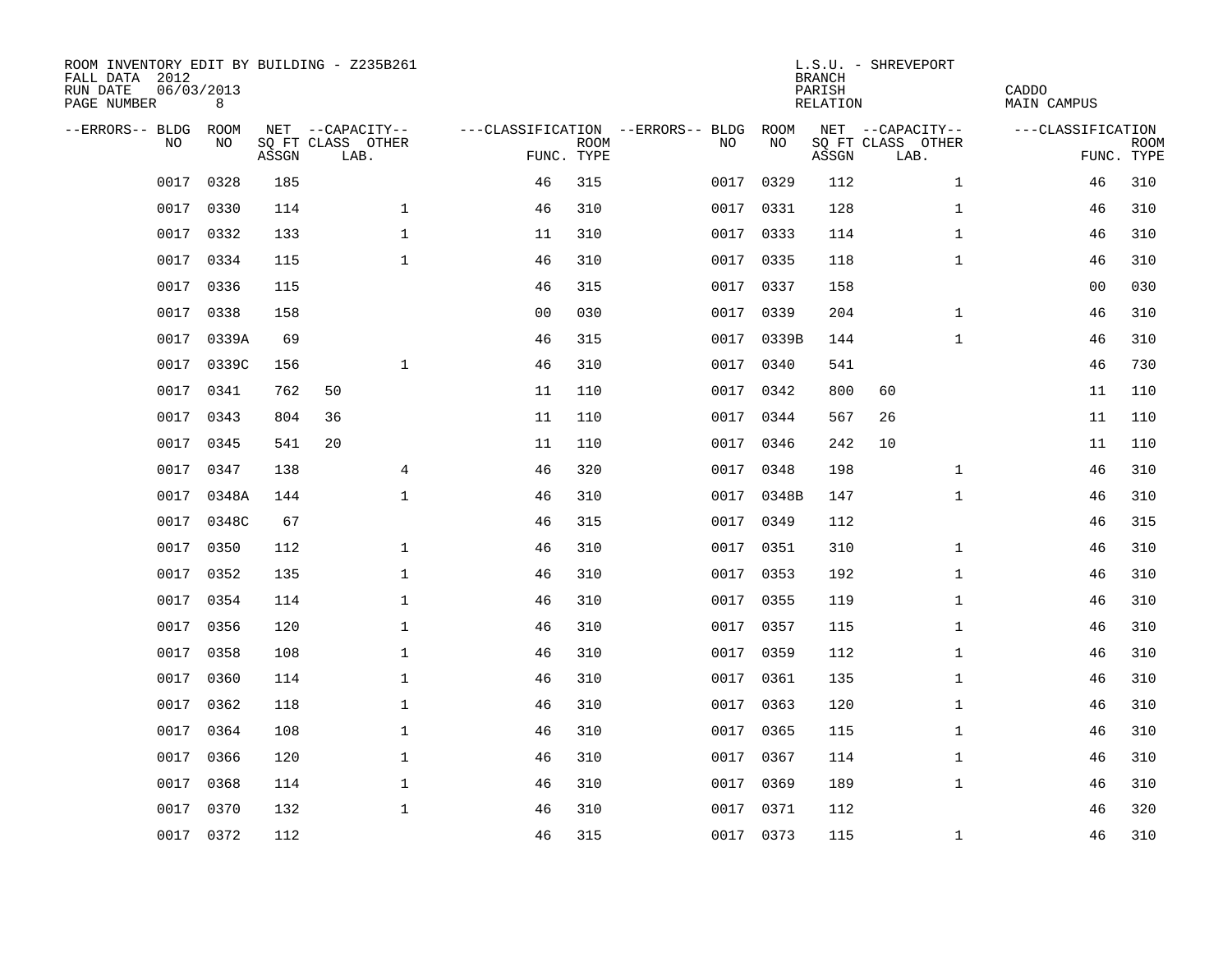| ROOM INVENTORY EDIT BY BUILDING - Z235B261<br>FALL DATA 2012<br>RUN DATE<br>PAGE NUMBER | 06/03/2013 | 9          |       |    |                                               |                                                      |             |   |           |                                                  | <b>BRANCH</b><br>PARISH<br>RELATION | L.S.U. - SHREVEPORT                                                                                        | CADDO<br><b>MAIN CAMPUS</b>               |                           |
|-----------------------------------------------------------------------------------------|------------|------------|-------|----|-----------------------------------------------|------------------------------------------------------|-------------|---|-----------|--------------------------------------------------|-------------------------------------|------------------------------------------------------------------------------------------------------------|-------------------------------------------|---------------------------|
| --ERRORS-- BLDG ROOM                                                                    | NO         | NO         | ASSGN |    | NET --CAPACITY--<br>SQ FT CLASS OTHER<br>LAB. | ---CLASSIFICATION --ERRORS-- BLDG ROOM<br>FUNC. TYPE | <b>ROOM</b> |   | NO        | NO                                               | ASSGN                               | NET --CAPACITY--<br>SQ FT CLASS OTHER<br>LAB.                                                              | ---CLASSIFICATION                         | <b>ROOM</b><br>FUNC. TYPE |
|                                                                                         | 0017       | 0374       | 89    |    | 2                                             | 46                                                   | 320         |   | 0017 0375 |                                                  | 112                                 | $\mathbf{1}$                                                                                               | 46                                        | 310                       |
|                                                                                         | 0017 0376  |            | 185   |    | 2                                             | 22                                                   | 575         |   |           | 0017 0376A                                       | 85                                  |                                                                                                            | 22                                        | 575                       |
|                                                                                         | 0017       | 0377       | 115   |    | 1                                             | 46                                                   | 310         |   | 0017 0378 |                                                  | 54                                  | $\mathbf{1}$                                                                                               | 46                                        | 310                       |
|                                                                                         | 0017       | 0379       | 54    |    | 2                                             | 46                                                   | 320         |   | 0017      | 0380                                             | 118                                 | $\mathbf{1}$                                                                                               | 46                                        | 310                       |
|                                                                                         | 0017       | 0381       | 115   |    | $\mathbf{1}$                                  | 46                                                   | 310         |   | 0017 0382 |                                                  | 153                                 |                                                                                                            | 00                                        | 030                       |
|                                                                                         | 0017       | 0383       | 153   |    |                                               | 00                                                   | 030         |   | 0017 0384 |                                                  | 250                                 |                                                                                                            | 46                                        | 313                       |
|                                                                                         | 0017       | 0384A      | 150   |    |                                               | 46                                                   | 315         |   |           | 0017 0384B                                       | 147                                 |                                                                                                            | 46                                        | 325                       |
|                                                                                         | 0017       | 0384C      | 150   |    | $\mathbf{1}$                                  | 46                                                   | 310         |   | 0017 0385 |                                                  | 48                                  |                                                                                                            | 0 <sub>0</sub>                            | 010                       |
|                                                                                         | 0017       | 0386       | 328   |    |                                               | 0 <sub>0</sub>                                       | 030         |   | 0017 0387 |                                                  | 588                                 | 36                                                                                                         | 11                                        | 110                       |
|                                                                                         | 0017       | 0388       | 559   |    | 25                                            | 11                                                   | 210         |   | 0017 0389 |                                                  | 800                                 | 38                                                                                                         | 11                                        | 110                       |
|                                                                                         | 0017       | 0390       | 580   | 36 |                                               | 11                                                   | 110         |   | 0017 0391 |                                                  | 768                                 | 30                                                                                                         | 11                                        | 110                       |
|                                                                                         | 0017 0392  |            | 276   |    |                                               | 0 <sub>0</sub>                                       | 030         |   | 0017 0393 | TOTAL NUMBER CLASSROOMS<br>TOTAL NUMBER LABS 210 | 53                                  | TOTAL NET ASSIGN SQ. FT. IN ROOM FILE<br>TOTAL NUMBER COMPUTER CLASSROOMS<br>TOTAL NUMBER SPECIAL LABS 220 | 00<br>54,834<br>26<br>$\overline{4}$<br>2 | 010                       |
|                                                                                         | 0018       | 0101       | 1223  | 94 |                                               | 11                                                   | 110         |   | 0018 0102 |                                                  | 90                                  |                                                                                                            | 46                                        | 315                       |
|                                                                                         | 0018       | 0103       | 1047  | 80 |                                               | 11                                                   | 110         |   | 0018 0104 |                                                  | 90                                  | $\mathbf{1}$                                                                                               | 46                                        | 310                       |
|                                                                                         | 0018       | 0105       | 126   |    |                                               | 46                                                   | 730         |   | 0018 0106 |                                                  | 169                                 | $\mathbf{1}$                                                                                               | 46                                        | 310                       |
|                                                                                         | 0018       | 0107       | 808   |    | 20                                            | 46                                                   | 310         |   |           | 0018 0107B                                       | 113                                 | $\mathbf{1}$                                                                                               | 46                                        | 310                       |
|                                                                                         | 0018       | 0108       | 1080  | 99 |                                               | 11                                                   | 110         |   | 0018      | 0109                                             | 586                                 | 39                                                                                                         | 46                                        | 610                       |
|                                                                                         | 0018       | 0110       | 1065  | 81 |                                               | 11                                                   | 110         | 9 | 0018      | 0111                                             | 1150                                | 40                                                                                                         | 46                                        | 610                       |
|                                                                                         | 0018       | 0112       | 160   |    | $\mathbf{1}$                                  | 46                                                   | 310         |   | 0018      | 0113                                             | 77                                  | $\mathbf{1}$                                                                                               | 46                                        | 310                       |
|                                                                                         | 0018       | 0114       | 400   |    | $\mathbf 1$                                   | 46                                                   | 310         |   | 0018 0115 |                                                  | 84                                  | $\mathbf{1}$                                                                                               | 46                                        | 310                       |
|                                                                                         | 0018       | 0116       | 126   |    | $\mathbf 1$                                   | 46                                                   | 310         |   | 0018      | 0117                                             | 588                                 |                                                                                                            | 46                                        | 315                       |
|                                                                                         | 0018       | 0118       | 108   |    | $\mathbf{1}$                                  | 46                                                   | 310         |   | 0018      | 0119                                             | 100                                 | $\mathbf{1}$                                                                                               | 46                                        | 310                       |
|                                                                                         |            | 0018 0119A | 55    |    | $\mathbf 1$                                   | 46                                                   | 310         |   |           | 0018 0119B                                       | 166                                 | $\mathbf{1}$                                                                                               | 46                                        | 310                       |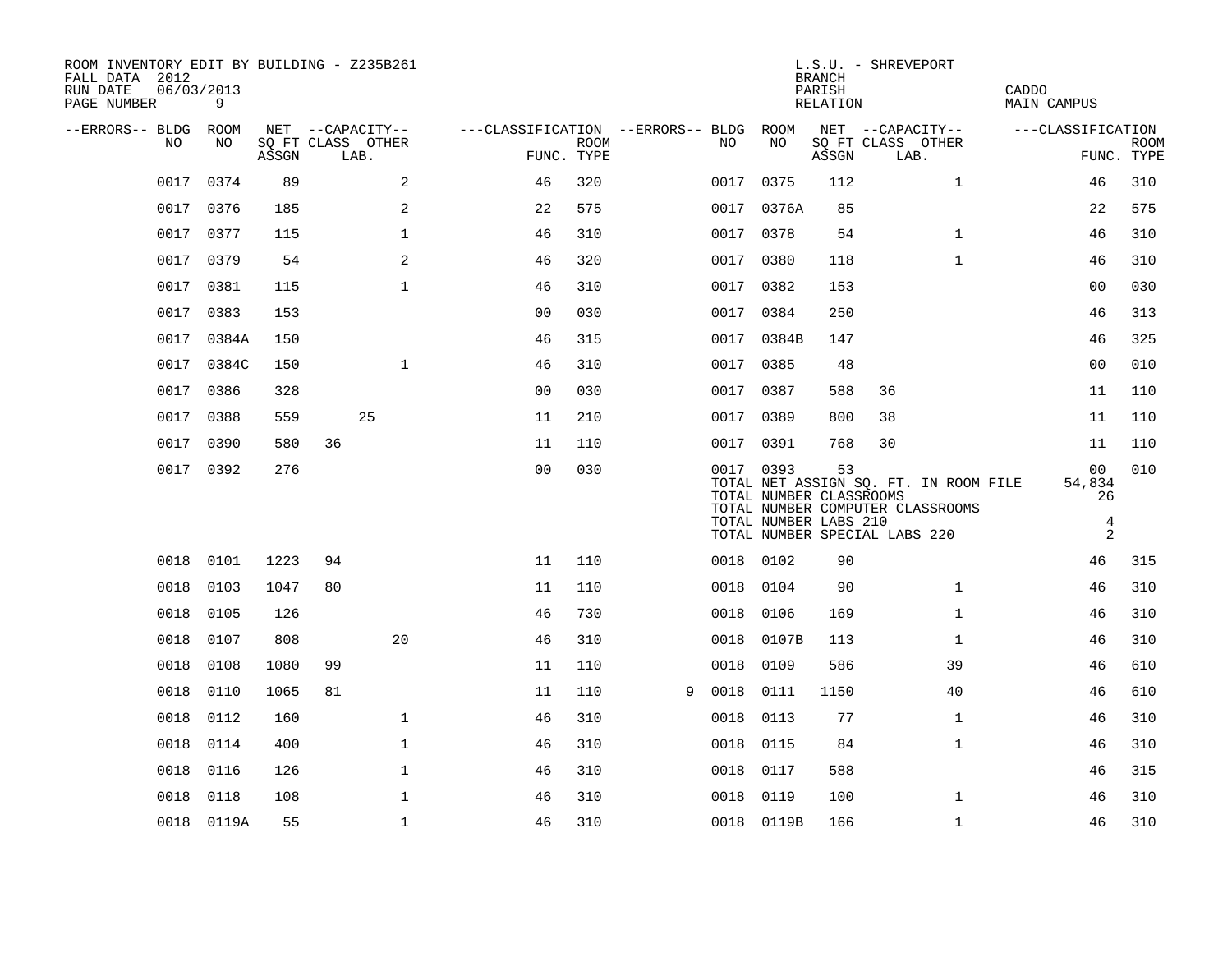| ROOM INVENTORY EDIT BY BUILDING - Z235B261<br>FALL DATA 2012<br>RUN DATE<br>PAGE NUMBER | 06/03/2013<br>10 |       |                           |                                   |             |      |            | <b>BRANCH</b><br>PARISH<br>RELATION | L.S.U. - SHREVEPORT       | CADDO<br><b>MAIN CAMPUS</b> |                           |
|-----------------------------------------------------------------------------------------|------------------|-------|---------------------------|-----------------------------------|-------------|------|------------|-------------------------------------|---------------------------|-----------------------------|---------------------------|
| --ERRORS-- BLDG                                                                         | ROOM             |       | NET --CAPACITY--          | ---CLASSIFICATION --ERRORS-- BLDG |             |      | ROOM       |                                     | NET --CAPACITY--          | ---CLASSIFICATION           |                           |
| N <sub>O</sub>                                                                          | NO.              | ASSGN | SO FT CLASS OTHER<br>LAB. | FUNC. TYPE                        | <b>ROOM</b> | NO.  | <b>NO</b>  | ASSGN                               | SQ FT CLASS OTHER<br>LAB. |                             | <b>ROOM</b><br>FUNC. TYPE |
| 0018                                                                                    | 0120             | 90    | $\mathbf{1}$              | 46                                | 310         | 0018 | 0121       | 420                                 | 22                        | 31                          | 350                       |
| 0018                                                                                    | 0122             | 100   | $\mathbf{1}$              | 46                                | 310         |      | 0018 0123  | 155                                 | $\mathbf{1}$              | 31                          | 310                       |
| 0018                                                                                    | 0123B            | 171   | $\mathbf 1$               | 46                                | 310         | 0018 | 0124       | 170                                 | $\mathbf{1}$              | 31                          | 310                       |
| 0018                                                                                    | 0126             | 170   | $\mathbf{1}$              | 46                                | 310         | 0018 | 0128       | 110                                 | $\mathbf{1}$              | 46                          | 310                       |
| 0018                                                                                    | 0130             | 110   | $\mathbf{1}$              | 46                                | 310         | 0018 | 0132       | 651                                 | 20                        | 11                          | 210                       |
| 0018                                                                                    | 0134             | 120   | $\mathbf{1}$              | 46                                | 310         |      | 0018 0136  | 120                                 |                           | 46                          | 315                       |
| 0018                                                                                    | 0138             | 72    | $\mathbf{1}$              | 46                                | 250         |      | 0018 0138A | 70                                  |                           | 46                          | 315                       |
| 0018                                                                                    | 0138B            | 70    | $\mathbf{1}$              | 46                                | 310         |      | 0018 0138C | 72                                  |                           | 46                          | 315                       |
| 0018                                                                                    | 0140             | 90    | $\mathbf{1}$              | 46                                | 310         | 0018 | 0140A      | 42                                  |                           | 46                          | 315                       |
| 0018                                                                                    | 0140B            | 148   | $\mathbf{1}$              | 46                                | 310         |      | 0018 0142  | 110                                 |                           | 46                          | 315                       |
| 0018                                                                                    | 0144             | 118   | $\mathbf 1$               | 46                                | 310         | 0018 | 0146       | 146                                 | $\mathbf{1}$              | 46                          | 310                       |
| 0018                                                                                    | 0148             | 90    | $\mathbf{1}$              | 46                                | 310         |      | 0018 0148A | 42                                  |                           | 46                          | 315                       |
| 0018                                                                                    | 0148B            | 148   | $\mathbf{1}$              | 46                                | 310         | 0018 | 0150       | 358                                 | 20                        | 46                          | 210                       |
| 0018                                                                                    | 0152             | 180   |                           | 0 <sub>0</sub>                    | 030         | 0018 | 0154       | 238                                 |                           | 0 <sub>0</sub>              | 030                       |
| 0018                                                                                    | 0156             | 231   |                           | 0 <sub>0</sub>                    | 030         | 0018 | 0158       | 84                                  |                           | 00                          | 010                       |
| 0018                                                                                    | 0160             | 437   | 20                        | 92                                | 650         | 0018 | 0162       | 120                                 |                           | 00                          | 030                       |
| 0018                                                                                    | 0164             | 815   |                           | 0 <sub>0</sub>                    | 030         | 0018 | 0180       | 532                                 |                           | 0 <sub>0</sub>              | 020                       |
| 0018                                                                                    | 0181             | 280   |                           | 0 <sub>0</sub>                    | 020         | 0018 | 0182       | 128                                 |                           | 0 <sub>0</sub>              | 020                       |
| 0018                                                                                    | 0183             | 128   |                           | 0 <sub>0</sub>                    | 020         |      | 0018 0184  | 80                                  |                           | 0 <sub>0</sub>              | 020                       |
| 0018                                                                                    | 0185             | 104   |                           | 00                                | 020         | 0018 | 0186       | 704                                 |                           | 00                          | 020                       |
| 0018                                                                                    | 0187             | 983   |                           | 0 <sub>0</sub>                    | 020         | 0018 | 0188       | 664                                 |                           | 0 <sub>0</sub>              | 020                       |
| 0018                                                                                    | 0189             | 400   |                           | 0 <sub>0</sub>                    | 020         | 0018 | 0190       | 510                                 |                           | 0 <sub>0</sub>              | 020                       |
| 0018                                                                                    | 0191             | 138   |                           | 0 <sub>0</sub>                    | 020         | 0018 | 0192       | 176                                 |                           | 00                          | 020                       |
| 0018                                                                                    | 0193             | 193   |                           | 0 <sub>0</sub>                    | 020         | 0018 | 0201       | 1178                                | 78                        | 11                          | 110                       |
| 0018                                                                                    | 0202             | 202   |                           | 63                                | 315         | 0018 | 0203       | 32                                  |                           | 0 <sub>0</sub>              | 030                       |
|                                                                                         | 0018 0204        | 879   | 58                        | 11                                | 110         |      | 0018 0205  | 588                                 | 39                        | 11                          | 110                       |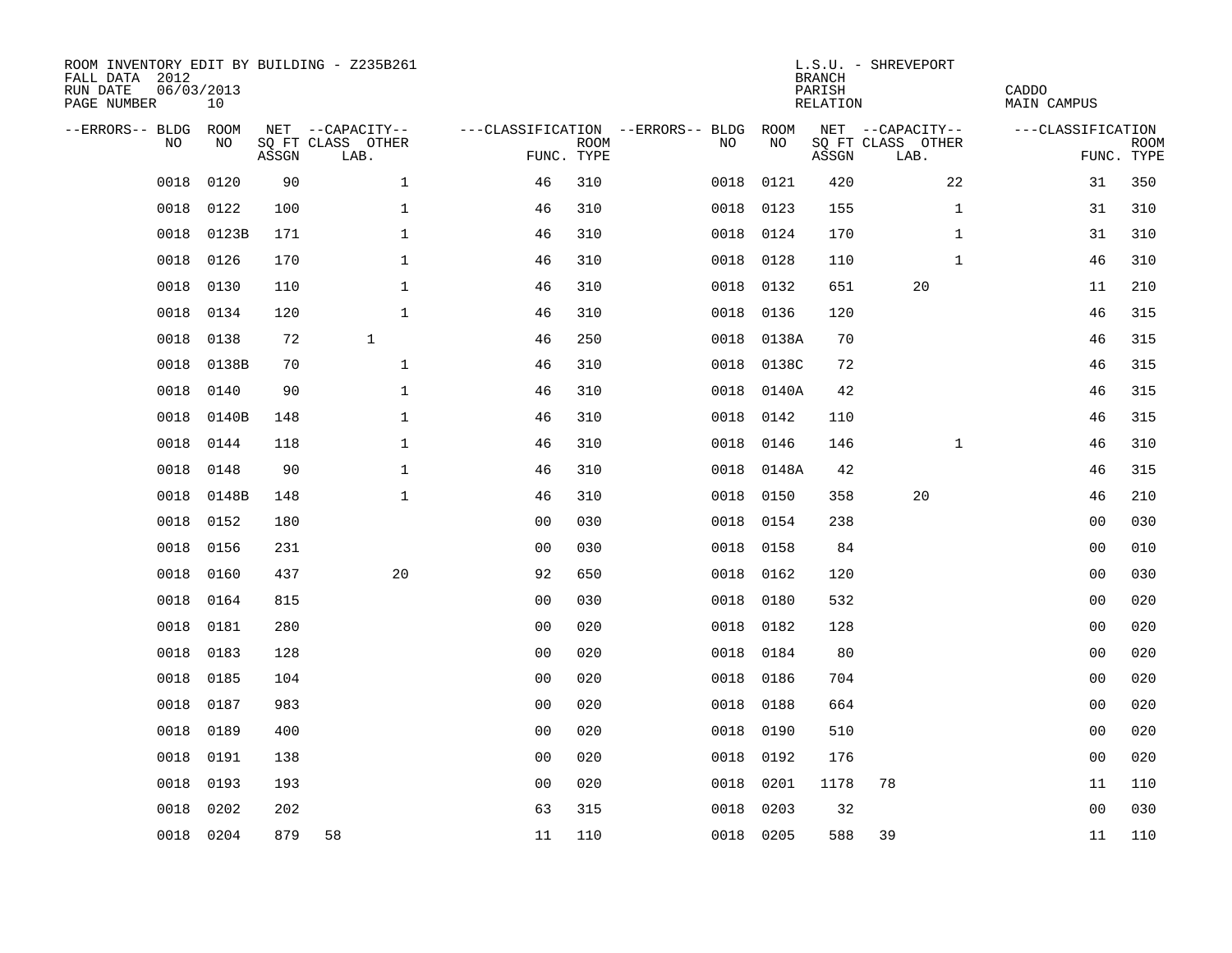| ROOM INVENTORY EDIT BY BUILDING - Z235B261<br>FALL DATA 2012<br>RUN DATE<br>PAGE NUMBER | 06/03/2013<br>11 |       |    |                           |                |                           |                                   |           |            | L.S.U. - SHREVEPORT<br><b>BRANCH</b><br>PARISH<br>RELATION |    |                           | CADDO<br>MAIN CAMPUS |            |             |
|-----------------------------------------------------------------------------------------|------------------|-------|----|---------------------------|----------------|---------------------------|-----------------------------------|-----------|------------|------------------------------------------------------------|----|---------------------------|----------------------|------------|-------------|
| --ERRORS-- BLDG ROOM                                                                    |                  |       |    | NET --CAPACITY--          |                |                           | ---CLASSIFICATION --ERRORS-- BLDG |           | ROOM       |                                                            |    | NET --CAPACITY--          | ---CLASSIFICATION    |            |             |
| NO.                                                                                     | NO.              | ASSGN |    | SQ FT CLASS OTHER<br>LAB. |                | <b>ROOM</b><br>FUNC. TYPE | NO.                               |           | NO         | $\operatorname{\mathsf{ASSGN}}$                            |    | SQ FT CLASS OTHER<br>LAB. |                      | FUNC. TYPE | <b>ROOM</b> |
| 0018                                                                                    | 0206             | 500   | 30 |                           | 11             | 110                       | 0018                              |           | 0207       | 588                                                        | 39 |                           |                      | 11         | 110         |
| 0018                                                                                    | 0208             | 188   |    |                           | 0 <sub>0</sub> | 030                       | 0018                              |           | 0209       | 100                                                        |    | $\mathbf{1}$              |                      | 46         | 310         |
| 0018                                                                                    | 0210             | 380   |    | 26                        | 11             | 410                       | 0018                              |           | 0211       | 100                                                        |    | $\mathbf{1}$              |                      | 46         | 310         |
| 0018                                                                                    | 0212             | 100   |    | $\mathbf{1}$              | 46             | 310                       |                                   | 0018 0213 |            | 155                                                        |    | $\mathbf{1}$              |                      | 46         | 310         |
| 0018                                                                                    | 0214             | 100   |    | $\mathbf{1}$              | 46             | 310                       | 0018                              |           | 0215       | 155                                                        |    | $\mathbf{1}$              |                      | 46         | 310         |
| 0018                                                                                    | 0216             | 146   |    | $\mathbf{1}$              | 46             | 310                       | 0018                              |           | 0217       | 100                                                        |    | $\mathbf{1}$              |                      | 46         | 310         |
| 0018                                                                                    | 0218             | 155   |    | $\mathbf{1}$              | 46             | 310                       | 0018                              |           | 0219       | 100                                                        |    | $\mathbf{1}$              |                      | 46         | 310         |
| 0018                                                                                    | 0220             | 100   |    | $\mathbf 1$               | 46             | 310                       | 0018                              |           | 0221       | 523                                                        | 34 |                           |                      | 11         | 110         |
| 0018                                                                                    | 0222             | 100   |    | $\mathbf{1}$              | 46             | 310                       | 0018                              |           | 0223       | 663                                                        | 44 |                           |                      | 11         | 110         |
| 0018                                                                                    | 0224             | 360   |    | 16                        | 46             | 350                       | 0018                              |           | 0225       | 108                                                        |    | $\mathbf{1}$              |                      | 46         | 310         |
| 0018                                                                                    | 0226             | 150   |    | $\mathbf{1}$              | 46             | 310                       | 0018                              |           | 0226A      | 72                                                         |    |                           |                      | 46         | 315         |
| 0018                                                                                    | 0226B            | 312   |    | $\mathbf{1}$              | 46             | 310                       | 0018                              |           | 0227       | 108                                                        |    | $\mathbf{1}$              |                      | 46         | 310         |
| 0018                                                                                    | 0228             | 300   |    |                           | 46             | 315                       | 0018                              |           | 0230       | 150                                                        |    | $\mathbf{1}$              |                      | 46         | 310         |
| 0018                                                                                    | 0230A            | 267   |    | $\mathbf 1$               | 46             | 310                       | 0018                              |           | 0230B      | 98                                                         |    |                           |                      | 46         | 315         |
| 0018                                                                                    | 0232             | 60    |    |                           | 0 <sub>0</sub> | 010                       | 0018                              |           | 0233       | 100                                                        |    | $\mathbf{1}$              |                      | 46         | 310         |
| 0018                                                                                    | 0234             | 815   |    | $\mathbf{1}$              | 46             | 310                       | 0018                              |           | 0235       | 100                                                        |    | $\mathbf{1}$              |                      | 46         | 310         |
| 0018                                                                                    | 0236             | 570   | 38 |                           | 11             | 110                       | 0018                              |           | 0237       | 155                                                        |    | $\mathbf{1}$              |                      | 46         | 310         |
| 0018                                                                                    | 0238             | 584   | 38 |                           | 11             | 110                       | 0018                              |           | 0239       | 155                                                        |    | $\mathbf{1}$              |                      | 11         | 310         |
| 0018                                                                                    | 0240             | 609   | 40 |                           | 11             | 110                       |                                   | 0018      | 0241       | 100                                                        |    | $\mathbf{1}$              |                      | 46         | 310         |
| 0018                                                                                    | 0242             | 870   |    | 20                        | 11             | 220                       | 0018                              |           | 0243       | 100                                                        |    | $\mathbf{1}$              |                      | 46         | 310         |
| 0018                                                                                    | 0245             | 1     |    | $\mathbf{1}$              | 46             | 310                       | 0018                              |           | 0246       | 733                                                        | 48 |                           |                      | 11         | 110         |
| 0018                                                                                    | 0247             | 84    |    | $\mathbf{1}$              | 46             | 310                       | 0018                              |           | 0249       | 100                                                        |    | $\mathbf{1}$              |                      | 46         | 310         |
| 0018                                                                                    | 0251             | 100   |    | $\mathbf 1$               | 46             | 310                       | 0018                              |           | 0252       | 1511                                                       |    | 30                        |                      | 11         | 220         |
| 0018                                                                                    | 0253             | 146   |    | $\mathbf 1$               | 46             | 310                       | 0018                              |           | 0255       | 155                                                        |    | $\mathbf{1}$              |                      | 46         | 310         |
| 0018                                                                                    | 0257             | 110   |    | $\mathbf{1}$              | 46             | 310                       | 0018                              |           | 0258       | 180                                                        |    | $\mathbf{1}$              |                      | 46         | 310         |
|                                                                                         | 0018 0258A       | 22    |    |                           | 46             | 315                       |                                   |           | 0018 0258B | 270                                                        |    | $\mathbf{1}$              |                      | 46         | 310         |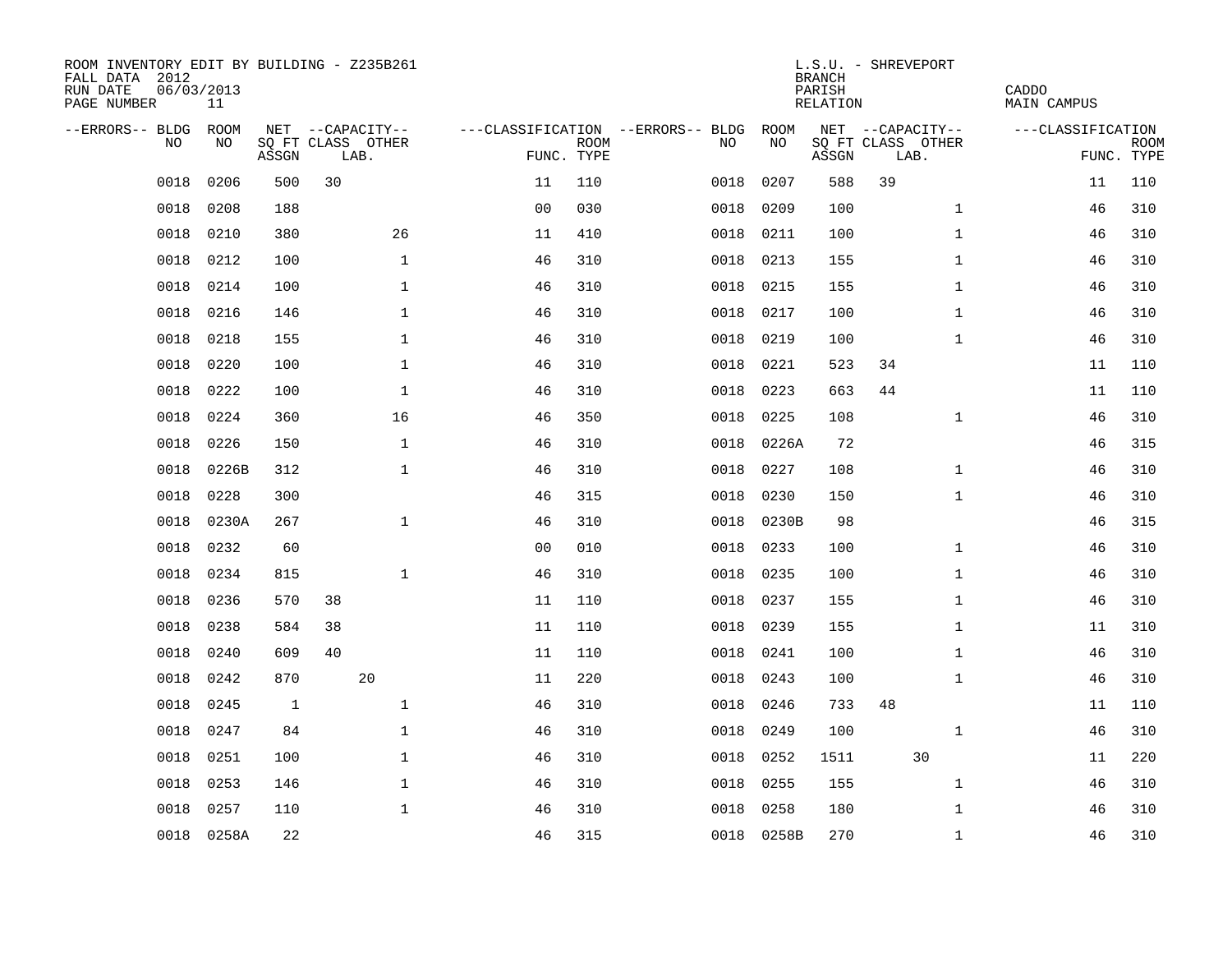| ROOM INVENTORY EDIT BY BUILDING - Z235B261<br>FALL DATA 2012<br>RUN DATE<br>PAGE NUMBER | 06/03/2013<br>12 |       |                           |                |                                        |             |   |           |       | L.S.U. - SHREVEPORT<br><b>BRANCH</b><br>PARISH<br>RELATION |    |                           | CADDO<br>MAIN CAMPUS |                           |
|-----------------------------------------------------------------------------------------|------------------|-------|---------------------------|----------------|----------------------------------------|-------------|---|-----------|-------|------------------------------------------------------------|----|---------------------------|----------------------|---------------------------|
| --ERRORS-- BLDG ROOM                                                                    |                  |       | NET --CAPACITY--          |                | ---CLASSIFICATION --ERRORS-- BLDG ROOM |             |   |           |       |                                                            |    | NET --CAPACITY--          | ---CLASSIFICATION    |                           |
| NO                                                                                      | NO               | ASSGN | SQ FT CLASS OTHER<br>LAB. |                | FUNC. TYPE                             | <b>ROOM</b> |   | NO        | NO    | ASSGN                                                      |    | SQ FT CLASS OTHER<br>LAB. |                      | <b>ROOM</b><br>FUNC. TYPE |
| 0018                                                                                    | 0259             | 110   |                           | $\mathbf{1}$   | 46                                     | 310         |   | 0018      | 0261  | 588                                                        | 39 |                           | 11                   | 110                       |
| 0018                                                                                    | 0262             | 186   |                           |                | 0 <sub>0</sub>                         | 030         |   | 0018      | 0263  | 1178                                                       | 32 |                           | 11                   | 110                       |
| 0018                                                                                    | 0264             | 231   |                           |                | 0 <sub>0</sub>                         | 030         |   | 0018      | 0265  | 567                                                        | 30 |                           | 11                   | 110                       |
| 0018                                                                                    | 0268             | 104   |                           |                | 46                                     | 315         |   | 0018      | 0269  | 119                                                        |    |                           | 0 <sub>0</sub>       | 030                       |
| 0018                                                                                    | 0270             | 226   |                           |                | 0 <sub>0</sub>                         | 030         |   | 0018      | 0280  | 168                                                        |    |                           | 00                   | 020                       |
| 0018                                                                                    | 0281             | 108   |                           |                | 0 <sub>0</sub>                         | 020         |   | 0018      | 0282  | 168                                                        |    |                           | 00                   | 020                       |
| 0018                                                                                    | 0283             | 108   |                           |                | 0 <sub>0</sub>                         | 020         |   | 0018      | 0284  | 288                                                        |    |                           | 0 <sub>0</sub>       | 020                       |
| 0018                                                                                    | 0286             | 784   |                           |                | 0 <sub>0</sub>                         | 020         |   | 0018      | 0287  | 1072                                                       |    |                           | 0 <sub>0</sub>       | 020                       |
| 0018                                                                                    | 0288             | 784   |                           |                | 0 <sub>0</sub>                         | 020         |   | 0018      | 0289  | 1072                                                       |    |                           | 00                   | 020                       |
| 0018                                                                                    | 0290             | 544   |                           |                | 0 <sub>0</sub>                         | 020         |   | 0018      | 0291  | 144                                                        |    |                           | 00                   | 020                       |
| 0018                                                                                    | 0292             | 128   |                           |                | 0 <sub>0</sub>                         | 020         |   | 0018      | 0293  | 344                                                        |    |                           | 0 <sub>0</sub>       | 020                       |
| 0018                                                                                    | 0294             | 344   |                           |                | 0 <sub>0</sub>                         | 020         |   | 0018      | 0295  | 344                                                        |    |                           | 0 <sub>0</sub>       | 020                       |
| 0018                                                                                    | 0301             | 1190  | 50                        |                | 11                                     | 110         |   | 0018      | 0302  | 113                                                        |    |                           | 46                   | 315                       |
| 0018                                                                                    | 0304             | 879   |                           | 19             | 11                                     | 220         |   | 0018      | 0305  | 588                                                        |    | 39                        | 11                   | 410                       |
| 0018                                                                                    | 0306             | 500   |                           | 22             | 46                                     | 350         |   | 0018      | 0307  | 588                                                        | 39 |                           | 11                   | 110                       |
| 0018                                                                                    | 0308             | 1880  |                           |                | 0 <sub>0</sub>                         | 030         |   | 0018      | 0309  | 100                                                        |    |                           | 46                   | 540                       |
| 0018                                                                                    | 0310             | 733   | 50                        |                | 11                                     | 110         |   | 0018 0311 |       | 100                                                        |    |                           | 31                   | 540                       |
| 0018                                                                                    | 0312             | 100   |                           | $\mathbf{1}$   | 46                                     | 310         |   | 0018      | 0313  | 155                                                        |    | $\mathbf{1}$              | 46                   | 310                       |
| 0018                                                                                    | 0314             | 100   |                           | $\mathbf{1}$   | 46                                     | 310         |   | 0018 0315 |       | 155                                                        |    | $\mathbf{1}$              | 46                   | 310                       |
| 0018                                                                                    | 0316             | 155   |                           | $\mathbf{1}$   | 46                                     | 310         |   | 0018      | 0318  | 155                                                        |    | $\mathbf{1}$              | 46                   | 310                       |
| 0018                                                                                    | 0319             | 98    |                           |                | 31                                     | 540         |   | 0018 0320 |       | 100                                                        |    | $\mathbf{1}$              | 46                   | 310                       |
| 0018                                                                                    | 0321             | 225   |                           | 6              | 52                                     | 225         |   | 0018      | 0321A | 90                                                         |    | $\mathbf{1}$              | 46                   | 310                       |
| 0018                                                                                    | 0322             | 100   |                           | $\mathbf 1$    | 46                                     | 310         | 9 | 0018      | 0323  | 890                                                        |    | 15                        | 52                   | 610                       |
| 0018                                                                                    | 0323A            | 104   |                           | $\overline{4}$ | 52                                     | 225         |   | 0018      | 0323B | 104                                                        |    | 4                         | 52                   | 225                       |
| 0018                                                                                    | 0325             | 108   |                           | 10             | 31                                     | 540         |   | 0018      | 0326  | 570                                                        | 38 |                           | 11                   | 110                       |
|                                                                                         | 0018 0328        | 300   |                           | 10             | 46                                     | 315         |   | 0018 0329 |       | 90                                                         |    |                           | 31                   | 540                       |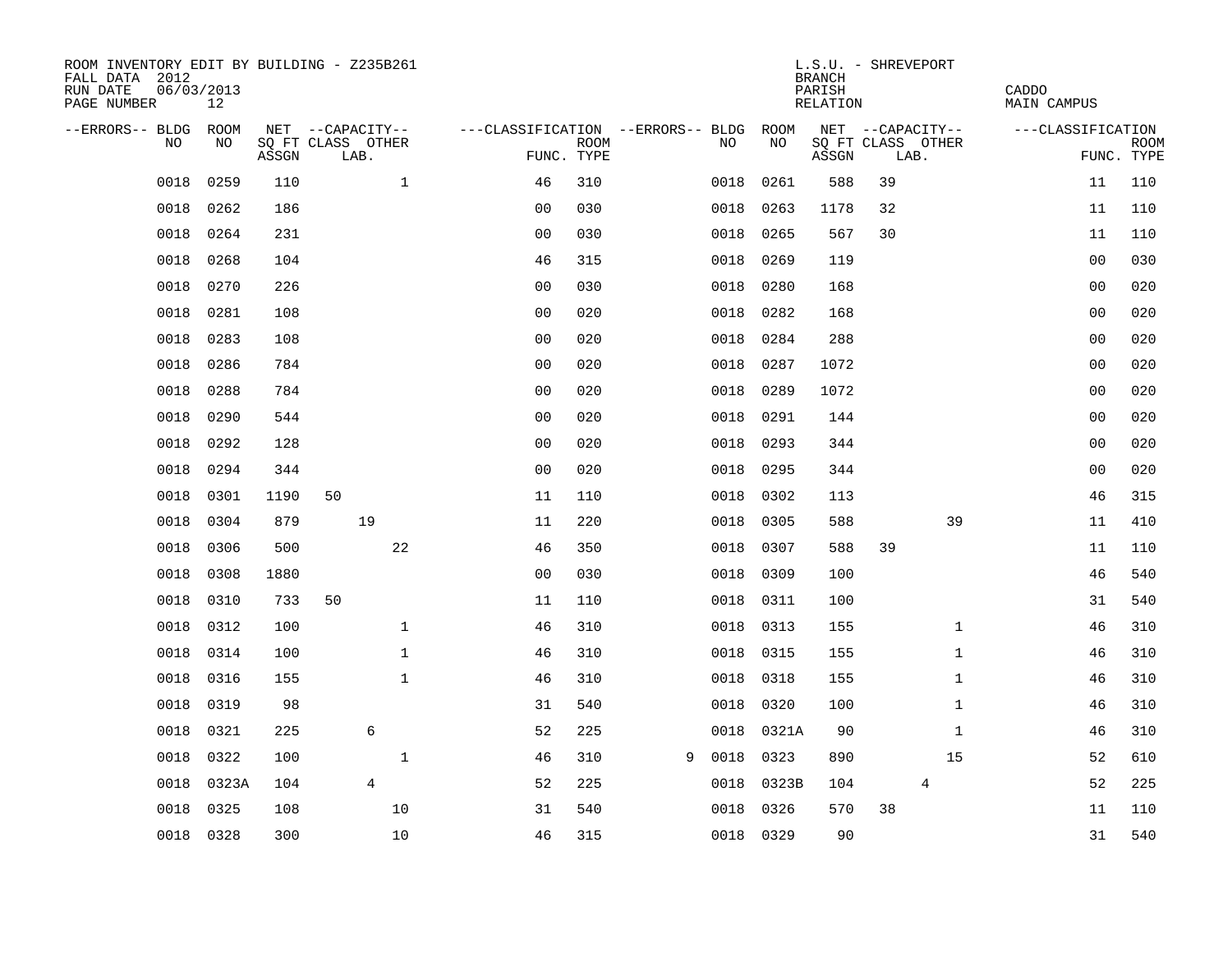| ROOM INVENTORY EDIT BY BUILDING - Z235B261<br>FALL DATA 2012<br>RUN DATE<br>PAGE NUMBER | 06/03/2013<br>13 |       |                           |              |                |                           |                                   |           |           | <b>BRANCH</b><br>PARISH<br>RELATION | L.S.U. - SHREVEPORT       | CADDO<br>MAIN CAMPUS |                           |
|-----------------------------------------------------------------------------------------|------------------|-------|---------------------------|--------------|----------------|---------------------------|-----------------------------------|-----------|-----------|-------------------------------------|---------------------------|----------------------|---------------------------|
| --ERRORS-- BLDG                                                                         | ROOM             |       | NET --CAPACITY--          |              |                |                           | ---CLASSIFICATION --ERRORS-- BLDG |           | ROOM      |                                     | NET --CAPACITY--          | ---CLASSIFICATION    |                           |
| N <sub>O</sub>                                                                          | NO.              | ASSGN | SO FT CLASS OTHER<br>LAB. |              |                | <b>ROOM</b><br>FUNC. TYPE |                                   | NO.       | NO        | ASSGN                               | SQ FT CLASS OTHER<br>LAB. |                      | <b>ROOM</b><br>FUNC. TYPE |
| 0018                                                                                    | 0330             | 150   |                           | $\mathbf{1}$ | 46             | 310                       |                                   | 0018      | 0330A     | 270                                 | $\mathbf{1}$              | 46                   | 310                       |
| 0018                                                                                    | 0330B            | 98    |                           |              | 46             | 315                       |                                   | 0018      | 0331      | 99                                  |                           | 31                   | 540                       |
| 0018                                                                                    | 0332             | 78    |                           |              | 00             | 010                       |                                   | 0018      | 0333      | 100                                 | $\mathbf{1}$              | 46                   | 310                       |
| 0018                                                                                    | 0334             | 812   |                           |              | 0 <sub>0</sub> | 030                       |                                   | 0018      | 0335      | 100                                 | $\mathbf{1}$              | 46                   | 310                       |
| 0018                                                                                    | 0336             | 600   | 15                        |              | 46             | 350                       |                                   | 0018      | 0337      | 146                                 | $\mathbf{1}$              | 46                   | 310                       |
| 0018                                                                                    | 0338             | 578   | 20                        |              | 11             | 110                       |                                   | 0018 0339 |           | 146                                 | $\mathbf{1}$              | 46                   | 310                       |
| 0018                                                                                    | 0340             | 580   | 18                        |              | 11             | 210                       |                                   | 0018      | 0341      | 100                                 |                           | 46                   | 315                       |
| 0018                                                                                    | 0342             | 597   | 39                        |              | 11             | 110                       |                                   | 0018      | 0343      | 100                                 |                           | 46                   | 315                       |
| 0018                                                                                    | 0344             | 580   | 10                        |              | 46             | 530                       |                                   | 0018      | 0345      | 77                                  |                           | 46                   | 315                       |
| 0018                                                                                    | 0346             | 733   | 48                        |              | 11             | 210                       |                                   | 0018 0347 |           | 84                                  |                           | 46                   | 315                       |
| 0018                                                                                    | 0348             | 100   |                           | $\mathbf 1$  | 46             | 310                       |                                   | 0018      | 0349      | 100                                 | $\mathbf{1}$              | 46                   | 310                       |
| 0018                                                                                    | 0350             | 100   |                           | $\mathbf{1}$ | 46             | 310                       |                                   |           | 0018 0351 | 146                                 | $\mathbf{1}$              | 46                   | 310                       |
| 0018                                                                                    | 0352             | 155   |                           | $\mathbf{1}$ | 46             | 310                       |                                   | 0018      | 0353      | 146                                 | $\mathbf{1}$              | 46                   | 310                       |
| 0018                                                                                    | 0354             | 146   |                           | $\mathbf{1}$ | 46             | 310                       |                                   | 0018      | 0355      | 155                                 | $\mathbf{1}$              | 46                   | 310                       |
| 0018                                                                                    | 0356             | 100   |                           | 1            | 46             | 310                       |                                   | 0018      | 0357      | 100                                 | $\mathbf{1}$              | 46                   | 310                       |
| 0018                                                                                    | 0358             | 100   |                           | $\mathbf 1$  | 46             | 310                       |                                   | 0018      | 0359      | 100                                 | $\mathbf{1}$              | 46                   | 310                       |
| 0018                                                                                    | 0360             | 510   | 20                        |              | 52             | 410                       |                                   | 0018      | 0361      | 588                                 | 39                        | 11                   | 110                       |
| 0018                                                                                    | 0362             | 186   |                           |              | 0 <sub>0</sub> | 030                       |                                   | 0018      | 0363      | 1040                                | 40                        | 43                   | 530                       |
| 0018                                                                                    | 0363A            | 186   |                           |              | 63             | 530                       |                                   | 0018      | 0364      | 231                                 |                           | 00                   | 030                       |
| 0018                                                                                    | 0365             | 588   | 39                        |              | 11             | 110                       |                                   | 0018      | 0366      | 366                                 | $\mathbf{1}$              | 46                   | 310                       |
| 0018                                                                                    | 0368             | 135   |                           |              | 46             | 730                       |                                   | 0018      | 0369      | 152                                 | $\mathbf{1}$              | 46                   | 310                       |
| 0018                                                                                    | 0370             | 226   |                           |              | 0 <sub>0</sub> | 030                       |                                   | 0018      | 0380      | 288                                 |                           | 00                   | 020                       |
| 0018                                                                                    | 0386             | 784   |                           |              | 0 <sub>0</sub> | 020                       |                                   | 0018      | 0387      | 1072                                |                           | 00                   | 020                       |
| 0018                                                                                    | 0388             | 784   |                           |              | 0 <sub>0</sub> | 020                       |                                   | 0018      | 0389      | 1072                                |                           | 00                   | 020                       |
| 0018                                                                                    | 0390             | 680   |                           |              | 0 <sub>0</sub> | 020                       |                                   | 0018      | 0391      | 96                                  |                           | 00                   | 020                       |
|                                                                                         | 0018 0392        | 136   |                           |              | 0 <sub>0</sub> | 020                       |                                   | 0018 0393 |           | 344                                 |                           | 0 <sub>0</sub>       | 020                       |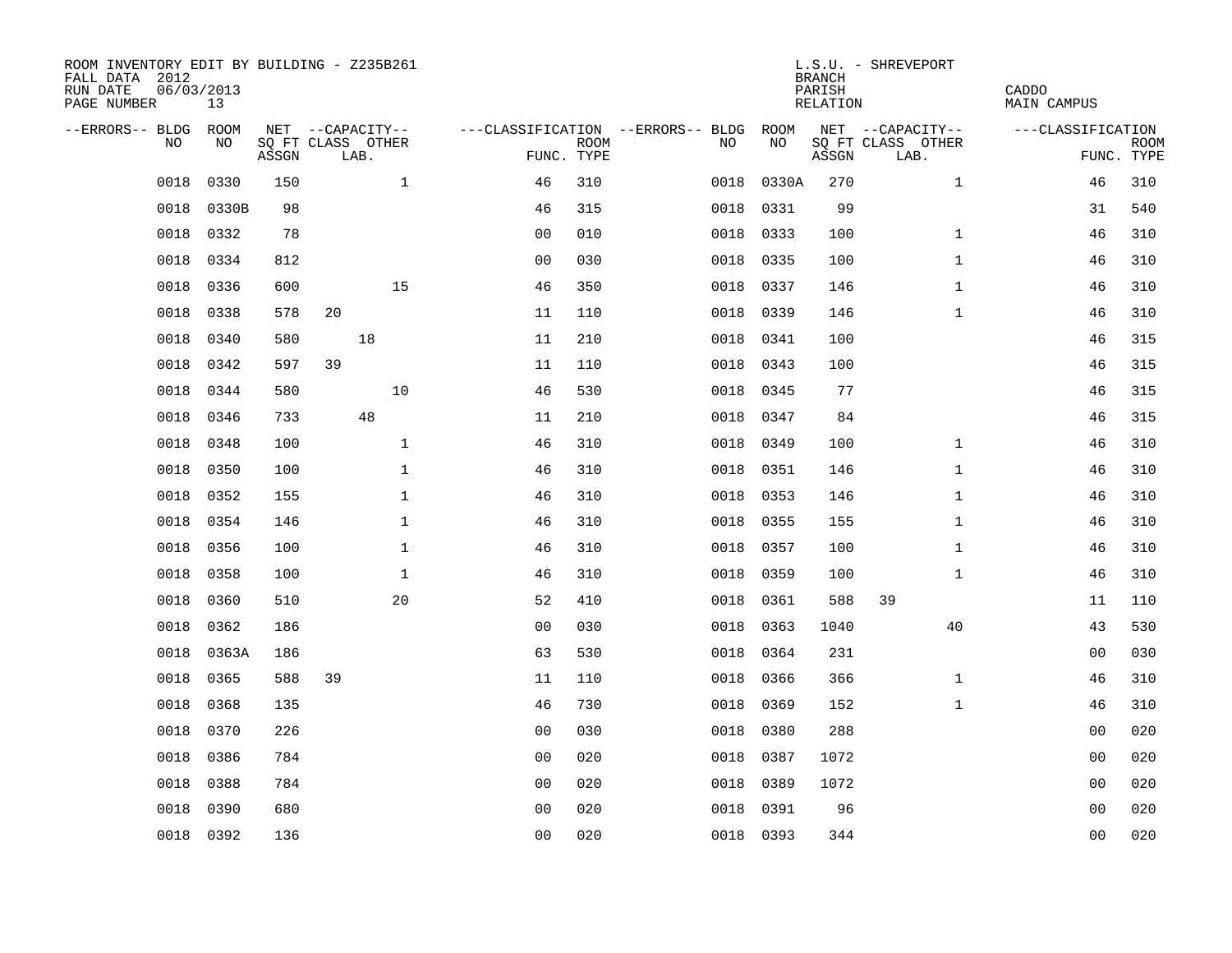| ROOM INVENTORY EDIT BY BUILDING - Z235B261<br>FALL DATA 2012<br>RUN DATE<br>PAGE NUMBER | 06/03/2013<br>14 |       |                           |                |             |                                   |           | <b>BRANCH</b><br>PARISH<br>RELATION | L.S.U. - SHREVEPORT       |              | CADDO<br>MAIN CAMPUS |                           |
|-----------------------------------------------------------------------------------------|------------------|-------|---------------------------|----------------|-------------|-----------------------------------|-----------|-------------------------------------|---------------------------|--------------|----------------------|---------------------------|
| --ERRORS-- BLDG ROOM                                                                    |                  |       | NET --CAPACITY--          |                |             | ---CLASSIFICATION --ERRORS-- BLDG | ROOM      |                                     | NET --CAPACITY--          |              | ---CLASSIFICATION    |                           |
| NO                                                                                      | NO               | ASSGN | SQ FT CLASS OTHER<br>LAB. | FUNC. TYPE     | <b>ROOM</b> | NO                                | NO        | ASSGN                               | SQ FT CLASS OTHER<br>LAB. |              |                      | <b>ROOM</b><br>FUNC. TYPE |
| 0018                                                                                    | 0394             | 168   |                           | 0 <sub>0</sub> | 020         | 0018                              | 0395      | 108                                 |                           |              | 0 <sub>0</sub>       | 020                       |
| 0018                                                                                    | 0396             | 344   |                           | 0 <sub>0</sub> | 020         | 0018                              | 0397      | 344                                 |                           |              | 00                   | 020                       |
| 0018                                                                                    | 0398             | 188   |                           | 0 <sub>0</sub> | 020         | 0018                              | 0399      | 108                                 |                           |              | 0 <sub>0</sub>       | 020                       |
| 0018                                                                                    | 0401             | 1141  | 20                        | 11             | 210         | 0018                              | 0402      | 117                                 |                           |              | 63                   | 315                       |
| 0018                                                                                    | 0404             | 879   | 20                        | 11             | 220         | 0018                              | 0405      | 540                                 | 36                        |              | 11                   | 110                       |
| 0018                                                                                    | 0406             | 500   | 33                        | 11             | 210         | 0018                              | 0407      | 588                                 | 42                        |              | 11                   | 110                       |
| 0018                                                                                    | 0408             | 188   |                           | 0 <sub>0</sub> | 030         | 0018                              | 0409      | 100                                 |                           | $\mathbf{1}$ | 46                   | 310                       |
| 0018                                                                                    | 0410             | 733   | 20                        | 11             | 210         |                                   | 0018 0411 | 100                                 |                           | $\mathbf{1}$ | 11                   | 310                       |
| 0018                                                                                    | 0412             | 100   |                           | 46             | 225         | 0018                              | 0413      | 155                                 |                           | $\mathbf{1}$ | 46                   | 310                       |
| 0018                                                                                    | 0414             | 150   | $\mathbf 1$               | 46             | 310         |                                   | 0018 0415 | 146                                 |                           | $\mathbf{1}$ | 46                   | 310                       |
| 0018                                                                                    | 0416             | 146   | $\mathbf{1}$              | 46             | 310         | 0018                              | 0417      | 100                                 |                           | $\mathbf{1}$ | 46                   | 310                       |
| 0018                                                                                    | 0418             | 155   | $\mathbf{1}$              | 46             | 310         |                                   | 0018 0419 | 100                                 |                           | $\mathbf{1}$ | 46                   | 310                       |
| 0018                                                                                    | 0420             | 100   | $\mathbf 1$               | 46             | 310         | 0018                              | 0421      | 313                                 |                           | $\mathbf{1}$ | 46                   | 310                       |
| 0018                                                                                    | 0422             | 100   | $\mathbf{1}$              | 46             | 310         | 0018                              | 0423      | 640                                 | 42                        |              | 11                   | 110                       |
| 0018                                                                                    | 0425             | 99    | $\mathbf{1}$              | 46             | 310         | 0018                              | 0426      | 570                                 | 40                        |              | 11                   | 110                       |
| 0018                                                                                    | 0427             | 99    | $\mathbf 1$               | 46             | 310         | 0018                              | 0428      | 288                                 |                           | $\mathbf{1}$ | 46                   | 310                       |
| 0018                                                                                    | 0429             | 99    | $\mathbf{1}$              | 46             | 310         |                                   | 0018 0430 | 150                                 |                           | $\mathbf{1}$ | 46                   | 310                       |
| 0018                                                                                    | 0430A            | 272   | $\mathbf{1}$              | 46             | 310         | 0018                              | 0430B     | 98                                  |                           |              | 46                   | 315                       |
| 0018                                                                                    | 0431             | 90    | $\mathbf{1}$              | 46             | 310         |                                   | 0018 0432 | 60                                  |                           |              | 0 <sub>0</sub>       | 010                       |
| 0018                                                                                    | 0433             | 155   | $\mathbf 1$               | 46             | 310         | 0018                              | 0434      | 812                                 |                           |              | 00                   | 030                       |
| 0018                                                                                    | 0435             | 155   | $\mathbf 1$               | 46             | 310         |                                   | 0018 0436 | 600                                 | 40                        |              | 11                   | 110                       |
| 0018                                                                                    | 0437             | 255   | $\mathbf 1$               | 46             | 310         | 0018                              | 0438      | 584                                 | 38                        |              | 11                   | 110                       |
| 0018                                                                                    | 0439             | 146   | $\mathbf{1}$              | 46             | 310         | 0018                              | 0440      | 580                                 | 38                        |              | 11                   | 110                       |
| 0018                                                                                    | 0441             | 100   | $\mathbf{1}$              | 46             | 310         | 0018                              | 0442      | 598                                 | 39                        |              | 11                   | 110                       |
| 0018                                                                                    | 0443             | 100   | $\mathbf{1}$              | 46             | 310         | 0018                              | 0444      | 570                                 | 38                        |              | 11                   | 110                       |
|                                                                                         | 0018 0445        | 77    | $\mathbf{1}$              | 46             | 310         |                                   | 0018 0446 | 733                                 | 48                        |              | 11                   | 110                       |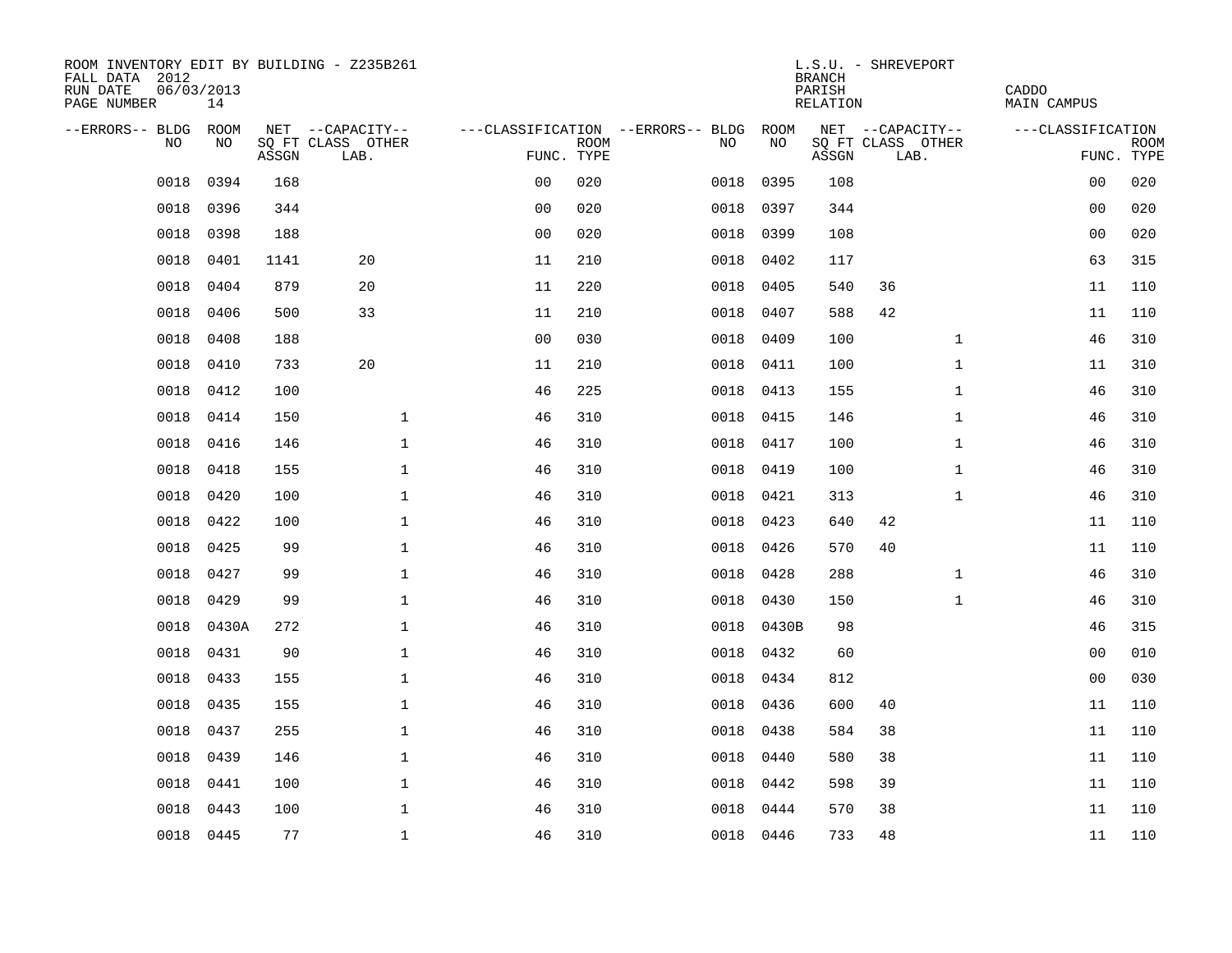| ROOM INVENTORY EDIT BY BUILDING - Z235B261<br>FALL DATA 2012<br>06/03/2013<br>RUN DATE<br>PAGE NUMBER | 15        |                |                                       |                                        |      |    |           | <b>BRANCH</b><br>PARISH<br>RELATION              | L.S.U. - SHREVEPORT                                                                                        | CADDO<br><b>MAIN CAMPUS</b>         |                           |
|-------------------------------------------------------------------------------------------------------|-----------|----------------|---------------------------------------|----------------------------------------|------|----|-----------|--------------------------------------------------|------------------------------------------------------------------------------------------------------------|-------------------------------------|---------------------------|
| --ERRORS-- BLDG ROOM<br>NO                                                                            | NO        |                | NET --CAPACITY--<br>SQ FT CLASS OTHER | ---CLASSIFICATION --ERRORS-- BLDG ROOM |      | NO | NO        |                                                  | NET --CAPACITY--<br>SQ FT CLASS OTHER                                                                      | ---CLASSIFICATION                   |                           |
|                                                                                                       |           | ASSGN          | LAB.                                  | FUNC. TYPE                             | ROOM |    |           | ASSGN                                            | LAB.                                                                                                       |                                     | <b>ROOM</b><br>FUNC. TYPE |
| 0018                                                                                                  | 0447      | 84             | $\mathbf{1}$                          | 46                                     | 310  |    | 0018 0448 | 100                                              | $\mathbf{1}$                                                                                               | 46                                  | 310                       |
|                                                                                                       | 0018 0449 | 100            | $\mathbf 1$                           | 46                                     | 310  |    | 0018 0450 | 100                                              | $\mathbf{1}$                                                                                               | 46                                  | 310                       |
|                                                                                                       | 0018 0451 | 100            | $\mathbf{1}$                          | 46                                     | 310  |    | 0018 0452 | 155                                              | $\mathbf{1}$                                                                                               | 46                                  | 310                       |
|                                                                                                       | 0018 0453 | 155            | $\mathbf 1$                           | 46                                     | 310  |    | 0018 0454 | 146                                              | $\mathbf{1}$                                                                                               | 46                                  | 310                       |
|                                                                                                       | 0018 0455 | 155            | $\mathbf{1}$                          | 46                                     | 310  |    | 0018 0456 | 100                                              | $\mathbf{1}$                                                                                               | 46                                  | 310                       |
|                                                                                                       | 0018 0457 | 100            | $\mathbf{1}$                          | 46                                     | 310  |    | 0018 0458 | 100                                              | $\mathbf{1}$                                                                                               | 46                                  | 310                       |
|                                                                                                       | 0018 0459 | 100            | $\mathbf{1}$                          | 46                                     | 310  |    | 0018 0460 | 480                                              | 10                                                                                                         | 46                                  | 410                       |
| 0018                                                                                                  | 0461      | 588            | 15                                    | 11                                     | 110  |    | 0018 0462 | 186                                              |                                                                                                            | 0 <sub>0</sub>                      | 030                       |
|                                                                                                       | 0018 0463 | 1178           | 90                                    | 11                                     | 110  |    | 0018 0464 | 231                                              |                                                                                                            | 0 <sub>0</sub>                      | 030                       |
|                                                                                                       | 0018 0465 | 540            | 42                                    | 11                                     | 110  |    | 0018 0466 | 396                                              |                                                                                                            | 46                                  | 315                       |
|                                                                                                       | 0018 0468 | 119            |                                       | 11                                     | 315  |    | 0018 0469 | 152                                              |                                                                                                            | 46                                  | 215                       |
| 0018                                                                                                  | 0470      | 226            |                                       | 0 <sub>0</sub>                         | 030  |    | 0018 0480 | 288                                              |                                                                                                            | 0 <sub>0</sub>                      | 020                       |
| 0018                                                                                                  | 0481      | 131            |                                       | 0 <sub>0</sub>                         | 020  |    | 0018 0486 | 784                                              |                                                                                                            | 0 <sub>0</sub>                      | 020                       |
| 0018                                                                                                  | 0487      | 1072           |                                       | 0 <sub>0</sub>                         | 020  |    | 0018 0488 | 784                                              |                                                                                                            | 0 <sub>0</sub>                      | 020                       |
|                                                                                                       | 0018 0489 | 1072           |                                       | 0 <sub>0</sub>                         | 020  |    | 0018 0490 | 680                                              |                                                                                                            | 0 <sub>0</sub>                      | 020                       |
| 0018                                                                                                  | 0491      | 120            |                                       | 0 <sub>0</sub>                         | 020  |    | 0018 0492 | 136                                              |                                                                                                            | 00                                  | 020                       |
|                                                                                                       | 0018 0493 | 344            |                                       | 0 <sub>0</sub>                         | 020  |    | 0018 0494 | 168                                              |                                                                                                            | 00                                  | 020                       |
|                                                                                                       | 0018 0495 | 108            |                                       | 0 <sub>0</sub>                         | 020  |    | 0018 0496 | 344                                              |                                                                                                            | 00                                  | 020                       |
|                                                                                                       | 0018 0497 | 344            |                                       | 0 <sub>0</sub>                         | 020  |    | 0018 0498 | 168                                              |                                                                                                            | 00                                  | 020                       |
|                                                                                                       | 0018 0499 | 108            |                                       | 0 <sub>0</sub>                         | 020  |    |           | TOTAL NUMBER CLASSROOMS<br>TOTAL NUMBER LABS 210 | TOTAL NET ASSIGN SQ. FT. IN ROOM FILE<br>TOTAL NUMBER COMPUTER CLASSROOMS<br>TOTAL NUMBER SPECIAL LABS 220 | 69,575<br>39<br>7<br>$\overline{4}$ |                           |
|                                                                                                       |           | 0019 0001 1932 |                                       | 71                                     | 730  |    |           | TOTAL NUMBER CLASSROOMS<br>TOTAL NUMBER LABS 210 | TOTAL NET ASSIGN SQ. FT. IN ROOM FILE 1,932<br>TOTAL NUMBER COMPUTER CLASSROOMS                            |                                     |                           |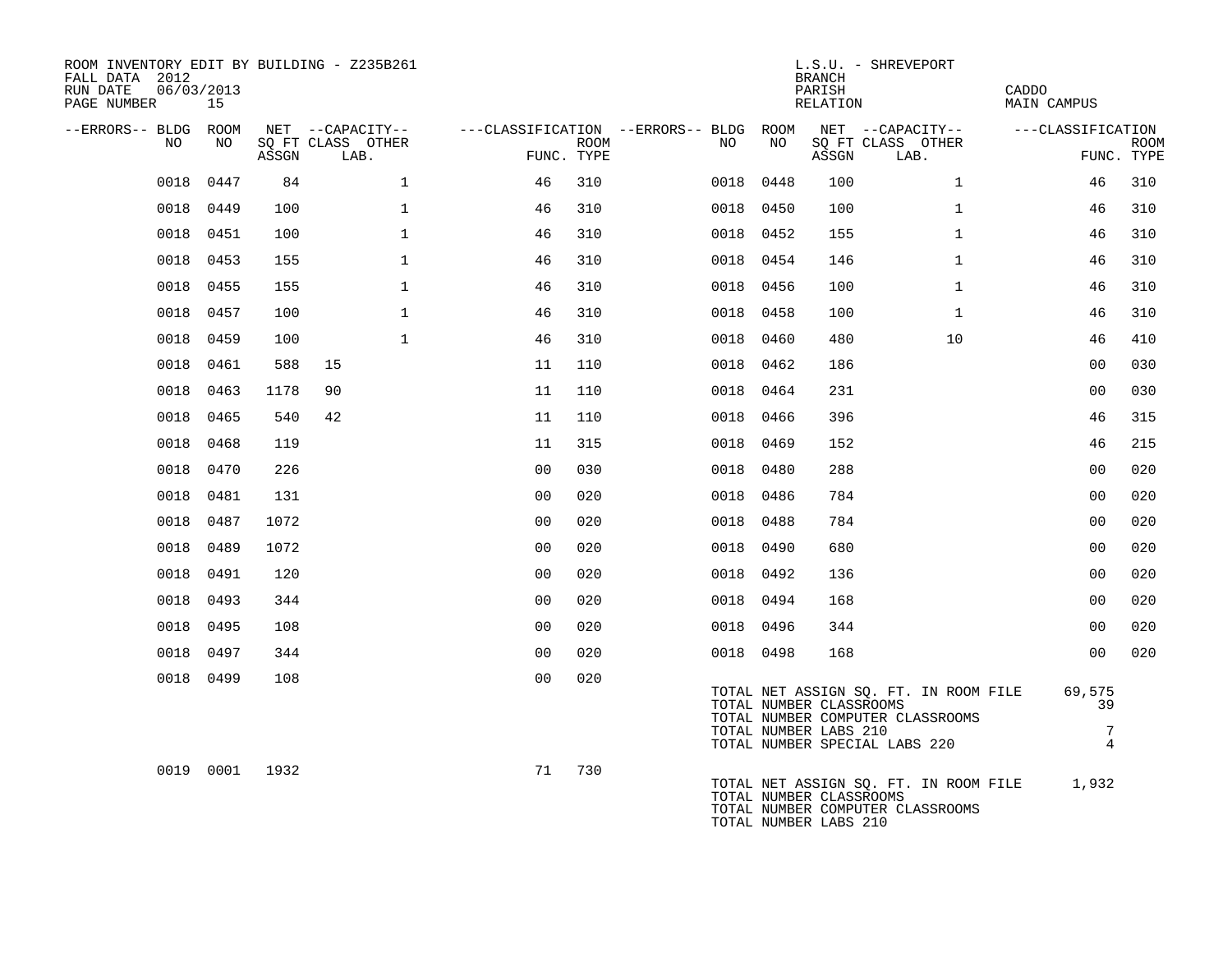| ROOM INVENTORY EDIT BY BUILDING - Z235B261<br>FALL DATA 2012<br>06/03/2013<br>RUN DATE<br>PAGE NUMBER | 16         |       |                           |                                        |      |   |           |            | <b>BRANCH</b><br>PARISH<br>RELATION              | L.S.U. - SHREVEPORT                                                                                        | CADDO<br>MAIN CAMPUS |                           |
|-------------------------------------------------------------------------------------------------------|------------|-------|---------------------------|----------------------------------------|------|---|-----------|------------|--------------------------------------------------|------------------------------------------------------------------------------------------------------------|----------------------|---------------------------|
| --ERRORS-- BLDG ROOM                                                                                  |            |       | NET --CAPACITY--          | ---CLASSIFICATION --ERRORS-- BLDG ROOM |      |   |           |            |                                                  | NET --CAPACITY--                                                                                           | ---CLASSIFICATION    |                           |
| NO                                                                                                    | NO         | ASSGN | SQ FT CLASS OTHER<br>LAB. | FUNC. TYPE                             | ROOM |   | NO        | NO         | ASSGN                                            | SQ FT CLASS OTHER<br>LAB.                                                                                  |                      | <b>ROOM</b><br>FUNC. TYPE |
|                                                                                                       |            |       |                           |                                        |      |   |           |            |                                                  | TOTAL NUMBER SPECIAL LABS 220                                                                              |                      |                           |
| 0020                                                                                                  | 0100       | 2000  | $\mathbf{1}$              | 71                                     | 310  |   | 0020 0101 |            | 156                                              |                                                                                                            | 71                   | 315                       |
| 0020                                                                                                  | 0102       | 141   | $\mathbf{1}$              | 71                                     | 310  |   | 0020 0103 |            | 192                                              | $\mathbf{1}$                                                                                               | 71                   | 310                       |
| 0020 0104                                                                                             |            | 110   | $\mathbf 1$               | 71                                     | 310  |   | 0020 0105 |            | 33                                               |                                                                                                            | 0 <sub>0</sub>       | 030                       |
| 0020 0106                                                                                             |            | 35    |                           | 0 <sub>0</sub>                         | 020  |   | 0020 0107 |            | 339                                              |                                                                                                            | 71                   | 650                       |
| 0020 0108                                                                                             |            | 1857  |                           | 71                                     | 720  |   | 0020 0109 |            | 33                                               |                                                                                                            | 0 <sub>0</sub>       | 030                       |
| 0020 0110                                                                                             |            | 180   |                           | 71                                     | 730  |   |           |            | TOTAL NUMBER CLASSROOMS<br>TOTAL NUMBER LABS 210 | TOTAL NET ASSIGN SQ. FT. IN ROOM FILE<br>TOTAL NUMBER COMPUTER CLASSROOMS<br>TOTAL NUMBER SPECIAL LABS 220 | 4,975                |                           |
|                                                                                                       | 0021 OPORT | 113   | $\mathbf{1}$              | 63                                     | 310  |   | 0021 0101 |            | 262                                              |                                                                                                            | 91                   | 680                       |
|                                                                                                       | 0021 0102  | 3692  |                           | 91                                     | 630  |   |           | 0021 0102A | 70                                               |                                                                                                            | 0 <sub>0</sub>       | 020                       |
| 0021 0103                                                                                             |            | 228   |                           | 91                                     | 630  |   | 0021 0104 |            | 62                                               |                                                                                                            | 91                   | 615                       |
|                                                                                                       | 0021 0104A | 13    |                           | 91                                     | 730  |   | 0021 0105 |            | 518                                              |                                                                                                            | 91                   | 635                       |
| 0021 0106                                                                                             |            | 118   |                           | 91                                     | 635  |   | 0021 0107 |            | 982                                              |                                                                                                            | 91                   | 635                       |
| 0021 0108                                                                                             |            | 634   |                           | 91                                     | 630  |   |           | 0021 0108A | 136                                              |                                                                                                            | 91                   | 730                       |
|                                                                                                       | 0021 0108B | 249   |                           | 0 <sub>0</sub>                         | 020  |   |           | 0021 0108C | 68                                               |                                                                                                            | 0 <sub>0</sub>       | 030                       |
|                                                                                                       | 0021 0108E | 67    |                           | 0 <sub>0</sub>                         | 020  | 9 | 0021 0109 |            | 2848                                             | 60                                                                                                         | 44                   | 610                       |
|                                                                                                       | 0021 0109A | 13    | $\mathbf 1$               | 91                                     | 310  |   |           | 0021 0109B | 659                                              |                                                                                                            | 91                   | 735                       |
|                                                                                                       | 0021 0109C | 21    |                           | 0 <sub>0</sub>                         | 030  |   | 0021 0110 |            | 198                                              | $\mathbf{1}$                                                                                               | 44                   | 310                       |
|                                                                                                       | 0021 0111  | 5370  | 560                       | 91                                     | 610  |   |           | 0021 0111A | 137                                              |                                                                                                            | 91                   | 730                       |
|                                                                                                       | 0021 0111B | 77    |                           | 0 <sub>0</sub>                         | 020  |   |           | 0021 0111C | 187                                              |                                                                                                            | 0 <sub>0</sub>       | 030                       |
| 0021 0112                                                                                             |            | 210   |                           | 0 <sub>0</sub>                         | 030  |   |           | 0021 0112A | 149                                              |                                                                                                            | 91                   | 735                       |
| 0021 0113                                                                                             |            | 201   |                           | 0 <sub>0</sub>                         | 030  |   | 0021 0114 |            | 776                                              |                                                                                                            | 52                   | 620                       |
| 0021 0115                                                                                             |            | 1482  |                           | 52                                     | 670  |   |           | 0021 0115A | 136                                              |                                                                                                            | 91                   | 730                       |
|                                                                                                       | 0021 0115B | 30    |                           | 52                                     | 730  |   |           | 0021 0115C | 595                                              |                                                                                                            | 52                   | 730                       |
|                                                                                                       | 0021 0115D | 49    |                           | 52                                     | 730  |   | 0021 0116 |            | 183                                              | $\mathbf{1}$                                                                                               | 52                   | 310                       |
|                                                                                                       |            |       |                           |                                        |      |   |           |            |                                                  |                                                                                                            |                      |                           |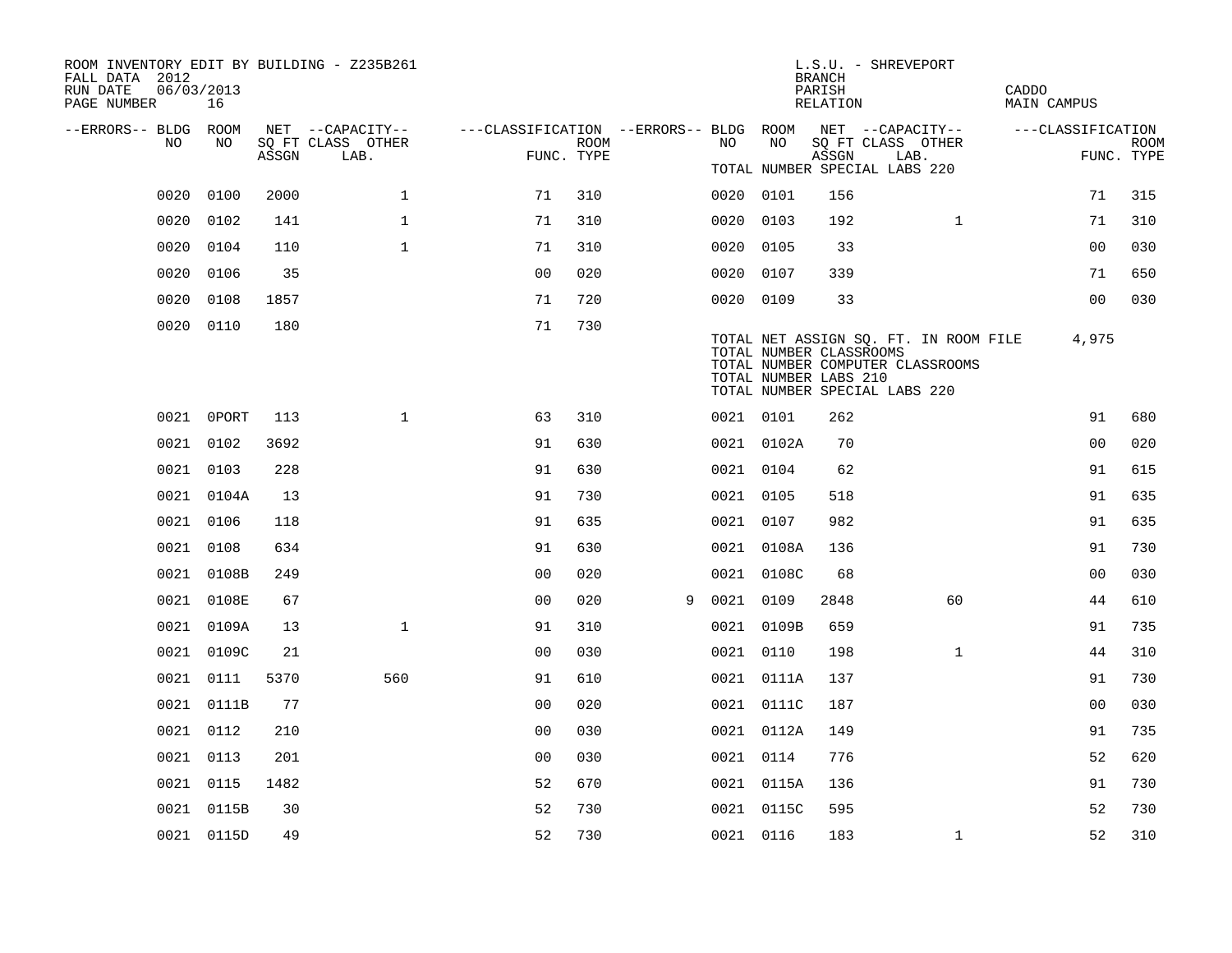| ROOM INVENTORY EDIT BY BUILDING - Z235B261<br>FALL DATA 2012<br>RUN DATE<br>PAGE NUMBER | 06/03/2013<br>17 |       |                           |                                        |             |   |           |            | <b>BRANCH</b><br>PARISH<br>RELATION | L.S.U. - SHREVEPORT       | CADDO<br>MAIN CAMPUS |             |
|-----------------------------------------------------------------------------------------|------------------|-------|---------------------------|----------------------------------------|-------------|---|-----------|------------|-------------------------------------|---------------------------|----------------------|-------------|
| --ERRORS-- BLDG ROOM                                                                    |                  |       | NET --CAPACITY--          | ---CLASSIFICATION --ERRORS-- BLDG ROOM |             |   |           |            |                                     | NET --CAPACITY--          | ---CLASSIFICATION    |             |
| NO.                                                                                     | NO.              | ASSGN | SQ FT CLASS OTHER<br>LAB. | FUNC. TYPE                             | <b>ROOM</b> |   | NO.       | <b>NO</b>  | ASSGN                               | SQ FT CLASS OTHER<br>LAB. | FUNC. TYPE           | <b>ROOM</b> |
| 0021                                                                                    | 0118             | 1955  |                           | 63                                     | 650         |   | 0021 0119 |            | 93                                  |                           | 0 <sub>0</sub>       | 020         |
| 0021                                                                                    | 0120             | 411   |                           | 0 <sub>0</sub>                         | 020         | 9 | 0021 0121 |            | 4418                                | 40                        | 52                   | 610         |
|                                                                                         | 0021 0122        | 16    |                           | 0 <sub>0</sub>                         | 020         |   | 0021 0123 |            | 117                                 |                           | 0 <sub>0</sub>       | 020         |
|                                                                                         | 0021 0125        | 16    |                           | 0 <sub>0</sub>                         | 020         |   | 0021 0126 |            | 96                                  |                           | 00                   | 020         |
|                                                                                         | 0021 0150        | 88    |                           | 0 <sub>0</sub>                         | 040         |   | 0021 0151 |            | 16                                  |                           | 91                   | 635         |
| 0021                                                                                    | 0152             | 16    |                           | 91                                     | 680         |   |           | 0021 0153  | 13                                  |                           | 91                   | 680         |
| 0021                                                                                    | 0154             | 5     |                           | 0 <sub>0</sub>                         | 020         |   | 0021 0155 |            | 9                                   |                           | 0 <sub>0</sub>       | 020         |
| 0021                                                                                    | 0171             | 152   |                           | 0 <sub>0</sub>                         | 020         |   |           | 0021 0172  | 153                                 |                           | 0 <sub>0</sub>       | 020         |
| 0021                                                                                    | 0201             | 1108  | 40                        | 91                                     | 680         |   | 0021 0202 |            | 1108                                | 40                        | 91                   | 680         |
|                                                                                         | 0021 0203        | 56    |                           | 91                                     | 730         |   | 0021 0204 |            | 88                                  |                           | 91                   | 730         |
|                                                                                         | 0021 0205        | 239   |                           | 0 <sub>0</sub>                         | 030         |   | 0021 0206 |            | 4198                                | 300                       | 52                   | 680         |
|                                                                                         | 0021 0207        | 261   |                           | 91                                     | 730         |   |           | 0021 0208  | 163                                 |                           | 91                   | 635         |
| 0021                                                                                    | 0209             | 14    |                           | 0 <sub>0</sub>                         | 030         |   | 0021 0210 |            | 14                                  |                           | 0 <sub>0</sub>       | 030         |
| 0021                                                                                    | 0211             | 541   | 32                        | 52                                     | 680         |   |           | 0021 0211A | 14                                  |                           | 91                   | 730         |
| 0021                                                                                    | 0212             | 541   | 32                        | 52                                     | 680         |   | 0021 0213 |            | 1053                                | 40                        | 52                   | 680         |
| 0021                                                                                    | 0214             | 368   |                           | 0 <sub>0</sub>                         | 030         |   | 0021 0215 |            | 773                                 | 30                        | 52                   | 680         |
| 0021                                                                                    | 0216             | 707   | 30                        | 52                                     | 680         |   |           | 0021 0217A | 149                                 |                           | 0 <sub>0</sub>       | 020         |
| 0021                                                                                    | 0217B            | 96    |                           | 0 <sub>0</sub>                         | 030         |   |           | 0021 0218  | 81                                  |                           | 91                   | 730         |
|                                                                                         | 0021 0219        | 193   |                           | 91                                     | 615         |   | 0021 0220 |            | 55                                  |                           | 91                   | 730         |
|                                                                                         | 0021 0221        | 329   |                           | 91                                     | 530         |   | 0021 0222 |            | 313                                 | 12                        | 52                   | 350         |
|                                                                                         | 0021 0223        | 1431  | $\mathbf{1}$              | 52                                     | 310         |   |           | 0021 0223A | 100                                 |                           | 00                   | 030         |
| 0021                                                                                    | 0223B            | 198   |                           | 00                                     | 030         |   |           | 0021 0223C | 89                                  | $\mathbf{1}$              | 52                   | 310         |
|                                                                                         | 0021 0223D       | 95    | $\mathbf 1$               | 52                                     | 310         |   |           | 0021 0223E | 92                                  | $\mathbf{1}$              | 52                   | 310         |
| 0021                                                                                    | 0224             | 88    | $\mathbf 1$               | 52                                     | 310         |   | 0021 0225 |            | 88                                  | $\mathbf{1}$              | 52                   | 310         |
| 0021                                                                                    | 0226             | 88    | $\mathbf{1}$              | 52                                     | 310         |   |           | 0021 0227  | 673                                 | 5                         | 52                   | 590         |
|                                                                                         | 0021 0227A       | 94    |                           | 52                                     | 590         |   | 0021 0228 |            | 91                                  |                           | 52                   | 315         |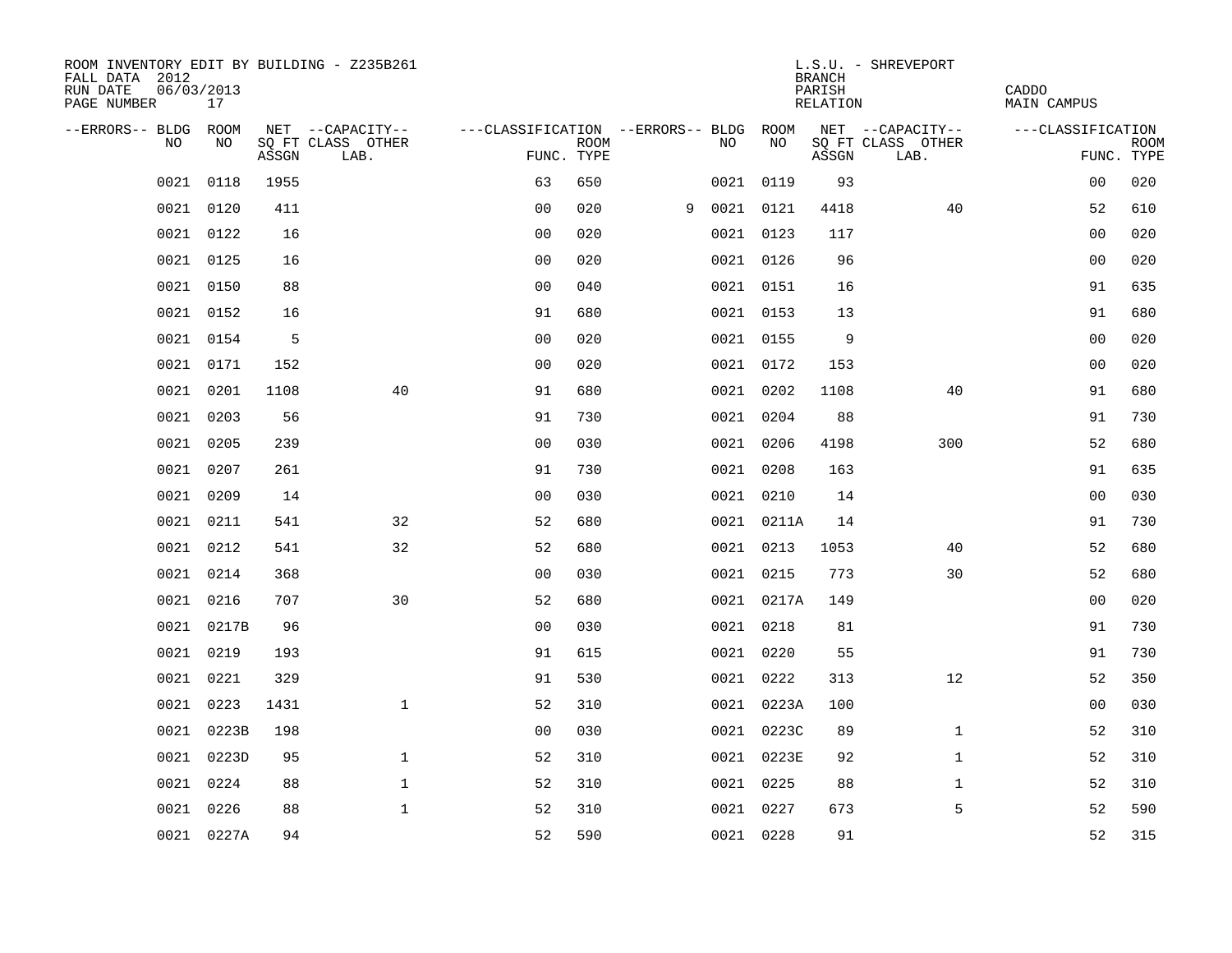| FALL DATA 2012<br>RUN DATE<br>PAGE NUMBER |      | 06/03/2013<br>18 |       | ROOM INVENTORY EDIT BY BUILDING - Z235B261    |                                                      |      |           |                 | <b>BRANCH</b><br>PARISH<br>RELATION                    | L.S.U. - SHREVEPORT                                                                                        | CADDO<br><b>MAIN CAMPUS</b> |                           |
|-------------------------------------------|------|------------------|-------|-----------------------------------------------|------------------------------------------------------|------|-----------|-----------------|--------------------------------------------------------|------------------------------------------------------------------------------------------------------------|-----------------------------|---------------------------|
| --ERRORS-- BLDG ROOM                      | NO   | NO               | ASSGN | NET --CAPACITY--<br>SQ FT CLASS OTHER<br>LAB. | ---CLASSIFICATION --ERRORS-- BLDG ROOM<br>FUNC. TYPE | ROOM | NO        | NO              | ASSGN                                                  | NET --CAPACITY--<br>SQ FT CLASS OTHER<br>LAB.                                                              | ---CLASSIFICATION           | <b>ROOM</b><br>FUNC. TYPE |
|                                           |      | 0021 0229        | 430   | $\mathbf{1}$                                  | 91                                                   | 310  | 0021 0230 |                 | 132                                                    | $\mathbf{1}$                                                                                               | 52                          | 310                       |
|                                           |      | 0021 0231        | 135   | $\mathbf{1}$                                  | 52                                                   | 310  | 0021 0232 |                 | 138                                                    | $\mathbf{1}$                                                                                               | 52                          | 310                       |
|                                           |      | 0021 0233        | 36    |                                               | 91                                                   | 315  | 0021 0234 |                 | 445                                                    |                                                                                                            | 0 <sub>0</sub>              | 020                       |
|                                           |      | 0021 0235        | 966   | 30                                            | 63                                                   | 650  | 0021 0236 |                 | 3001                                                   |                                                                                                            | 0 <sub>0</sub>              | 020                       |
|                                           |      | 0021 0237        | 1316  |                                               | 0 <sub>0</sub>                                       | 020  |           |                 | TOTAL NUMBER CLASSROOMS<br>TOTAL NUMBER LABS 210       | TOTAL NET ASSIGN SQ. FT. IN ROOM FILE<br>TOTAL NUMBER COMPUTER CLASSROOMS<br>TOTAL NUMBER SPECIAL LABS 220 | 42,049                      |                           |
|                                           |      | 0022 0101        | 323   |                                               | 42                                                   | 625  | 0022 0102 |                 | 323                                                    |                                                                                                            | 42                          | 625                       |
|                                           |      | 0022 0103        | 124   |                                               | 42                                                   | 625  | 0022 0104 |                 | 124                                                    |                                                                                                            | 42                          | 625                       |
|                                           |      | 0022 0105        | 1976  |                                               | 42                                                   | 625  | 0022 0106 |                 | 204                                                    |                                                                                                            | 42                          | 625                       |
|                                           |      | 0022 0107        | 329   |                                               | 42                                                   | 625  |           |                 | TOTAL NUMBER CLASSROOMS<br>TOTAL NUMBER LABS 210       | TOTAL NET ASSIGN SQ. FT. IN ROOM FILE<br>TOTAL NUMBER COMPUTER CLASSROOMS<br>TOTAL NUMBER SPECIAL LABS 220 | 3,403                       |                           |
|                                           |      | 0023 0KDAQ       | 2000  |                                               | 33                                                   | 530  |           | 0023 0MAIL 2000 |                                                        | $\mathbf{1}$                                                                                               | 63                          | 310                       |
|                                           | 0023 | 0101             | 465   | $\mathbf{1}$                                  | 71                                                   | 310  |           | 0023 0101A      | 100                                                    | $\mathbf{1}$                                                                                               | 71                          | 310                       |
|                                           |      | 0023 0101B       | 100   | $\mathbf 1$                                   | 71                                                   | 310  |           | 0023 0101C      | 120                                                    | $\mathbf{1}$                                                                                               | 71                          | 310                       |
|                                           |      | 0023 0102        | 315   | 1                                             | 71                                                   | 310  |           | 0023 0102A      | 875                                                    | $\mathbf{1}$                                                                                               | 71                          | 310                       |
|                                           |      | 0023 0102B       | 45    |                                               | 0 <sub>0</sub>                                       | 030  |           | 0023 0102C      | 45<br>TOTAL NUMBER CLASSROOMS<br>TOTAL NUMBER LABS 210 | TOTAL NET ASSIGN SQ. FT. IN ROOM FILE<br>TOTAL NUMBER COMPUTER CLASSROOMS<br>TOTAL NUMBER SPECIAL LABS 220 | 00 <sub>o</sub><br>5,975    | 030                       |
|                                           |      | 0024 0001A       | 676   |                                               | 0 <sup>0</sup>                                       | 020  |           | 0024 0001B      | 780                                                    |                                                                                                            | 0 <sub>0</sub>              | 020                       |
|                                           |      | 0024 0001C       | 166   |                                               | 0 <sub>0</sub>                                       | 020  |           | 0024 0001D      | 666                                                    |                                                                                                            | 0 <sub>0</sub>              | 020                       |
|                                           |      | 0024 0001E       | 1016  |                                               | 0 <sub>0</sub>                                       | 020  |           | 0024 0001F      | 427                                                    |                                                                                                            | 0 <sub>0</sub>              | 020                       |
|                                           |      | 0024 0002A       | 578   |                                               | 0 <sub>0</sub>                                       | 020  |           | 0024 0002B      | 738                                                    |                                                                                                            | 0 <sub>0</sub>              | 020                       |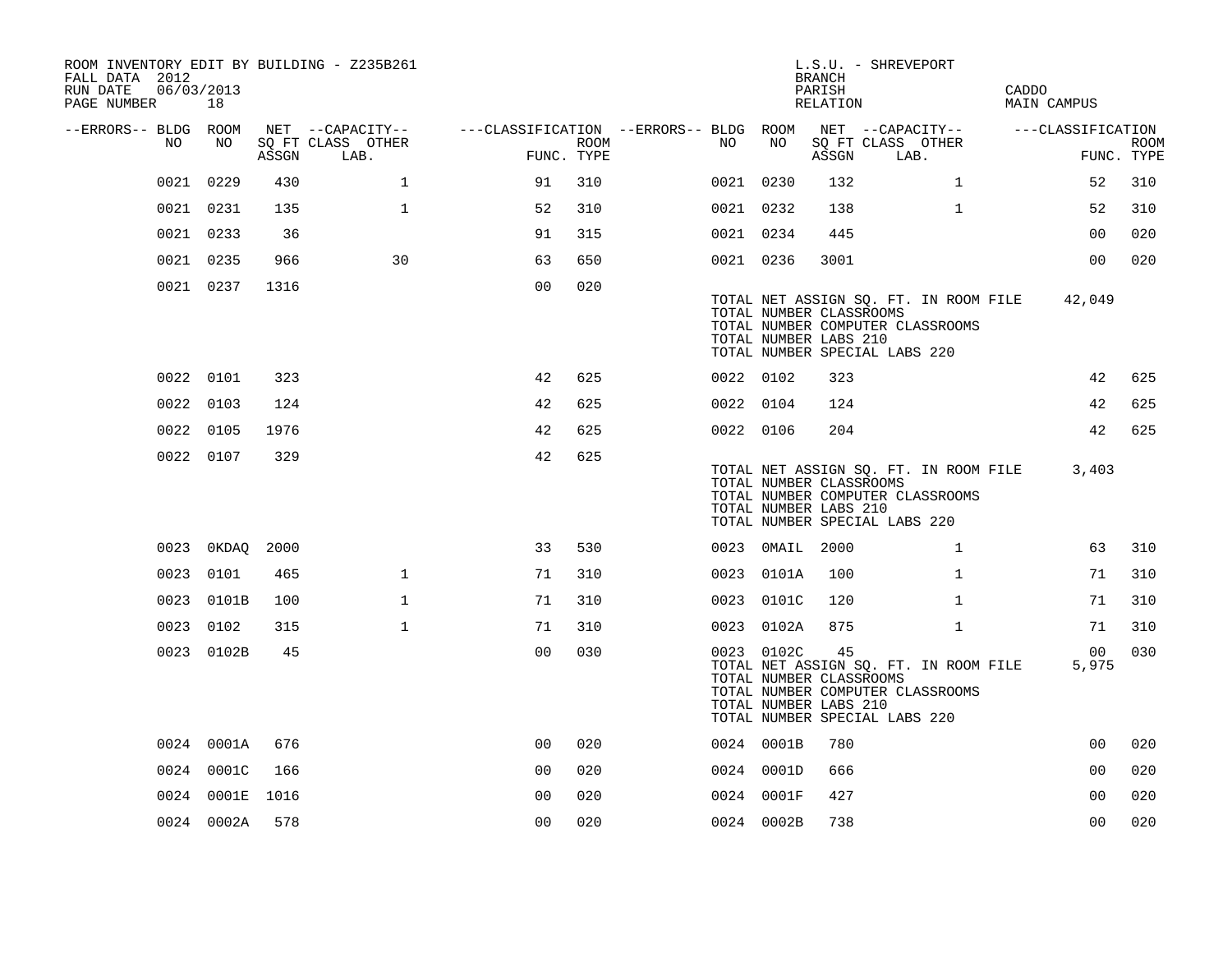| ROOM INVENTORY EDIT BY BUILDING - Z235B261<br>FALL DATA 2012<br>RUN DATE<br>PAGE NUMBER | 06/03/2013<br>19 |       |                           |                |             |                                        |                 | <b>BRANCH</b><br>PARISH<br>RELATION | L.S.U. - SHREVEPORT       | CADDO<br><b>MAIN CAMPUS</b> |                           |
|-----------------------------------------------------------------------------------------|------------------|-------|---------------------------|----------------|-------------|----------------------------------------|-----------------|-------------------------------------|---------------------------|-----------------------------|---------------------------|
| --ERRORS-- BLDG ROOM                                                                    |                  |       | NET --CAPACITY--          |                |             | ---CLASSIFICATION --ERRORS-- BLDG ROOM |                 |                                     | NET --CAPACITY--          | ---CLASSIFICATION           |                           |
| NO                                                                                      | NO               | ASSGN | SQ FT CLASS OTHER<br>LAB. | FUNC. TYPE     | <b>ROOM</b> | NO                                     | NO              | ASSGN                               | SQ FT CLASS OTHER<br>LAB. |                             | <b>ROOM</b><br>FUNC. TYPE |
| 0024                                                                                    | 0002D            | 655   |                           | 0 <sup>0</sup> | 020         |                                        | 0024 0002E      | 780                                 |                           | 0 <sub>0</sub>              | 020                       |
|                                                                                         | 0024 0101 14528  |       |                           | 46             | 520         |                                        | 0024 0101A      | 234                                 | 50                        | 11                          | 520                       |
|                                                                                         | 0024 0101B       | 93    |                           | 11             | 520         |                                        | 0024 0101C      | 800                                 |                           | 11                          | 520                       |
|                                                                                         | 0024 0101D       | 800   |                           | 11             | 520         |                                        | 0024 0101E      | 800                                 |                           | 11                          | 520                       |
|                                                                                         | 0024 0101F       | 800   |                           | 11             | 520         |                                        | 0024 0101G      | 800                                 |                           | 11                          | 520                       |
|                                                                                         | 0024 0101H       | 800   |                           | 11             | 520         |                                        | 0024 0101J      | 809                                 |                           | 63                          | 525                       |
|                                                                                         | 0024 0102        | 49    |                           | 0 <sub>0</sub> | 030         |                                        | 0024 0103       | 37                                  |                           | 00                          | 030                       |
|                                                                                         | 0024 0104        | 385   | $\mathbf{1}$              | 52             | 310         |                                        | 0024 0104A 4601 |                                     | $\mathbf{1}$              | 52                          | 310                       |
|                                                                                         | 0024 0104B       | 113   |                           | 52             | 520         |                                        | 0024 0105 11050 |                                     |                           | 46                          | 520                       |
|                                                                                         | 0024 0105A       | 592   |                           | 63             | 525         |                                        | 0024 0105B      | 189                                 |                           | 63                          | 525                       |
|                                                                                         | 0024 0105C       | 121   |                           | 0 <sub>0</sub> | 010         |                                        | 0024 0106       | 107                                 |                           | 0 <sub>0</sub>              | 010                       |
|                                                                                         | 0024 0107        | 112   | $\mathbf{1}$              | 52             | 310         |                                        | 0024 0108       | 108                                 |                           | 52                          | 315                       |
|                                                                                         | 0024 0108A       | 112   |                           | 52             | 675         |                                        | 0024 0109       | 110                                 |                           | 52                          | 675                       |
|                                                                                         | 0024 0110        | 113   |                           | 31             | 520         |                                        | 0024 0111       | 1410                                |                           | 52                          | 525                       |
|                                                                                         | 0024 0111A       | 149   |                           | 52             | 525         |                                        | 0024 0111B      | 121                                 |                           | 0 <sub>0</sub>              | 030                       |
|                                                                                         | 0024 0112        | 105   |                           | 52             | 525         |                                        | 0024 0112A      | 276                                 |                           | 52                          | 525                       |
|                                                                                         | 0024 0113        | 1192  |                           | 52             | 525         |                                        | 0024 0113A      | 121                                 |                           | 00                          | 030                       |
|                                                                                         | 0024 0113B       | 1802  |                           | 52             | 525         |                                        | 0024 0114       | 162                                 |                           | 00                          | 030                       |
|                                                                                         | 0024 0115        | 207   |                           | 0 <sub>0</sub> | 030         |                                        | 0024 0116       | 2703                                |                           | 11                          | 520                       |
|                                                                                         | 0024 0116A       | 166   |                           | 63             | 525         |                                        | 0024 0117       | 330                                 |                           | 63                          | 525                       |
|                                                                                         | 0024 0118        | 1868  | 37                        | 11             | 210         |                                        | 0024 0118A      | 173                                 |                           | 63                          | 525                       |
| 0024                                                                                    | 0119             | 1104  |                           | 63             | 525         |                                        | 0024 0119A      | 250                                 |                           | 0 <sub>0</sub>              | 030                       |
|                                                                                         | 0024 0119B       | 30    |                           | 0 <sub>0</sub> | 030         |                                        | 0024 0120       | 44                                  |                           | 63                          | 525                       |
| 0024                                                                                    | 0201             | 3901  |                           | 11             | 520         |                                        | 0024 0202       | 85                                  |                           | 0 <sub>0</sub>              | 010                       |
|                                                                                         | 0024 0203        | 380   | 20                        | 11             | 520         |                                        | 0024 0204       | 380                                 | 20                        | 11                          | 110                       |
|                                                                                         | 0024 0205        | 326   | 12                        | 46             | 350         |                                        | 0024 0206       | 123                                 | 2                         | 63                          | 220                       |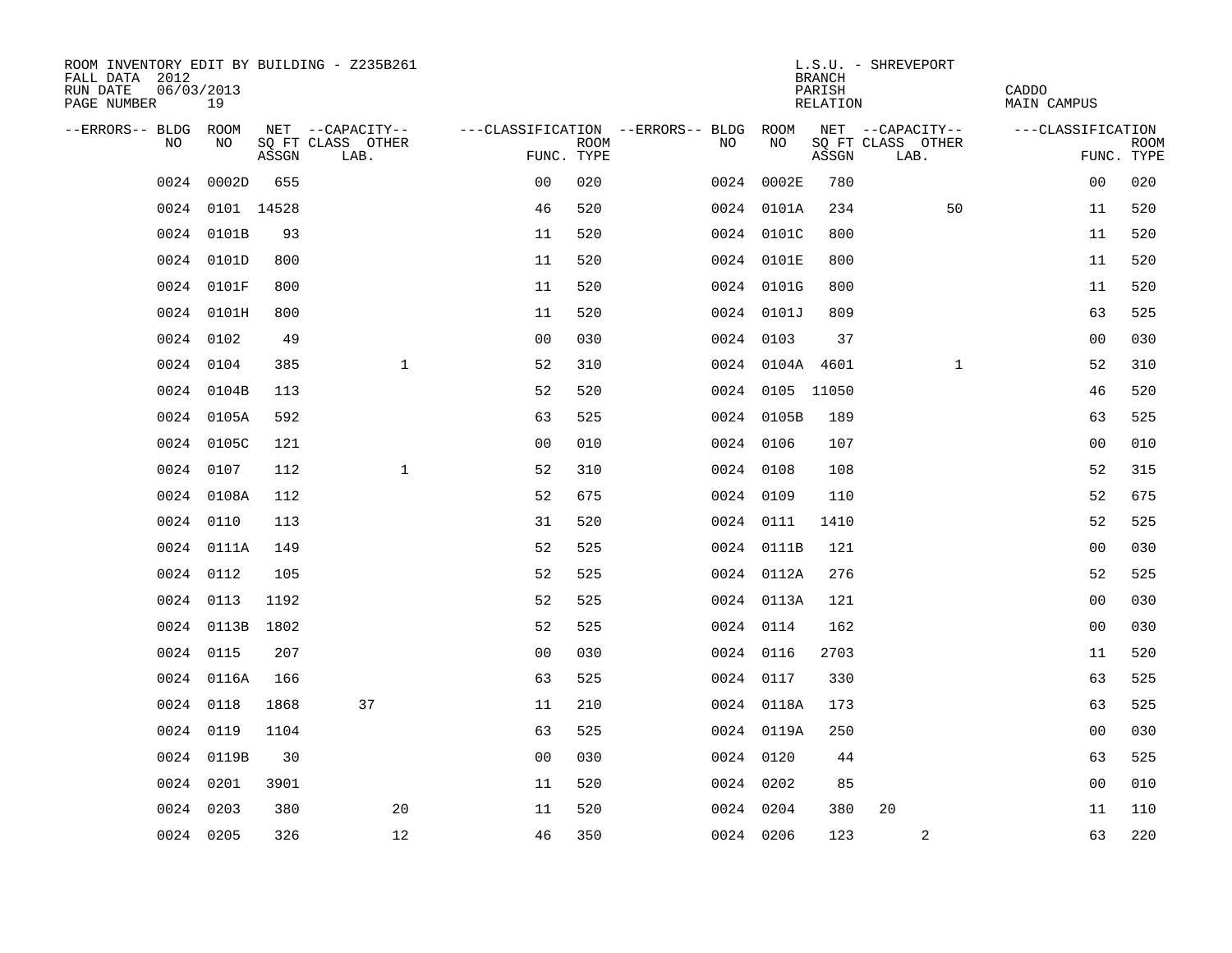| ROOM INVENTORY EDIT BY BUILDING - Z235B261<br>FALL DATA 2012<br>RUN DATE<br>06/03/2013<br>PAGE NUMBER | 20         |       |                                       |                |      |                                                               |                                                  | BRANCH<br>PARISH<br>RELATION | L.S.U. - SHREVEPORT                                                                                        | CADDO<br>MAIN CAMPUS                        |             |
|-------------------------------------------------------------------------------------------------------|------------|-------|---------------------------------------|----------------|------|---------------------------------------------------------------|--------------------------------------------------|------------------------------|------------------------------------------------------------------------------------------------------------|---------------------------------------------|-------------|
| --ERRORS-- BLDG ROOM<br>NO                                                                            | NO         |       | NET --CAPACITY--<br>SQ FT CLASS OTHER |                | ROOM | ---CLASSIFICATION --ERRORS-- BLDG ROOM NET --CAPACITY--<br>NO | NO                                               |                              | SQ FT CLASS OTHER                                                                                          | ---CLASSIFICATION                           | <b>ROOM</b> |
|                                                                                                       |            | ASSGN | LAB.                                  | FUNC. TYPE     |      |                                                               |                                                  | ASSGN                        | LAB.                                                                                                       |                                             | FUNC. TYPE  |
|                                                                                                       | 0024 0207  | 382   | $\mathbf 1$                           | 46             | 310  |                                                               | 0024 0207A                                       | 175                          | $\mathbf{1}$                                                                                               | 46                                          | 310         |
|                                                                                                       | 0024 0207B | 92    |                                       | 46             | 315  |                                                               | 0024 0208                                        | 120                          | $\mathbf{1}$                                                                                               | 46                                          | 310         |
|                                                                                                       | 0024 0209  | 120   | $\mathbf{1}$                          | 46             | 310  |                                                               | 0024 0210                                        | 248                          | $\mathbf{1}$                                                                                               | 52                                          | 310         |
|                                                                                                       | 0024 0211  | 102   | $\mathbf 1$                           | 46             | 310  |                                                               | 0024 0212                                        | 113                          | $\mathbf{1}$                                                                                               | 46                                          | 310         |
|                                                                                                       | 0024 0213  | 240   | $\mathbf{1}$                          | 52             | 310  |                                                               | 0024 0214                                        | 110                          | $\mathbf{1}$                                                                                               | 46                                          | 310         |
|                                                                                                       | 0024 0215  | 120   | $\mathbf{1}$                          | 46             | 310  |                                                               | 0024 0216                                        | 120                          | $\mathbf{1}$                                                                                               | 46                                          | 310         |
|                                                                                                       | 0024 0217  | 120   | $\mathbf{1}$                          | 42             | 310  |                                                               | 0024 0218                                        | 120                          | $\mathbf{1}$                                                                                               | 46                                          | 310         |
|                                                                                                       | 0024 0219  | 126   | $\mathbf{1}$                          | 46             | 310  |                                                               | 0024 0220                                        | 126                          | $\mathbf{1}$                                                                                               | 46                                          | 310         |
|                                                                                                       | 0024 0221  | 354   |                                       | 43             | 535  |                                                               | 0024 0222                                        | 360                          |                                                                                                            | 92                                          | 650         |
|                                                                                                       | 0024 0222A | 25    |                                       | 92             | 655  |                                                               | 0024 0223                                        | 876                          | 62                                                                                                         | 11                                          | 110         |
|                                                                                                       | 0024 0223A | 39    |                                       | 11             | 115  |                                                               | 0024 0224                                        | 646                          | 40                                                                                                         | 11                                          | 110         |
|                                                                                                       | 0024 0224A | 32    |                                       | 11             | 115  |                                                               | 0024 0225                                        | 1227                         |                                                                                                            | 00                                          | 030         |
|                                                                                                       | 0024 0226  | 606   | 20                                    | 11             | 220  |                                                               | 0024 0226A                                       | 28                           | $\mathbf{1}$                                                                                               | 46                                          | 310         |
|                                                                                                       | 0024 0227  | 185   |                                       | 0 <sup>0</sup> | 030  |                                                               | 0024 0228                                        | 185                          |                                                                                                            | 00                                          | 030         |
|                                                                                                       | 0024 0229  | 768   | 51                                    | 11             | 110  |                                                               | 0024 0229A                                       | 28                           |                                                                                                            | 11                                          | 115         |
|                                                                                                       | 0024 0330  | 113   | $\mathbf{1}$                          | 46             | 310  |                                                               | TOTAL NUMBER CLASSROOMS<br>TOTAL NUMBER LABS 210 |                              | TOTAL NET ASSIGN SQ. FT. IN ROOM FILE<br>TOTAL NUMBER COMPUTER CLASSROOMS<br>TOTAL NUMBER SPECIAL LABS 220 | 60,690<br>4<br>$\mathbf{1}$<br>2            |             |
|                                                                                                       | 0025 0001  | 512   |                                       | 42             | 620  |                                                               | 0025 0001A                                       | 80                           |                                                                                                            |                                             | 42 620      |
|                                                                                                       | 0025 0002  | 512   |                                       | 42             | 620  |                                                               | TOTAL NUMBER CLASSROOMS<br>TOTAL NUMBER LABS 210 |                              | TOTAL NUMBER COMPUTER CLASSROOMS<br>TOTAL NUMBER SPECIAL LABS 220                                          | TOTAL NET ASSIGN SQ. FT. IN ROOM FILE 1,104 |             |
|                                                                                                       | 0026 0001  | 215   |                                       | 42             | 620  |                                                               | 0026 0002<br>TOTAL NUMBER CLASSROOMS             | 215                          | TOTAL NET ASSIGN SQ. FT. IN ROOM FILE<br>TOTAL NUMBER COMPUTER CLASSROOMS                                  | 430                                         | 42 620      |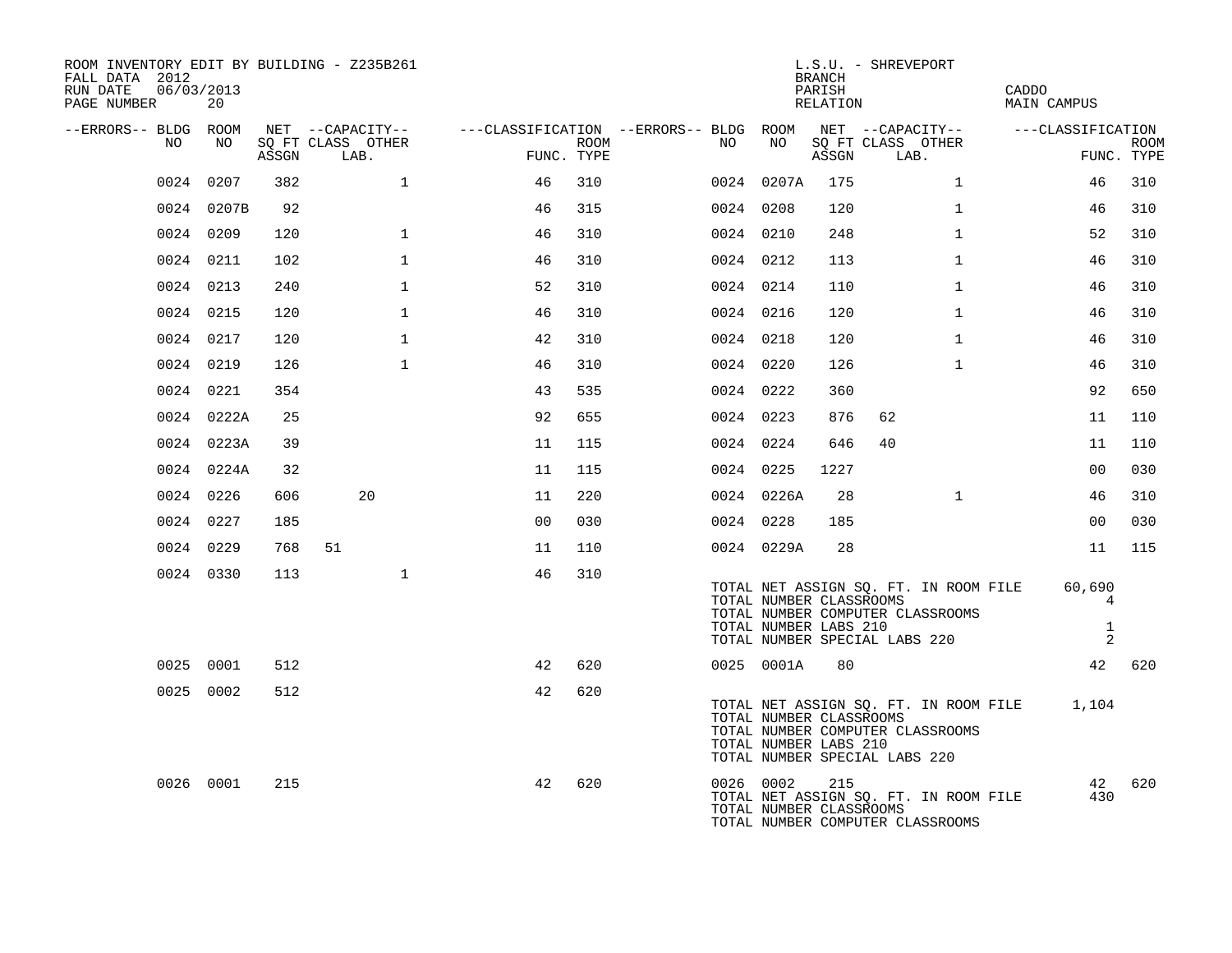| FALL DATA 2012<br>RUN DATE<br>PAGE NUMBER | 06/03/2013 | 21             |          | ROOM INVENTORY EDIT BY BUILDING - Z235B261 |                                                         |                    |   |           |            | L.S.U. - SHREVEPORT<br><b>BRANCH</b><br>PARISH<br>RELATION                                                                                                           |              | CADDO | MAIN CAMPUS       |      |
|-------------------------------------------|------------|----------------|----------|--------------------------------------------|---------------------------------------------------------|--------------------|---|-----------|------------|----------------------------------------------------------------------------------------------------------------------------------------------------------------------|--------------|-------|-------------------|------|
| --ERRORS-- BLDG ROOM                      |            |                |          | NET --CAPACITY--                           | ---CLASSIFICATION --ERRORS-- BLDG ROOM NET --CAPACITY-- |                    |   |           |            |                                                                                                                                                                      |              |       | ---CLASSIFICATION |      |
|                                           | NO         | NO             | ASSGN    | SQ FT CLASS OTHER<br>LAB.                  |                                                         | ROOM<br>FUNC. TYPE |   | NO        | NO         | SQ FT CLASS OTHER<br>ASSGN<br>LAB.<br>TOTAL NUMBER LABS 210<br>TOTAL NUMBER SPECIAL LABS 220                                                                         |              |       | FUNC. TYPE        | ROOM |
|                                           |            | 0027 0001 1064 |          |                                            | 42                                                      | 620                |   |           |            | TOTAL NET ASSIGN SQ. FT. IN ROOM FILE 1,064<br>TOTAL NUMBER CLASSROOMS<br>TOTAL NUMBER COMPUTER CLASSROOMS<br>TOTAL NUMBER LABS 210<br>TOTAL NUMBER SPECIAL LABS 220 |              |       |                   |      |
|                                           | 0028 0001  |                | 336      |                                            | 42                                                      | 620                |   |           |            | TOTAL NET ASSIGN SQ. FT. IN ROOM FILE<br>TOTAL NUMBER CLASSROOMS<br>TOTAL NUMBER COMPUTER CLASSROOMS<br>TOTAL NUMBER LABS 210<br>TOTAL NUMBER SPECIAL LABS 220       |              |       | 336               |      |
|                                           | 0029 0100  |                | 3000 180 |                                            | 11                                                      | 110                |   |           |            | TOTAL NET ASSIGN SQ. FT. IN ROOM FILE<br>TOTAL NUMBER CLASSROOMS<br>TOTAL NUMBER COMPUTER CLASSROOMS<br>TOTAL NUMBER LABS 210<br>TOTAL NUMBER SPECIAL LABS 220       |              |       | 3,000<br>1        |      |
|                                           | 0039 0101  |                | 138      | $\mathbf{1}$                               | 63                                                      | 310                |   | 0039 0102 |            | 132                                                                                                                                                                  | $\mathbf{1}$ |       | 63                | 310  |
|                                           | 0039       | 0103           | 180      | $\mathbf{1}$                               | 63                                                      | 310                |   | 0039 0104 |            | 120                                                                                                                                                                  | $\mathbf{1}$ |       | 63                | 310  |
|                                           | 0039       | 0106           | 285      | $\mathbf 1$                                | 61                                                      | 310                |   | 0039 0107 |            | 138                                                                                                                                                                  | $\mathbf{1}$ |       | 63                | 310  |
|                                           | 0039       | 0108           | 345      | $\mathbf{1}$                               | 63                                                      | 310                |   | 0039      | 0109       | 232                                                                                                                                                                  | $\mathbf{1}$ |       | 63                | 310  |
|                                           | 0039       | 0110           | 78       |                                            | 63                                                      | 315                |   | 0039 0112 |            | 213                                                                                                                                                                  | $\mathbf{1}$ |       | 61                | 310  |
|                                           | 0039       | 0113           | 138      | $\mathbf{1}$                               | 63                                                      | 310                | 9 | 0039      | 0115       | 384                                                                                                                                                                  | 2            |       | 62                | 430  |
|                                           | 0039       | 0116           | 108      |                                            | 62                                                      | 315                |   | 0039 0117 |            | 172                                                                                                                                                                  | $\mathbf{1}$ |       | 62                | 310  |
|                                           | 0039       | 0118           | 138      | $\mathbf{1}$                               | 63                                                      | 310                |   | 0039      | 0119       | 138                                                                                                                                                                  | $\mathbf{1}$ |       | 62                | 310  |
|                                           | 0039       | 0121           | 170      |                                            | 62                                                      | 315                |   | 0039 0122 |            | 300                                                                                                                                                                  | $\mathbf{1}$ |       | 62                | 310  |
|                                           | 0039       | 0123           | 60       |                                            | 62                                                      | 315                |   | 0039      | 0124       | 192                                                                                                                                                                  |              |       | 62                | 650  |
|                                           | 0039       | 0125           | 204      | $\mathbf 1$                                | 62                                                      | 310                |   | 0039 0126 |            | 208                                                                                                                                                                  | $\mathbf{1}$ |       | 62                | 310  |
|                                           | 0039       | 0127           | 208      | $\mathbf 1$                                | 62                                                      | 310                |   | 0039 0128 |            | 312                                                                                                                                                                  | $\mathbf{1}$ |       | 62                | 310  |
|                                           | 0039       | 0129           | 324      | $\mathbf 1$                                | 62                                                      | 310                |   |           | 0039 0129A | 113                                                                                                                                                                  | $\mathbf{1}$ |       | 62                | 310  |
|                                           |            | 0039 0129B     | 113      | $\mathbf{1}$                               | 62                                                      | 310                |   | 0039 0131 |            | 181                                                                                                                                                                  |              |       | 0 <sub>0</sub>    | 030  |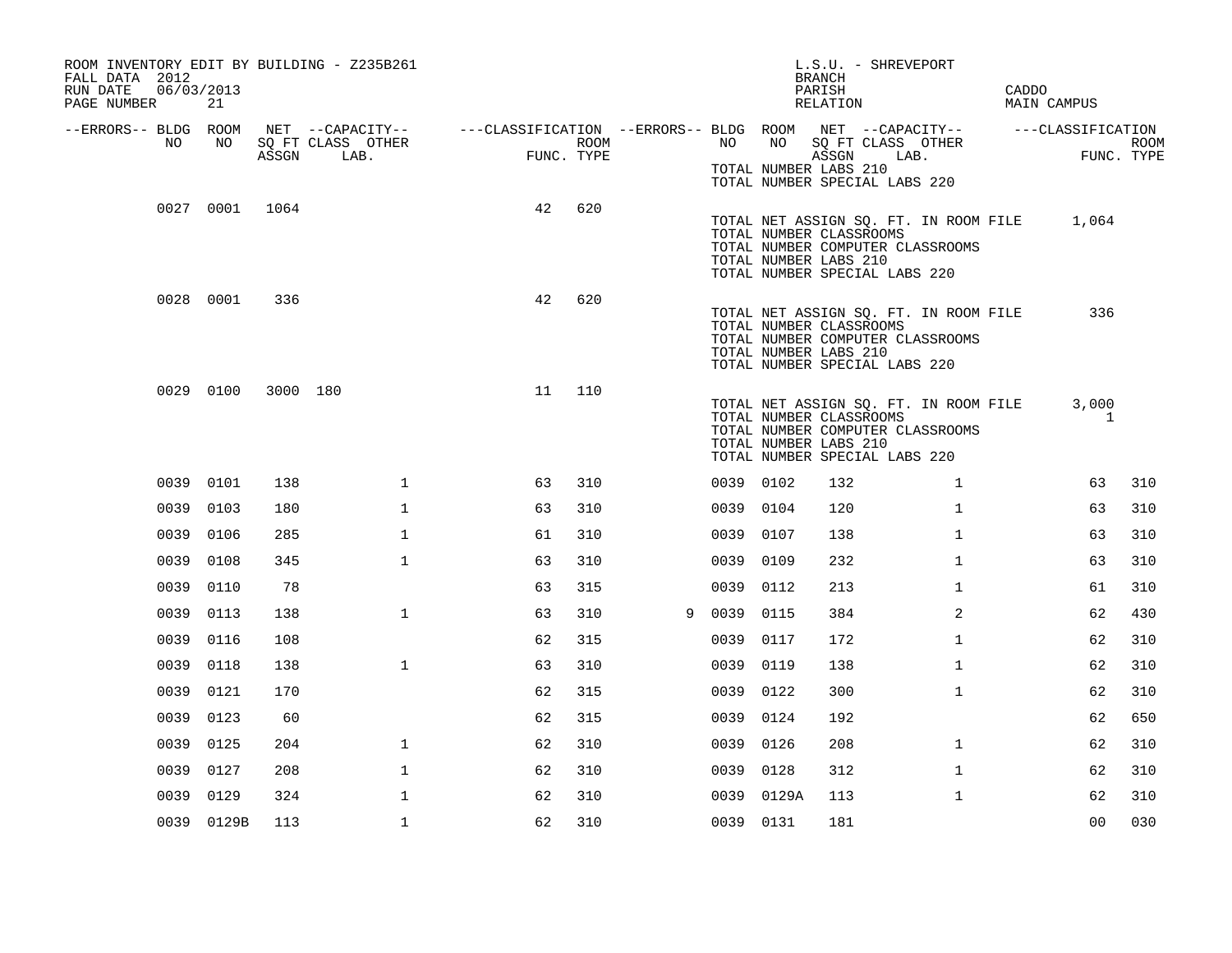| ROOM INVENTORY EDIT BY BUILDING - Z235B261<br>FALL DATA 2012<br>RUN DATE<br>PAGE NUMBER | 06/03/2013<br>22 |       |                           |                |             |                                   |           | <b>BRANCH</b><br>PARISH<br>RELATION | L.S.U. - SHREVEPORT       | CADDO<br>MAIN CAMPUS |                           |
|-----------------------------------------------------------------------------------------|------------------|-------|---------------------------|----------------|-------------|-----------------------------------|-----------|-------------------------------------|---------------------------|----------------------|---------------------------|
| --ERRORS-- BLDG                                                                         | <b>ROOM</b>      |       | NET --CAPACITY--          |                |             | ---CLASSIFICATION --ERRORS-- BLDG | ROOM      |                                     | NET --CAPACITY--          | ---CLASSIFICATION    |                           |
| N <sub>O</sub>                                                                          | NO.              | ASSGN | SO FT CLASS OTHER<br>LAB. | FUNC. TYPE     | <b>ROOM</b> | NO.                               | NO        | ASSGN                               | SQ FT CLASS OTHER<br>LAB. |                      | <b>ROOM</b><br>FUNC. TYPE |
| 0039                                                                                    | 0132             | 172   |                           | 0 <sub>0</sub> | 030         | 0039                              | 0133      | 108                                 | $\mathbf{1}$              | 63                   | 310                       |
| 0039                                                                                    | 0134             | 138   | $\mathbf{1}$              | 63             | 310         | 0039                              | 0135      | 258                                 |                           | 0 <sub>0</sub>       | 030                       |
| 0039                                                                                    | 0141             | 48    |                           | 0 <sub>0</sub> | 030         | 0039                              | 0142      | 155                                 |                           | 0 <sub>0</sub>       | 030                       |
| 0039                                                                                    | 0143             | 180   |                           | 0 <sub>0</sub> | 030         | 0039                              | 0145      | 33                                  |                           | 0 <sub>0</sub>       | 010                       |
| 0039                                                                                    | 0146             | 744   |                           | 64             | 710         | 0039                              | 0147      | 144                                 |                           | 64                   | 715                       |
| 0039                                                                                    | 0148             | 156   | $\mathbf 1$               | 63             | 310         | 0039                              | 0149      | 137                                 | $\mathbf{1}$              | 63                   | 310                       |
| 0039                                                                                    | 0150             | 137   | $\mathbf{1}$              | 63             | 310         | 0039                              | 0151      | 137                                 | $\mathbf{1}$              | 63                   | 310                       |
| 0039                                                                                    | 0152             | 137   | $\mathbf 1$               | 63             | 310         | 0039                              | 0153      | 137                                 | $\mathbf{1}$              | 63                   | 310                       |
| 0039                                                                                    | 0155             | 147   | $\mathbf{1}$              | 63             | 310         | 0039                              | 0157      | 290                                 |                           | 63                   | 315                       |
| 0039                                                                                    | 0158             | 162   | $\mathbf{1}$              | 63             | 310         | 0039                              | 0159      | 162                                 | $\mathbf{1}$              | 63                   | 310                       |
| 0039                                                                                    | 0160             | 131   |                           | 63             | 350         | 0039                              | 0161      | 152                                 | $\mathbf{1}$              | 63                   | 310                       |
| 0039                                                                                    | 0162             | 297   |                           | 64             | 710         | 0039                              | 0163      | 215                                 |                           | 64                   | 710                       |
| 0039                                                                                    | 0164             | 115   | $\mathbf{1}$              | 63             | 310         | 0039                              | 0165      | 110                                 | $\mathbf{1}$              | 63                   | 310                       |
| 0039                                                                                    | 0166             | 202   | $\mathbf{1}$              | 63             | 310         | 0039                              | 0168      | 294                                 | $\mathbf{1}$              | 63                   | 310                       |
| 0039                                                                                    | 0170             | 38    |                           | 00             | 030         | 0039                              | 0171      | 698                                 |                           | 63                   | 315                       |
| 0039                                                                                    | 0172             | 147   |                           | 63             | 315         | 0039                              | 0173      | 100                                 | $\mathbf{1}$              | 63                   | 310                       |
| 0039                                                                                    | 0174             | 882   | $\mathbf 1$               | 63             | 310         | 0039                              | 0176      | 150                                 |                           | 63                   | 350                       |
| 0039                                                                                    | 0177             | 127   | $\mathbf{1}$              | 63             | 310         | 0039                              | 0179      | 132                                 | $\mathbf{1}$              | 63                   | 310                       |
| 0039                                                                                    | 0180             | 126   | $\mathbf{1}$              | 63             | 310         | 0039                              | 0181      | 110                                 | $\mathbf{1}$              | 63                   | 310                       |
| 0039                                                                                    | 0182             | 132   | $\mathbf{1}$              | 63             | 310         | 0039                              | 0183      | 132                                 | $\mathbf{1}$              | 63                   | 310                       |
| 0039                                                                                    | 0184             | 2     | $\mathbf 1$               | 63             | 310         | 0039                              | 0185      | 121                                 | $\mathbf{1}$              | 63                   | 310                       |
| 0039                                                                                    | 0186             | 208   | $\mathbf{1}$              | 63             | 310         | 0039                              | 0201      | 275                                 | $\mathbf{1}$              | 54                   | 310                       |
| 0039                                                                                    | 0202             | 182   | $\mathbf 1$               | 54             | 310         | 0039                              | 0203      | 239                                 | $\mathbf{1}$              | 54                   | 310                       |
| 0039                                                                                    | 0205             | 256   | $\mathbf{1}$              | 61             | 310         | 0039                              | 0206      | 192                                 | $\mathbf{1}$              | 54                   | 310                       |
| 0039                                                                                    | 0208             | 192   | $\mathbf{1}$              | 61             | 310         | 0039                              | 0209      | 192                                 | $\mathbf{1}$              | 54                   | 310                       |
|                                                                                         | 0039 0211        | 862   |                           | 54             | 315         |                                   | 0039 0213 | 296                                 |                           | 61                   | 350                       |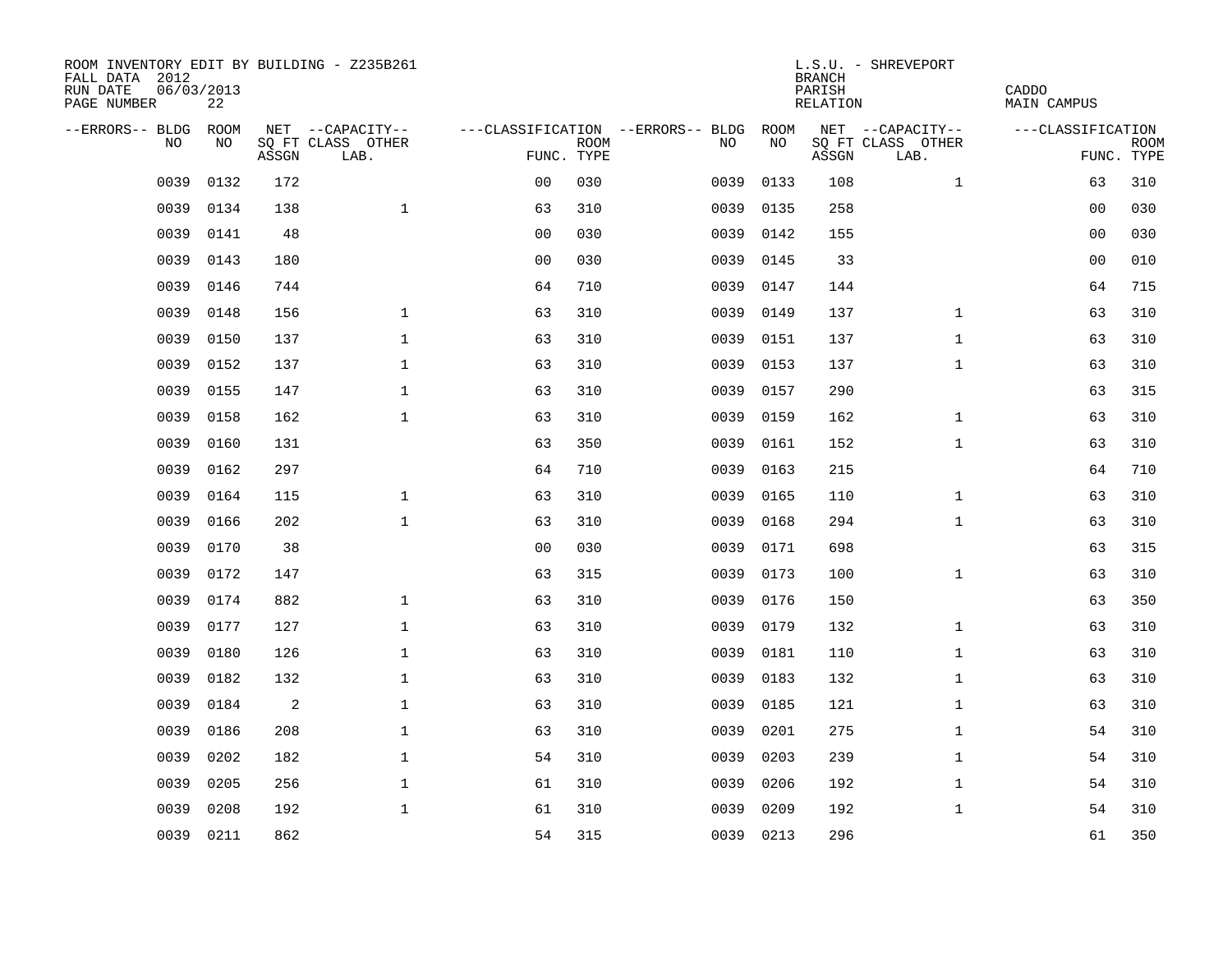| ROOM INVENTORY EDIT BY BUILDING - Z235B261<br>FALL DATA 2012<br>RUN DATE<br>PAGE NUMBER | 06/03/2013<br>23 |       |                           |                                   |             |   |           |      | <b>BRANCH</b><br>PARISH<br>RELATION | L.S.U. - SHREVEPORT       | CADDO<br><b>MAIN CAMPUS</b> |             |
|-----------------------------------------------------------------------------------------|------------------|-------|---------------------------|-----------------------------------|-------------|---|-----------|------|-------------------------------------|---------------------------|-----------------------------|-------------|
| --ERRORS-- BLDG                                                                         | <b>ROOM</b>      |       | NET --CAPACITY--          | ---CLASSIFICATION --ERRORS-- BLDG |             |   |           | ROOM |                                     | NET --CAPACITY--          | ---CLASSIFICATION           |             |
| NO                                                                                      | NO               | ASSGN | SQ FT CLASS OTHER<br>LAB. | FUNC. TYPE                        | <b>ROOM</b> |   | NO        | NO   | ASSGN                               | SQ FT CLASS OTHER<br>LAB. | FUNC. TYPE                  | <b>ROOM</b> |
| 0039                                                                                    | 0214             | 192   | $\mathbf 1$               | 53                                | 310         |   | 0039      | 0215 | 315                                 |                           | 53                          | 680         |
| 0039                                                                                    | 0216             | 64    |                           | 53                                | 540         | 9 | 0039      | 0218 | 672                                 | 2                         | 53                          | 430         |
| 0039                                                                                    | 0219             | 200   | $\mathbf{1}$              | 53                                | 310         |   | 0039      | 0220 | 172                                 | $\mathbf{1}$              | 53                          | 310         |
| 0039                                                                                    | 0221             | 94    |                           | 53                                | 535         |   | 0039      | 0222 | 81                                  |                           | 53                          | 545         |
| 0039                                                                                    | 0223             | 72    |                           | 53                                | 540         |   | 0039      | 0224 | 64                                  |                           | 53                          | 540         |
| 0039                                                                                    | 0226             | 210   | $\mathbf 1$               | 53                                | 310         |   | 0039      | 0227 | 167                                 | $\mathbf{1}$              | 53                          | 310         |
| 0039                                                                                    | 0228             | 196   | $\mathbf{1}$              | 53                                | 310         |   | 0039      | 0229 | 232                                 | $\mathbf{1}$              | 53                          | 310         |
| 0039                                                                                    | 0230             | 224   | $\mathbf 1$               | 53                                | 310         |   | 0039      | 0231 | 155                                 |                           | 0 <sub>0</sub>              | 030         |
| 0039                                                                                    | 0232             | 180   |                           | 00                                | 030         |   | 0039      | 0234 | 231                                 |                           | 0 <sub>0</sub>              | 020         |
| 0039                                                                                    | 0237             | 36    |                           | 0 <sub>0</sub>                    | 010         |   | 0039      | 0239 | 195                                 |                           | 0 <sub>0</sub>              | 030         |
| 0039                                                                                    | 0240             | 217   |                           | 0 <sub>0</sub>                    | 030         |   | 0039      | 0241 | 504                                 | 40                        | 61                          | 680         |
| 0039                                                                                    | 0242             | 189   | $\mathbf 1$               | 61                                | 310         |   | 0039      | 0243 | 175                                 | $\mathbf{1}$              | 61                          | 310         |
| 0039<br>9                                                                               | 0244             | 174   | 2                         | 61                                | 430         |   | 0039      | 0245 | 174                                 | $\mathbf{1}$              | 61                          | 310         |
| 0039                                                                                    | 0246             | 355   | $\mathbf{1}$              | 61                                | 310         |   | 0039      | 0247 | 320                                 |                           | 63                          | 650         |
| 0039                                                                                    | 0248             | 160   |                           | 63                                | 655         |   | 0039      | 0249 | 154                                 | $\mathbf{1}$              | 61                          | 310         |
| 0039                                                                                    | 0250             | 52    |                           | 61                                | 315         |   | 0039      | 0252 | 164                                 | $\mathbf{1}$              | 61                          | 310         |
| 0039                                                                                    | 0253             | 65    |                           | 61                                | 315         |   | 0039      | 0254 | 148                                 | $\mathbf{1}$              | 61                          | 310         |
| 0039                                                                                    | 0255             | 31    |                           | 0 <sub>0</sub>                    | 030         |   | 0039      | 0256 | 290                                 |                           | 61                          | 315         |
| 0039                                                                                    | 0257             | 354   | $\mathbf 1$               | 61                                | 310         |   | 0039      | 0258 | 312                                 |                           | 61                          | 350         |
| 0039                                                                                    | 0260             | 246   | $\mathbf 1$               | 65                                | 310         |   | 0039      | 0261 | 174                                 | $\mathbf{1}$              | 65                          | 310         |
| 0039                                                                                    | 0262             | 540   | $\mathbf{1}$              | 65                                | 310         |   | 0039      | 0263 | 114                                 |                           | 63                          | 535         |
| 0039                                                                                    | 0264             | 168   |                           | 63                                | 535         |   | 0039      | 0265 | 184                                 |                           | 61                          | 315         |
| 0039                                                                                    | 0266             | 144   |                           | 61                                | 315         |   | 0039      | 0268 | 797                                 | $\mathbf{1}$              | 61                          | 310         |
| 0039                                                                                    | 0269             | 270   |                           | 61                                | 350         |   | 0039      | 0270 | 181                                 | $\mathbf{1}$              | 65                          | 310         |
| 0039                                                                                    | 0271             | 181   | $\mathbf 1$               | 65                                | 310         |   | 0039      | 0272 | 150                                 | $\mathbf{1}$              | 65                          | 310         |
|                                                                                         | 0039 0273        | 192   | $\mathbf{1}$              | 65                                | 310         |   | 0039 0274 |      | 162                                 |                           | 65                          | 315         |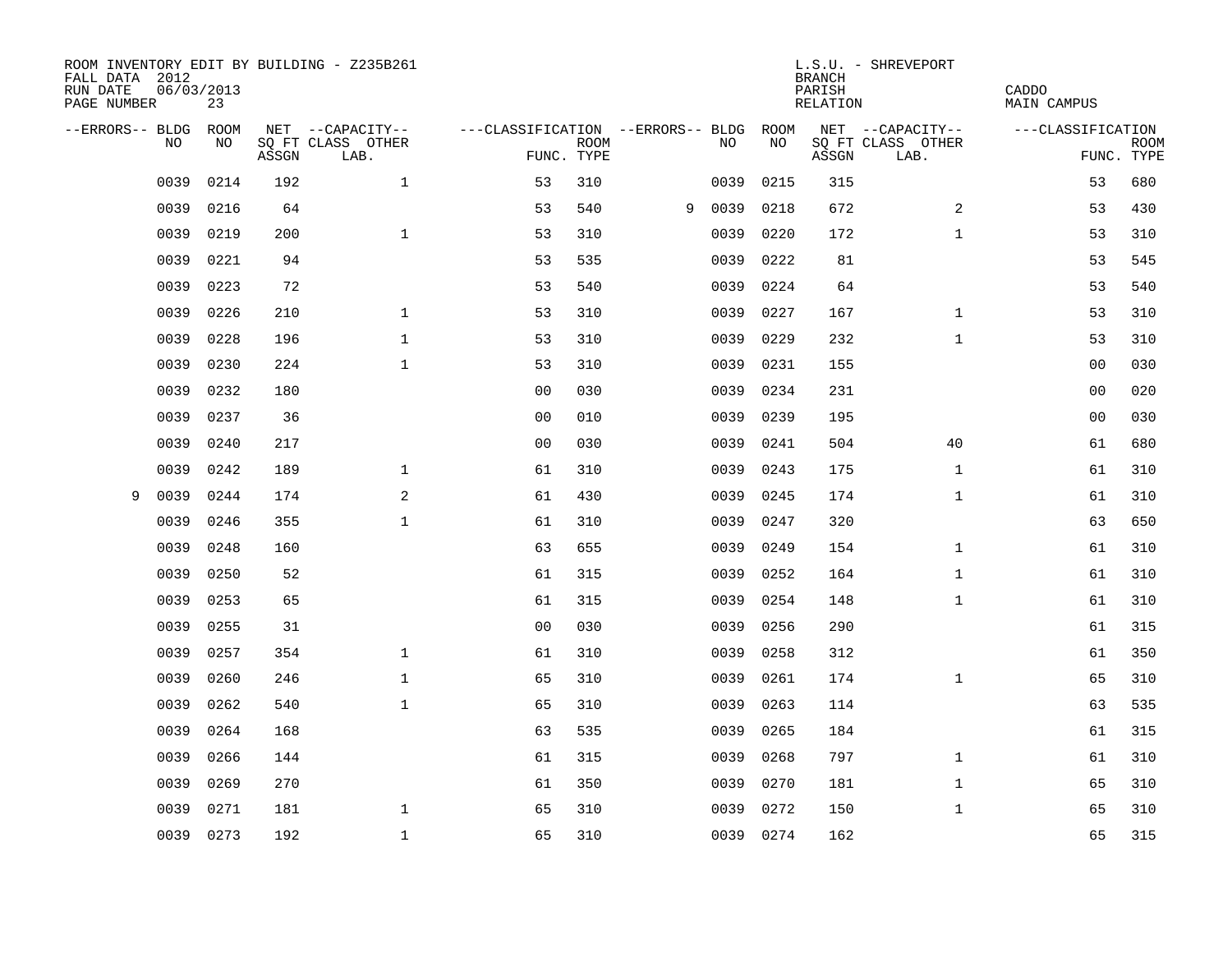| FALL DATA 2012<br>RUN DATE<br>PAGE NUMBER | 06/03/2013 | 24              |       | ROOM INVENTORY EDIT BY BUILDING - Z235B261    |                                                      |      |           |                                                               | <b>BRANCH</b><br>PARISH<br>RELATION | L.S.U. - SHREVEPORT                                                                                        | CADDO | MAIN CAMPUS       |                           |
|-------------------------------------------|------------|-----------------|-------|-----------------------------------------------|------------------------------------------------------|------|-----------|---------------------------------------------------------------|-------------------------------------|------------------------------------------------------------------------------------------------------------|-------|-------------------|---------------------------|
| --ERRORS-- BLDG ROOM                      | NO         | NO              | ASSGN | NET --CAPACITY--<br>SQ FT CLASS OTHER<br>LAB. | ---CLASSIFICATION --ERRORS-- BLDG ROOM<br>FUNC. TYPE | ROOM | NO        | NO                                                            | ASSGN                               | NET --CAPACITY--<br>SQ FT CLASS OTHER<br>LAB.                                                              |       | ---CLASSIFICATION | <b>ROOM</b><br>FUNC. TYPE |
|                                           | 0039       | 0275            | 169   | $\mathbf{1}$                                  | 61                                                   | 310  | 0039      | 0276                                                          | 250                                 | $\mathbf{1}$                                                                                               |       | 61                | 310                       |
|                                           | 0039       | 0277            | 162   | $\mathbf{1}$                                  | 61                                                   | 310  | 0039      | 0279                                                          | 48                                  |                                                                                                            |       | 00                | 030                       |
|                                           | 0039       | 0280            | 285   | $\mathbf{1}$                                  | 61                                                   | 310  | 0039 0282 |                                                               | 91                                  |                                                                                                            |       | 00                | 030                       |
|                                           |            | 0039 0282A      | 91    |                                               | 0 <sub>0</sub>                                       | 030  |           | TOTAL NUMBER CLASSROOMS<br>TOTAL NUMBER LABS 210              |                                     | TOTAL NET ASSIGN SQ. FT. IN ROOM FILE<br>TOTAL NUMBER COMPUTER CLASSROOMS<br>TOTAL NUMBER SPECIAL LABS 220 |       | 26,062            |                           |
|                                           |            | 0040 0001       | 320   |                                               | 42                                                   | 620  |           | TOTAL NUMBER CLASSROOMS<br>TOTAL NUMBER LABS 210              |                                     | TOTAL NET ASSIGN SQ. FT. IN ROOM FILE<br>TOTAL NUMBER COMPUTER CLASSROOMS<br>TOTAL NUMBER SPECIAL LABS 220 |       | 320               |                           |
|                                           | 0101 0100  |                 | 113   | $\mathbf 1$                                   | 42                                                   | 310  | 0101 0101 |                                                               | 685                                 |                                                                                                            |       | 42                | 620                       |
|                                           | 0101 0102  |                 | 184   | $\mathbf 1$                                   | 42                                                   | 310  | 0101 0103 |                                                               | 240                                 |                                                                                                            |       | 42                | 620                       |
|                                           | 0101 0104  |                 | 268   | $\mathbf 1$                                   | 42                                                   | 310  | 0101 0105 |                                                               | 36                                  |                                                                                                            |       | 0 <sub>0</sub>    | 030                       |
|                                           |            | 0101 0106       | 36    |                                               | 0 <sub>0</sub>                                       | 030  |           | 0101 0107<br>TOTAL NUMBER CLASSROOMS<br>TOTAL NUMBER LABS 210 | 1445                                | TOTAL NET ASSIGN SQ. FT. IN ROOM FILE<br>TOTAL NUMBER COMPUTER CLASSROOMS<br>TOTAL NUMBER SPECIAL LABS 220 |       | 42<br>2,935       | 440                       |
| 9                                         |            | 0110 0100 23618 |       | 184                                           | 41                                                   | 430  | 0110 0102 |                                                               | 224                                 |                                                                                                            |       | 0 <sub>0</sub>    | 030                       |
|                                           | 0110       | 0103            | 225   |                                               | 0 <sub>0</sub>                                       | 030  | 0110 0105 |                                                               | 24                                  |                                                                                                            |       | 00                | 010                       |
|                                           | 0110       | 0107            | 15    | $\mathbf 1$                                   | 41                                                   | 410  | 0110 0108 |                                                               | 15                                  | $\mathbf{1}$                                                                                               |       | 41                | 410                       |
|                                           | 0110 0109  |                 | 109   | $\mathbf{1}$                                  | 41                                                   | 310  | 0110 0110 |                                                               | 63                                  | $\mathbf{1}$                                                                                               |       | 41                | 650                       |
|                                           | 0110       | 0111            | 185   |                                               | 41                                                   | 440  | 0110      | 0113                                                          | 123                                 |                                                                                                            |       | 41                | 440                       |
| 9                                         | 0110 0115  |                 | 138   | 2                                             | 41                                                   | 410  | 0110 0116 |                                                               | 138                                 | 6                                                                                                          |       | 41                | 410                       |
|                                           | 0110       | 0117            | 138   | 6                                             | 41                                                   | 410  | 0110 0118 |                                                               | 12                                  | $\mathbf{1}$                                                                                               |       | 41                | 410                       |
|                                           | 0110       | 0119            | 12    | $\mathbf{1}$                                  | 41                                                   | 410  | 0110 0120 |                                                               | 12                                  | $\mathbf{1}$                                                                                               |       | 41                | 410                       |
|                                           | 0110 0121  |                 | 12    | $\mathbf{1}$                                  | 41                                                   | 410  | 0110 0122 |                                                               | 12                                  | $\mathbf{1}$                                                                                               |       | 41                | 410                       |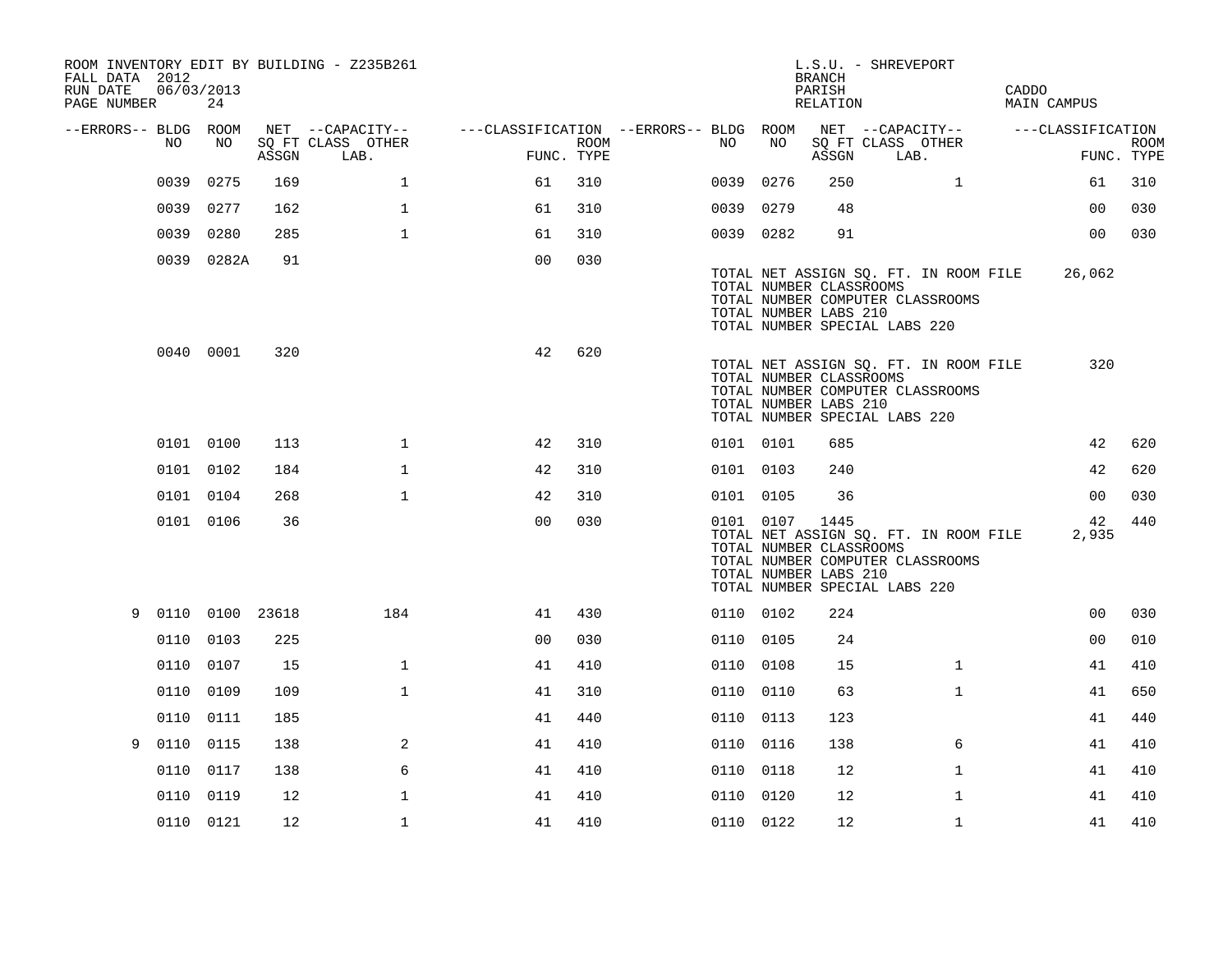| ROOM INVENTORY EDIT BY BUILDING - Z235B261<br>FALL DATA 2012<br>RUN DATE<br>PAGE NUMBER | 06/03/2013<br>25 |       |                           |                                        | CADDO<br><b>MAIN CAMPUS</b> |   |           |           |       |                           |                   |                           |
|-----------------------------------------------------------------------------------------|------------------|-------|---------------------------|----------------------------------------|-----------------------------|---|-----------|-----------|-------|---------------------------|-------------------|---------------------------|
| --ERRORS-- BLDG                                                                         | ROOM             |       | NET --CAPACITY--          | ---CLASSIFICATION --ERRORS-- BLDG ROOM |                             |   |           |           |       | NET --CAPACITY--          | ---CLASSIFICATION |                           |
| NO                                                                                      | NO               | ASSGN | SQ FT CLASS OTHER<br>LAB. | FUNC. TYPE                             | <b>ROOM</b>                 |   | NO        | NO        | ASSGN | SQ FT CLASS OTHER<br>LAB. |                   | <b>ROOM</b><br>FUNC. TYPE |
| 0110                                                                                    | 0123             | 429   | 24                        | 41                                     | 350                         |   | 0110      | 0125      | 313   | 3                         | 41                | 310                       |
| 0110                                                                                    | 0127             | 228   | $\mathbf 1$               | 41                                     | 310                         |   | 0110 0128 |           | 180   | $\mathbf{1}$              | 41                | 310                       |
| 0110                                                                                    | 0129             | 180   | $\mathbf 1$               | 41                                     | 310                         |   | 0110      | 0130      | 225   | $\mathbf{1}$              | 41                | 710                       |
| 0110                                                                                    | 0132             | 1170  |                           | 0 <sub>0</sub>                         | 030                         |   | 0110 0135 |           | 894   | 2                         | 41                | 440                       |
| 0110                                                                                    | 0137             | 250   |                           | 00                                     | 030                         |   | 0110      | 0138      | 140   | $\mathbf{1}$              | 41                | 455                       |
| 0110                                                                                    | 0139             | 504   | 14                        | 41                                     | 650                         |   | 0110 0141 |           | 2034  | 8                         | 41                | 440                       |
| 0110                                                                                    | 0142             | 781   |                           | 41                                     | 420                         |   | 0110 0143 |           | 162   | 3                         | 41                | 440                       |
| 0110                                                                                    | 0148             | 210   |                           | 41                                     | 730                         |   | 0110      | 0150      | 350   | $\mathbf{1}$              | 41                | 455                       |
| 0110                                                                                    | 0151             | 616   | $\overline{3}$            | 41                                     | 440                         | 9 | 0110      | 0200      | 32219 | 324                       | 41                | 430                       |
| 0110                                                                                    | 0202             | 221   |                           | 0 <sub>0</sub>                         | 030                         |   | 0110      | 0203      | 221   |                           | 00                | 030                       |
| 0110                                                                                    | 0204             | 29    |                           | 41                                     | 315                         |   | 0110      | 0205      | 16    | $\mathbf{1}$              | 41                | 410                       |
| 0110                                                                                    | 0206             | 16    | $\mathbf 1$               | 41                                     | 410                         |   | 0110      | 0207      | 16    | $\mathbf{1}$              | 41                | 410                       |
| 0110                                                                                    | 0208             | 16    | $\mathbf{1}$              | 41                                     | 410                         |   | 0110      | 0209      | 16    | $\mathbf{1}$              | 41                | 410                       |
| 0110                                                                                    | 0210             | 16    | $\mathbf{1}$              | 41                                     | 410                         |   | 0110      | 0211      | 16    | $\mathbf{1}$              | 41                | 410                       |
| 0110                                                                                    | 0212             | 28    |                           | 0 <sub>0</sub>                         | 010                         |   | 0110      | 0213      | 225   | $\mathbf{1}$              | 41                | 420                       |
| 0110                                                                                    | 0215             | 726   |                           | 00                                     | 030                         |   | 0110      | 0216      | 66    |                           | 00                | 030                       |
| 0110                                                                                    | 0218             | 121   |                           | 41                                     | 420                         |   | 0110      | 0219      | 140   | $\mathbf{1}$              | 41                | 310                       |
| 0110                                                                                    | 0220             | 196   | $\mathbf 1$               | 41                                     | 310                         |   | 0110      | 0221      | 388   |                           | 41                | 455                       |
| 0110                                                                                    | 0222             | 111   | $\overline{4}$            | 41                                     | 410                         | 9 | 0110      | 0223      | 1014  | 12                        | 41                | 430                       |
| 0110                                                                                    | 0224             | 552   | 33                        | 41                                     | 220                         |   | 0110      | 0225      | 256   | 8                         | 41                | 410                       |
| 0110                                                                                    | 0226             | 144   | 6                         | 41                                     | 410                         |   | 0110      | 0227      | 130   | 6                         | 41                | 410                       |
| 0110                                                                                    | 0228             | 144   |                           | 41                                     | 455                         |   | 0110      | 0229      | 126   |                           | 41                | 455                       |
| 0110                                                                                    | 0230             | 126   | $\mathbf{1}$              | 41                                     | 310                         |   | 0110 0231 |           | 502   | $\mathbf{1}$              | 41                | 310                       |
| 0110                                                                                    | 0232             | 196   | $\mathbf 1$               | 41                                     | 310                         |   | 0110      | 0233      | 196   |                           | 00                | 030                       |
| 0110                                                                                    | 0234             | 60    |                           | 0 <sub>0</sub>                         | 030                         |   | 0110 0237 |           | 576   |                           | 41                | 420                       |
|                                                                                         | 0110 0300        | 3208  |                           | 41                                     | 620                         |   |           | 0110 0302 | 192   |                           | 0 <sub>0</sub>    | 030                       |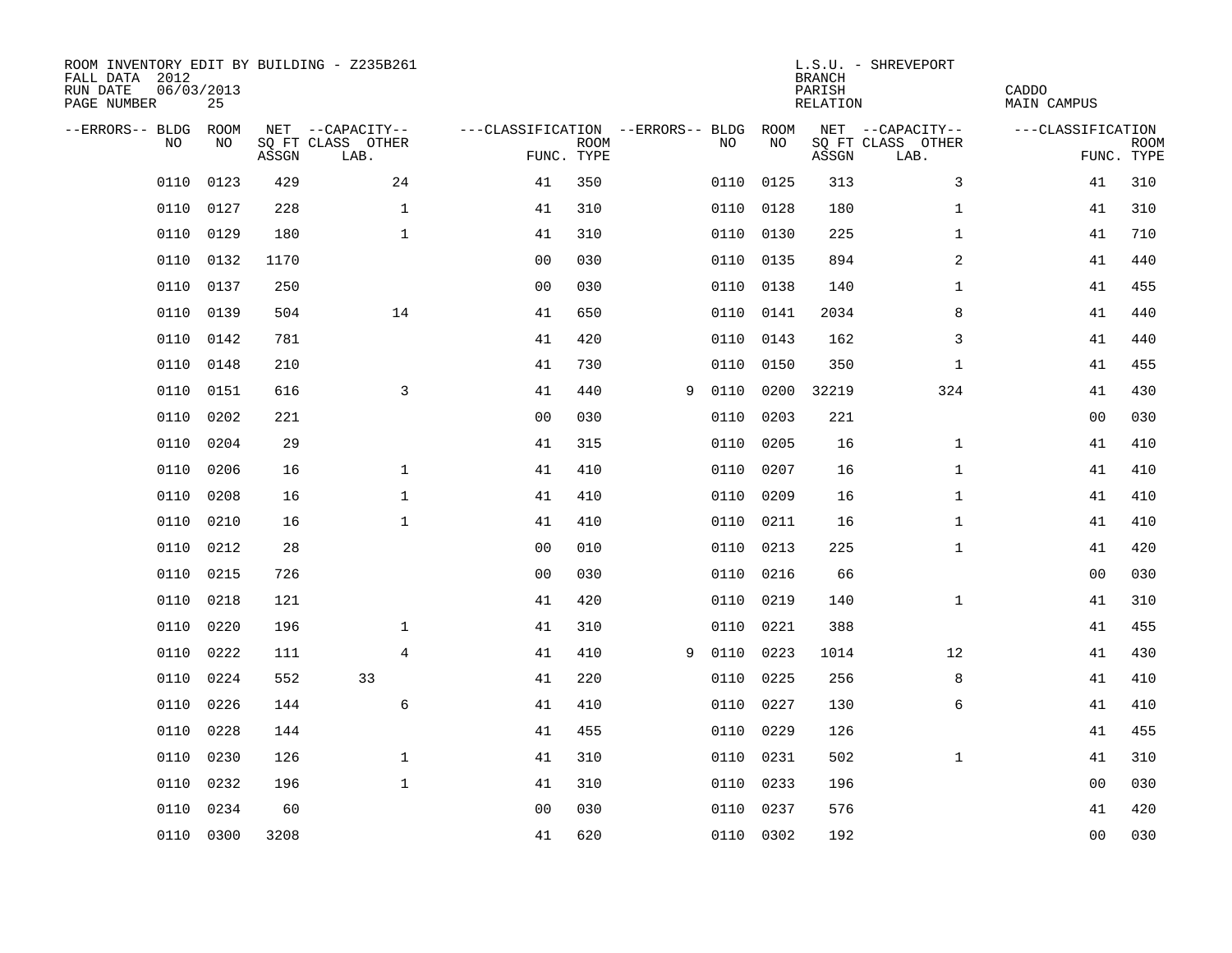| ROOM INVENTORY EDIT BY BUILDING - Z235B261<br>FALL DATA 2012<br>RUN DATE<br>PAGE NUMBER | 06/03/2013<br>26 |            |                           |                                   |      |   |           |      | <b>BRANCH</b><br>PARISH<br><b>RELATION</b>       | L.S.U. - SHREVEPORT                                                       | CADDO<br>MAIN CAMPUS |                           |
|-----------------------------------------------------------------------------------------|------------------|------------|---------------------------|-----------------------------------|------|---|-----------|------|--------------------------------------------------|---------------------------------------------------------------------------|----------------------|---------------------------|
| --ERRORS-- BLDG                                                                         | ROOM             |            | NET --CAPACITY--          | ---CLASSIFICATION --ERRORS-- BLDG |      |   |           | ROOM |                                                  | NET --CAPACITY--                                                          | ---CLASSIFICATION    |                           |
| NO                                                                                      | NO               | ASSGN      | SQ FT CLASS OTHER<br>LAB. | FUNC. TYPE                        | ROOM |   | NO        | NO   | ASSGN                                            | SQ FT CLASS OTHER<br>LAB.                                                 |                      | <b>ROOM</b><br>FUNC. TYPE |
| 0110                                                                                    | 0303             | 192        |                           | 0 <sup>0</sup>                    | 030  |   | 9 0110    | 0305 | 836                                              | $12 \overline{ }$                                                         | 41                   | 410                       |
| 0110                                                                                    | 0306             | 4032       | 12                        | 41                                | 420  |   | 0110      | 0307 | 243                                              |                                                                           | 41                   | 440                       |
| 0110                                                                                    | 0309             | 24         | $\mathbf{1}$              | 41                                | 410  |   | 0110      | 0310 | 24                                               | $\mathbf{1}$                                                              | 41                   | 410                       |
| 0110                                                                                    | 0311             | 24         | $\mathbf{1}$              | 41                                | 410  |   | 0110      | 0312 | 224                                              | $\mathbf{1}$                                                              | 41                   | 310                       |
| 0110                                                                                    | 0313             | 208        | 12                        | 41                                | 350  |   | 0110 0314 |      | 756                                              | 2                                                                         | 41                   | 440                       |
| 0110                                                                                    |                  | 0315 14496 | $\mathbf{1}$              | 41                                | 420  |   | 0110      | 0316 | 979                                              |                                                                           | 0 <sub>0</sub>       | 030                       |
| 0110                                                                                    | 0317             | 55         |                           | 0 <sub>0</sub>                    | 030  |   | 0110      | 0319 | 50                                               |                                                                           | 0 <sub>0</sub>       | 030                       |
| 0110                                                                                    | 0320             | 352        | $\mathbf{1}$              | 41                                | 310  |   | 0110      | 0322 | 180                                              | $\mathbf{1}$                                                              | 41                   | 310                       |
| 0110                                                                                    | 0324             | 25         |                           | 0 <sub>0</sub>                    | 010  |   | 0110      | 0326 | 200                                              |                                                                           | 41                   | 440                       |
| 0110                                                                                    | 0327             | 192        |                           | 41                                | 635  |   | 0110      | 0328 | 1428                                             | 150                                                                       | 41                   | 610                       |
| 0110                                                                                    | 0329             | 60         |                           | 41                                | 615  |   | 0110      | 0330 | 60                                               |                                                                           | 41                   | 615                       |
| 0110                                                                                    | 0331             | 15         |                           | 41                                | 615  | 9 | 0110 0332 |      | 660                                              | 12                                                                        | 41                   | 410                       |
| 0110<br>9                                                                               | 0333             | 476        | 5                         | 41                                | 410  |   | 0110      | 0334 | 764                                              | 4                                                                         | 41                   | 440                       |
| 0110                                                                                    | 0335             | 40         | $\mathbf 1$               | 41                                | 410  |   | 0110      | 0336 | 40                                               | $\mathbf{1}$                                                              | 41                   | 410                       |
| 0110                                                                                    | 0337             | 40         | $\mathbf 1$               | 41                                | 410  |   | 0110      | 0338 | 40                                               | $\mathbf{1}$                                                              | 41                   | 410                       |
| 0110                                                                                    | 0339             | 160        | $\mathbf{1}$              | 41                                | 310  |   | 0110 0341 |      | 135                                              | $\mathbf{1}$                                                              | 41                   | 310                       |
| 0110                                                                                    | 0342             | 180        | $\overline{4}$            | 41                                | 650  |   | 0110      | 0343 | 6678                                             | $\mathbf{1}$                                                              | 41                   | 420                       |
| 0110                                                                                    | 0344             | 135        |                           | 41                                | 440  |   | 0110      | 0345 | 416                                              | 24                                                                        | 41                   | 350                       |
| 0110                                                                                    | 0346             | 256        | $\mathbf 1$               | 41                                | 310  |   | 0110 0347 |      | 128                                              |                                                                           | 41                   | 440                       |
|                                                                                         | 0110 0349        | 225        |                           | 41                                | 730  |   |           |      | TOTAL NUMBER CLASSROOMS<br>TOTAL NUMBER LABS 210 | TOTAL NET ASSIGN SQ. FT. IN ROOM FILE<br>TOTAL NUMBER COMPUTER CLASSROOMS | 106,090              |                           |

TOTAL NUMBER SPECIAL LABS 220 1